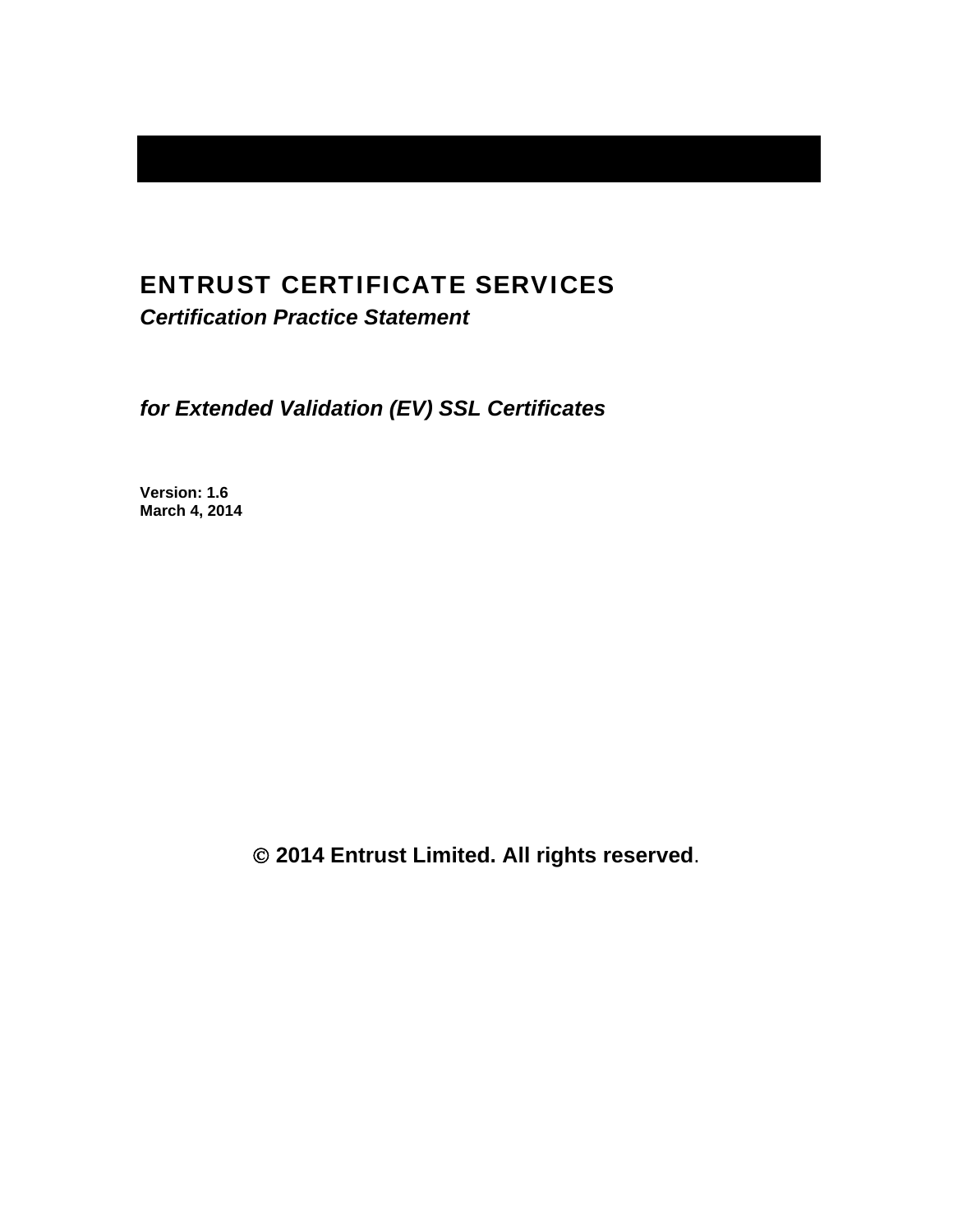# **Revision History**

| Issue | Date               | Changes in this Revision                                                                                                                                                                                                                                                                                |
|-------|--------------------|---------------------------------------------------------------------------------------------------------------------------------------------------------------------------------------------------------------------------------------------------------------------------------------------------------|
| 1.0   | November 30, 2006  | Initial version.                                                                                                                                                                                                                                                                                        |
| 1.01  | January 11, 2007   | <b>Initial Release</b>                                                                                                                                                                                                                                                                                  |
| 1.02  | August 1, 2007     | Update to implement EV Guidelines v1.0 and<br><b>OCSP</b> data requirements                                                                                                                                                                                                                             |
| 1.1   | September 24, 2008 | Revision to routine rekey and key changeover.<br>Other minor revisions having no substantive<br>impact.                                                                                                                                                                                                 |
| 1.2   | December 3, 2009   | Revisions to add additional application software<br>vendors and relying parties as third party<br>beneficiaries. Deleted Subscriber notice<br>requirements. Added Non-Commercial Entities to<br>end-entity types. Added Certificate Profiles.<br>Other minor revisions having no substantive<br>impact. |
| 1.3   | February 28, 2011  | Updated disaster recovery requirements and other<br>minor changes having no substantive impact.                                                                                                                                                                                                         |
| 1.4   | June 25, 2012      | Update for compliance to Baseline Requirements                                                                                                                                                                                                                                                          |
| 1.5   | December 1, 2013   | Update for inclusion of data controls for<br>certificate renewal, support for smartcards, and<br>subordinate CA certificates                                                                                                                                                                            |
| 1.6   | March 4, 2014      | Change to Loss Limitations                                                                                                                                                                                                                                                                              |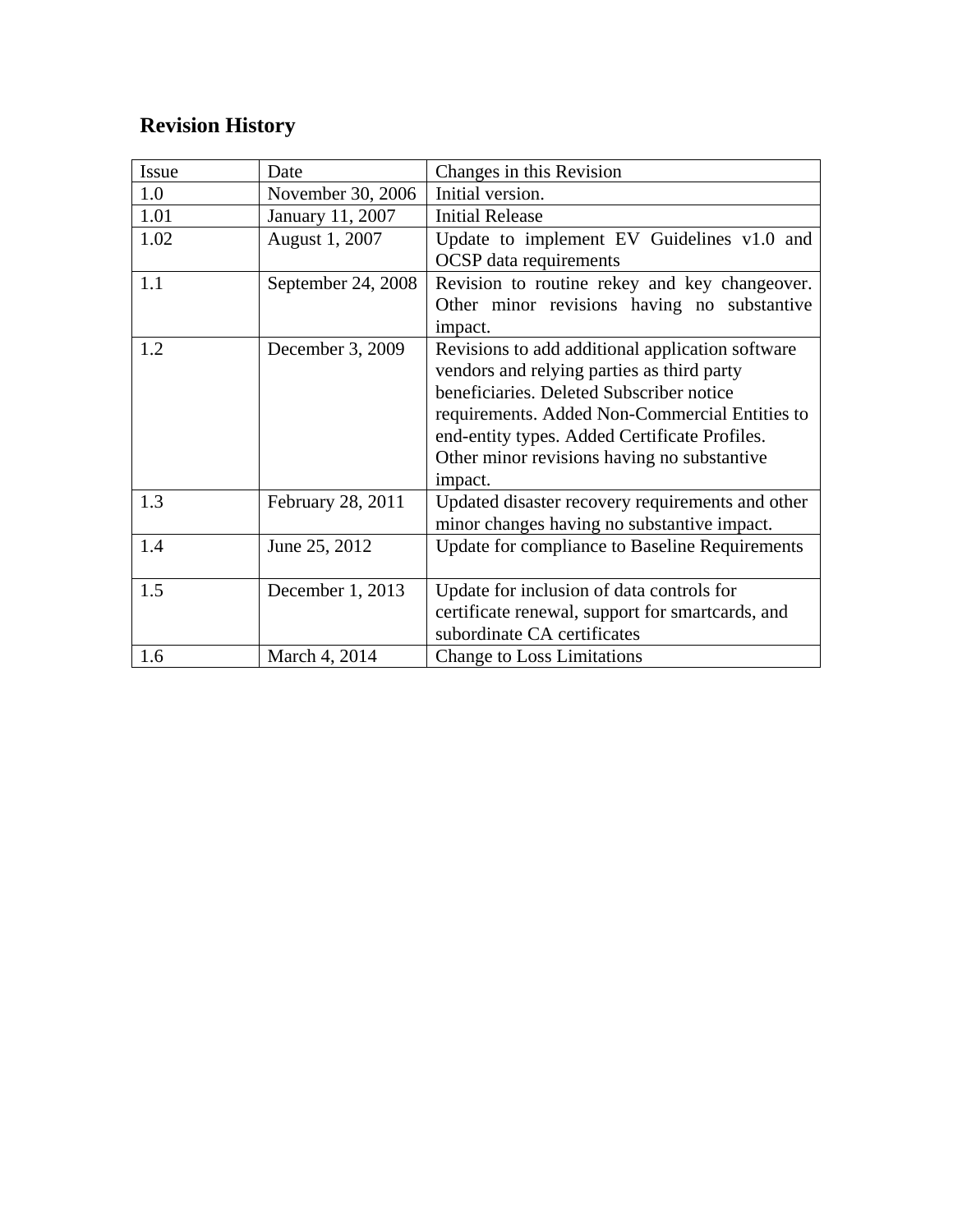# **TABLE OF CONTENTS**

| 1. |               |  |  |  |
|----|---------------|--|--|--|
|    | 1.1           |  |  |  |
|    | 1.2           |  |  |  |
|    | 1.2.1         |  |  |  |
|    | 1.2.2         |  |  |  |
|    | 1.3           |  |  |  |
|    | 1.3.1         |  |  |  |
|    | 1.3.2         |  |  |  |
|    | 1.3.3         |  |  |  |
|    | 1.3.4         |  |  |  |
|    | $1.4^{\circ}$ |  |  |  |
|    | 1.4.1         |  |  |  |
|    | 1.4.2         |  |  |  |
| 2. |               |  |  |  |
|    | 2.1           |  |  |  |
|    | 2.1.1         |  |  |  |
|    | 2.1.2         |  |  |  |
|    | 2.1.3         |  |  |  |
|    | 2.1.4         |  |  |  |
|    | 2.1.5         |  |  |  |
|    |               |  |  |  |
|    | 2.2<br>2.2.1  |  |  |  |
|    | 2.2.2         |  |  |  |
|    |               |  |  |  |
|    | 2.3           |  |  |  |
|    | 2.3.1         |  |  |  |
|    | 2.3.2         |  |  |  |
|    | 2.3.3         |  |  |  |
|    | 2.4           |  |  |  |
|    | 2.4.1         |  |  |  |
|    | 2.4.2         |  |  |  |
|    | 2.4.3         |  |  |  |
|    | 2.5           |  |  |  |
|    | 2.5.1         |  |  |  |
|    | 2.5.2         |  |  |  |
|    | 2.5.3         |  |  |  |
|    | 2.5.4         |  |  |  |
|    | 2.5.5         |  |  |  |
|    | <b>2.6</b>    |  |  |  |
|    | 2.6.1         |  |  |  |
|    | 2.6.2         |  |  |  |
|    | 2.6.3         |  |  |  |
|    | 2.6.4         |  |  |  |
|    | 2.7           |  |  |  |
|    | 2.7.1         |  |  |  |
|    | 2.7.2         |  |  |  |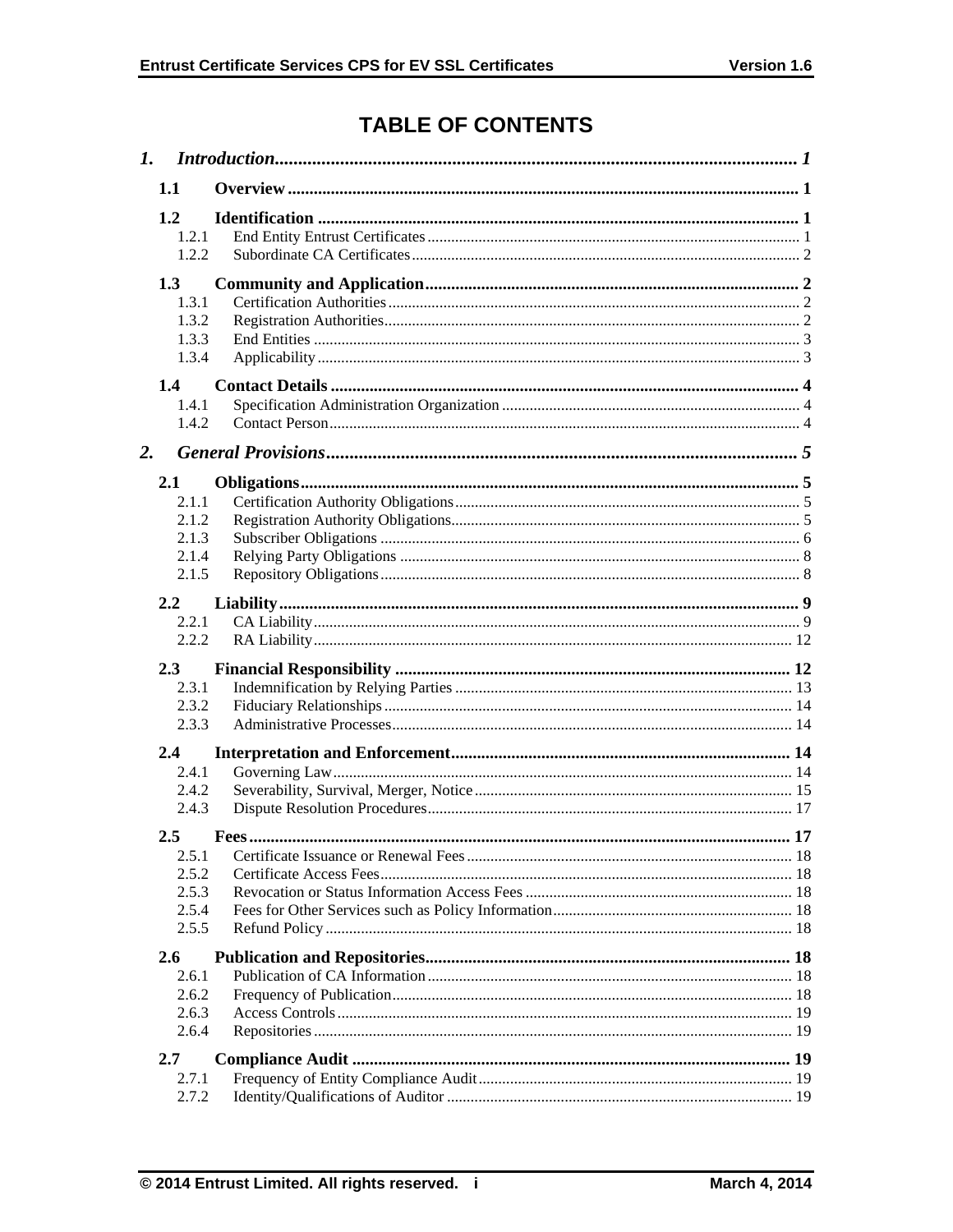|                      | 2.7.3          |  |
|----------------------|----------------|--|
|                      | 2.7.4          |  |
|                      | 2.7.5          |  |
|                      | 2.7.6          |  |
|                      | 2.8            |  |
|                      | 2.8.1          |  |
|                      | 2.8.2          |  |
|                      | 2.8.3          |  |
|                      | 2.8.4          |  |
|                      | 2.8.5          |  |
|                      | 2.8.6          |  |
|                      | 2.8.7          |  |
|                      | 2.9            |  |
| $\boldsymbol{\beta}$ |                |  |
|                      | <b>3.1</b>     |  |
|                      | 3.1.1          |  |
|                      | 3.1.2          |  |
|                      | 3.1.3          |  |
|                      | 3.1.4          |  |
|                      | 3.1.5          |  |
|                      | 3.1.6          |  |
|                      | 3.1.7          |  |
|                      | 3.1.8          |  |
|                      | 3.1.9          |  |
|                      |                |  |
|                      | 3.1.10         |  |
|                      | 3.2            |  |
|                      | 3.3            |  |
|                      | 3.4            |  |
| 4                    |                |  |
|                      | 4.1            |  |
|                      | 4.2            |  |
|                      | 4.2.1          |  |
|                      | 4.2.2          |  |
|                      | 4.2.3          |  |
|                      | 4.2.4          |  |
|                      | 4.2.5          |  |
|                      | 4.2.6          |  |
|                      | 4.2.7          |  |
|                      | 4.3            |  |
|                      | 4.4            |  |
|                      | 4.4.1          |  |
|                      | 4.4.2          |  |
|                      | 4.4.3          |  |
|                      | 4.4.4          |  |
|                      | 4.4.5          |  |
|                      | 4.4.6<br>4.4.7 |  |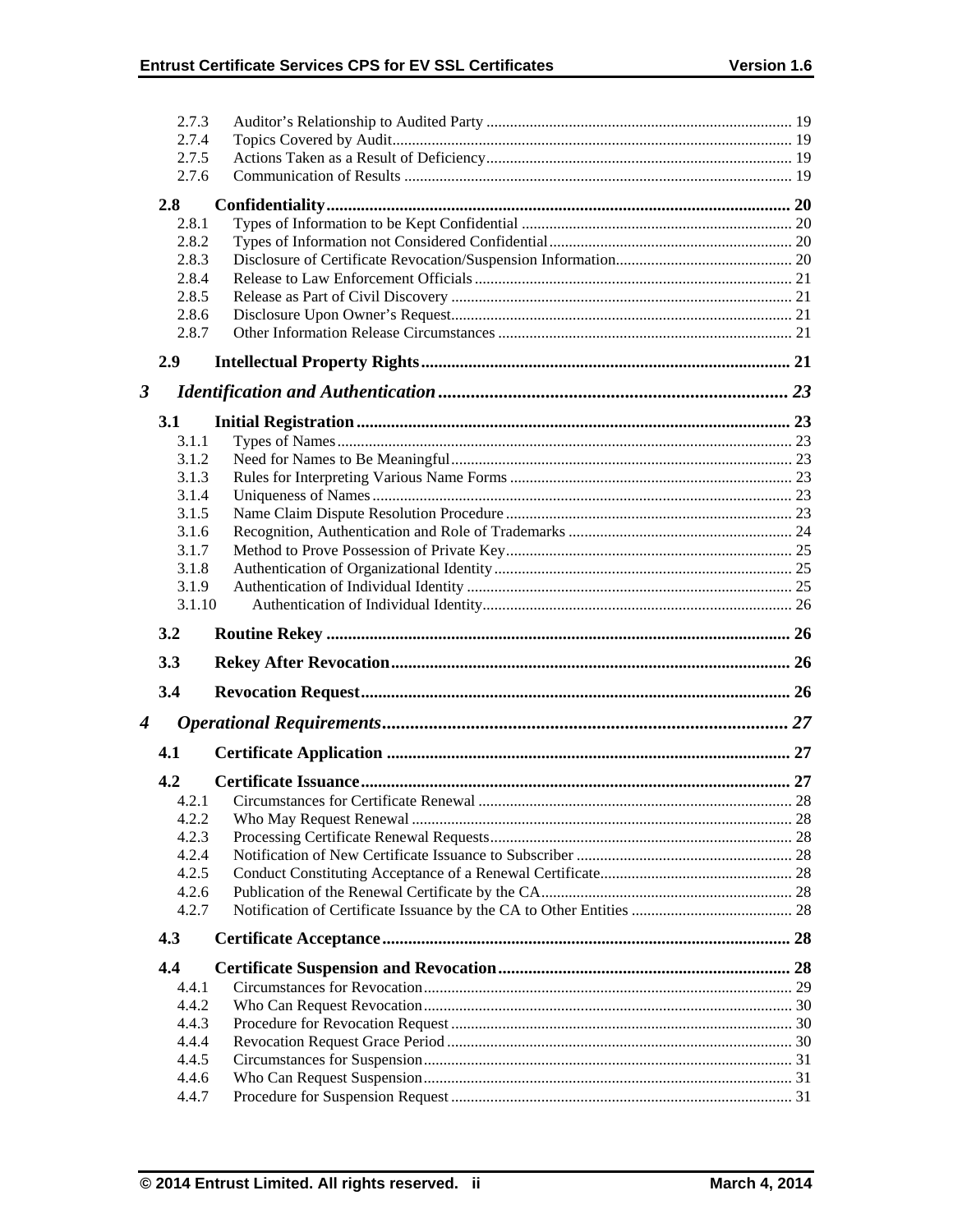|   | 4.4.8            |                                                                       |  |
|---|------------------|-----------------------------------------------------------------------|--|
|   | 4.4.9            |                                                                       |  |
|   | 4.4.10           |                                                                       |  |
|   | 4.4.11           |                                                                       |  |
|   | 4.4.12<br>4.4.13 |                                                                       |  |
|   | 4.4.14           | Checking Requirements For Other Forms of Revocation Advertisements 31 |  |
|   | 4.4.15           |                                                                       |  |
|   |                  |                                                                       |  |
|   | 4.5              |                                                                       |  |
|   | 4.6              |                                                                       |  |
|   | 4.7              |                                                                       |  |
|   | 4.8              |                                                                       |  |
|   | 4.9              |                                                                       |  |
| 5 |                  |                                                                       |  |
|   | 5.1              |                                                                       |  |
|   | 5.1.1            |                                                                       |  |
|   | 5.1.2            |                                                                       |  |
|   | 5.1.3            |                                                                       |  |
|   | 5.1.4            |                                                                       |  |
|   | 5.1.5            |                                                                       |  |
|   | 5.1.6            |                                                                       |  |
|   | 5.1.7            |                                                                       |  |
|   | 5.1.8            |                                                                       |  |
|   |                  |                                                                       |  |
|   | 5.2              |                                                                       |  |
|   | 5.3              |                                                                       |  |
|   |                  |                                                                       |  |
|   | 6.1              |                                                                       |  |
|   | 6.1.1            |                                                                       |  |
|   | 6.1.2            |                                                                       |  |
|   | 6.1.3            |                                                                       |  |
|   | 6.1.4            |                                                                       |  |
|   | 6.1.5            |                                                                       |  |
|   | 6.1.6            |                                                                       |  |
|   | 6.1.7            |                                                                       |  |
| 6 | 6.1.8<br>6.1.9   |                                                                       |  |
|   | 6.2              |                                                                       |  |
|   | 6.2.1            |                                                                       |  |
|   | 6.2.2            |                                                                       |  |
|   | 6.2.3            |                                                                       |  |
|   | 6.2.4            |                                                                       |  |
|   | 6.2.5            |                                                                       |  |
|   | 6.2.6            |                                                                       |  |
|   | 6.2.7            |                                                                       |  |
|   | 6.2.8            |                                                                       |  |
|   | 6.2.9<br>6.2.10  |                                                                       |  |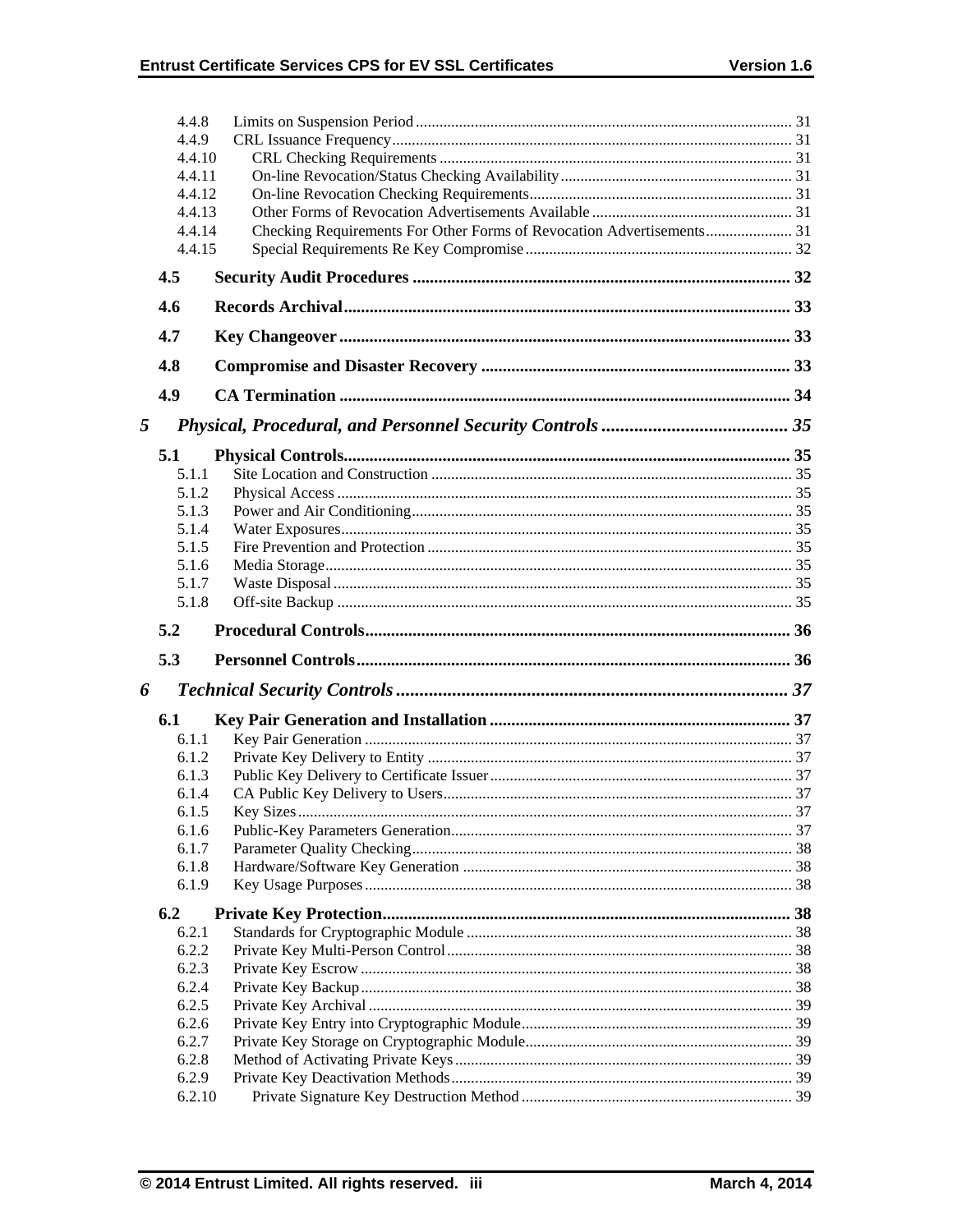|                | 6.3                            |  |
|----------------|--------------------------------|--|
|                | 6.4                            |  |
|                | 6.5                            |  |
|                | 6.6<br>6.6.1<br>6.6.2<br>6.6.3 |  |
|                | 6.7                            |  |
|                | 6.8                            |  |
| $\overline{7}$ |                                |  |
|                | 7.1                            |  |
|                | 7.2                            |  |
|                | 7.3                            |  |
| 8              |                                |  |
|                | 8.1                            |  |
|                | 8.2                            |  |
|                | 8.3                            |  |
| 9              |                                |  |
| <i>10</i>      |                                |  |
|                |                                |  |
|                |                                |  |
|                |                                |  |
|                |                                |  |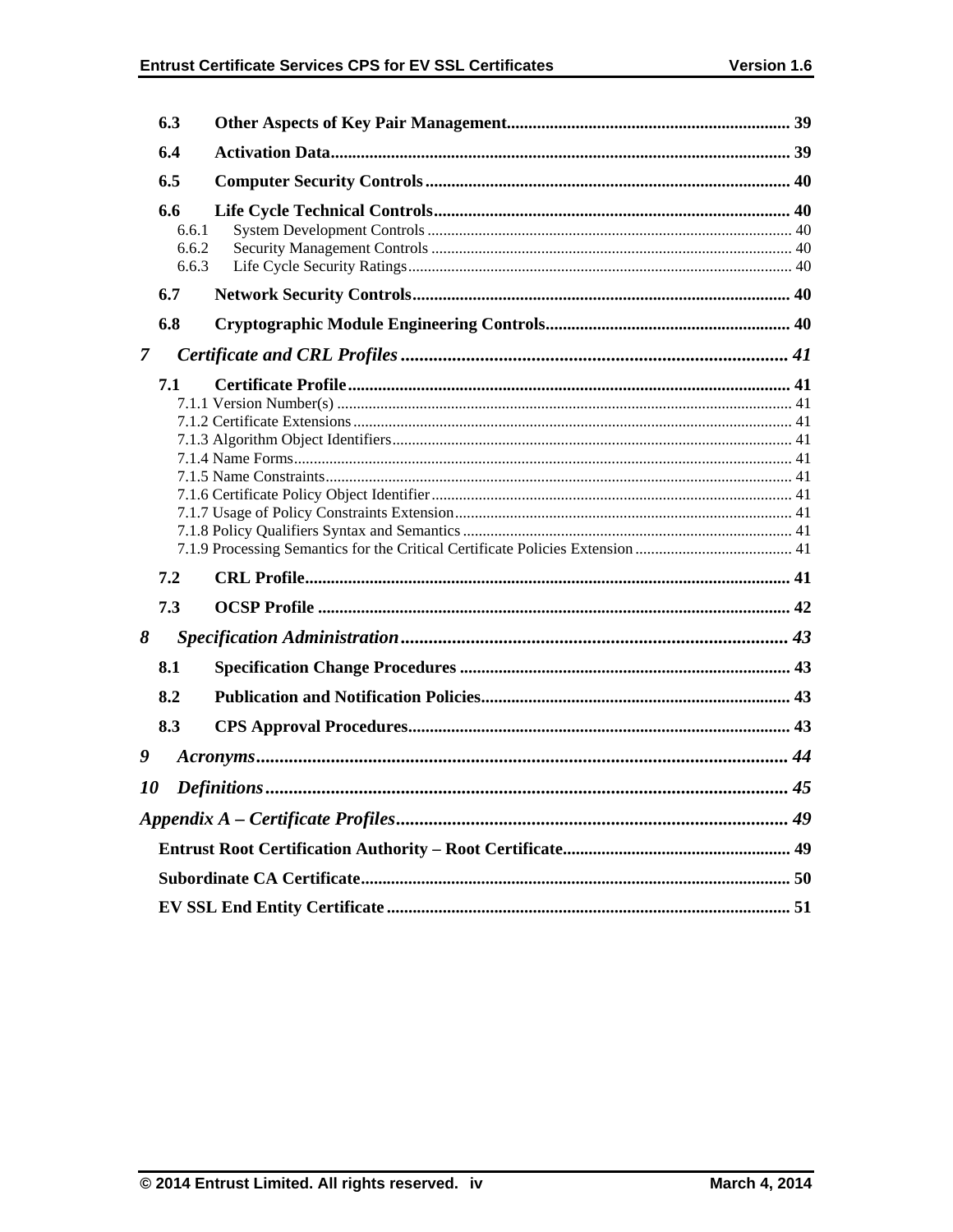## **1. Introduction**

The Entrust Certificate Services Extended Validation (EV) Secure Sockets Layer (SSL) Certification Authorities issue Entrust EV SSL Certificates to support more secure communications between World Wide Web servers and browsers using the Secure Sockets Layer protocol. Entrust Limited ("Entrust") uses Entrust's award winning Entrust Authority<sup>™</sup> family of software products to provide standardscompliant digital certificates that enable more secure on-line communications.

The Entrust Certificate Services Certification Practice Statement for EV SSL Certificates ("CPS") conforms to the current version of the following CA/Browser Forum documents published at http://www.cabforum.org:

- Guidelines for the Issuance and Management of Extended Validation Certificates ("EV Guidelines")
- Guidelines Baseline Requirements for the Issuance and Management of Publicly-Trusted Certificates ("Baseline Requirements")

The EV Guidelines and the Baseline Requirements describe certain of the minimum requirements that a Certification Authority (CA) must meet in order to issue Extended Validation SSL Certificates ("EV SSL Certificates"). Subject Organization information from valid EV SSL Certificates may be displayed in a special manner by certain relying-party software applications (e.g., browser software) in order to provide users with a trustworthy confirmation of the identity of the entity that controls the website they are accessing. In the event of any inconsistency between this CPS and the CA/Browser Forum Guidelines, the Guidelines take precedence over this CPS.

## **1.1 Overview**

This CPS describes the practices and procedures of (i) the Entrust EV SSL Certification Authorities, and (ii) Registration Authorities operating under the Entrust EV SSL Certification Authorities. This CPS also describes the terms and conditions under which Entrust makes Certification Authority and Registration Authority services available in respect to Entrust EV SSL Certificates. This CPS is applicable to all persons, entities, and organizations, including, without limitation, all Applicants, Subscribers, Relying Parties, Resellers, Co-marketers and any other persons, entities, or organizations that have a relationship with (i) Entrust in respect to Entrust EV SSL Certificates and/or any services provided by Entrust in respect to Entrust EV SSL Certificates, or (ii) any Registration Authorities operating under an Entrust EV SSL Certification Authorities, or any Resellers or Co-marketers providing any services in respect to Entrust EV SSL Certificates. This CPS is incorporated by reference into all Entrust EV SSL Certificates issued by Entrust EV SSL Certification Authorities. This CPS provides Applicants, Subscribers, Relying Parties, Resellers, Co-marketers and other persons, entities, and organizations with a statement of the practices and policies of the Entrust EV SSL Certification Authorities and also of the Registration Authorities operating under the Entrust EV SSL Certification Authorities. This CPS also provides a statement of the rights and obligations of Entrust, any third parties that are operating Registration Authorities under the Entrust EV SSL Certification Authorities, Applicants, Subscribers, Relying Parties, Resellers, Co-marketers and any other persons, entities, or organizations that may use or rely on Entrust EV SSL Certificates or have a relationship with an Entrust EV SSL Certification Authority or a Registration Authority operating under an Entrust EV SSL Certification Authority in respect to Entrust EV SSL Certificates and/or any services in respect to Entrust EV SSL Certificates.

# **1.2 Identification**

# **1.2.1 End Entity Entrust Certificates**

This document is called the Entrust Certificate Services Certification Practice Statement for Extended Validation SSL Certificates.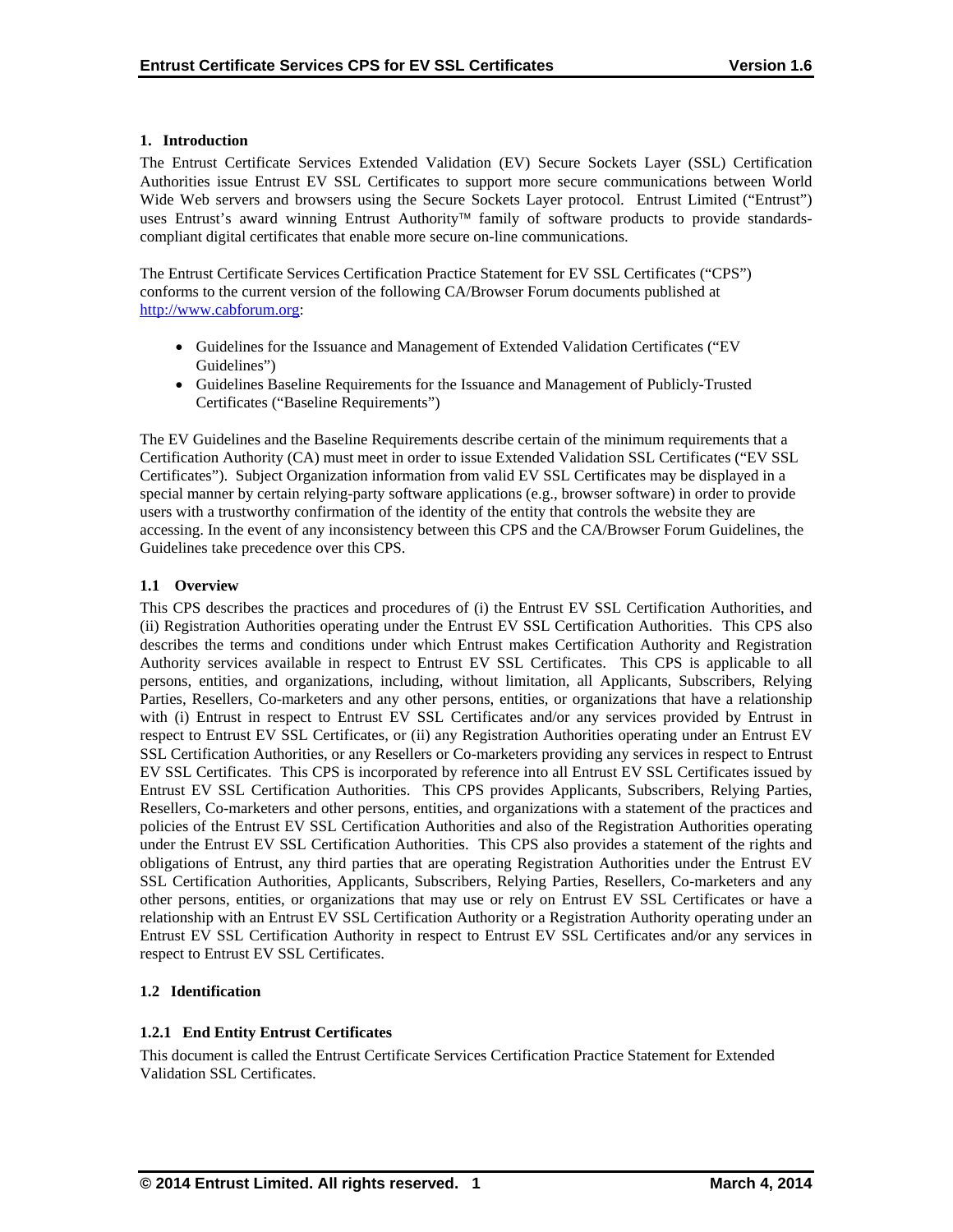Each EV SSL Certificate issued by the Entrust EV SSL CA to a Subscriber contains an Object Identifier (OID) defined by the Entrust EV SSL CA in the certificate's certificatePolicies extension that:

- 1. indicates which Entrust EV SSL CA policy statement (i.e. this CPS) relates to that certificate,
- 2. asserts the Entrust EV SSL CA's adherence to and compliance with this CPS and the EV Guidelines, and which
- 3. by pre-agreement with Application Software Vendors, marks the certificate as being an EV SSL Certificate.

The following OID has been registered by the Entrust EV SSL CA for inclusion in EV SSL Certificates. The OID indicates the Entrust SSL Certificates meet the requirements of the EV Guidelines and the Baseline Requirements:

#### **2.16.840.1.114028.10.1.2**

## **1.2.2 Subordinate CA Certificates**

Subordinate CA Certificates issued to an Entrust CA will contain either the any policy OID or an OID identifying the specific policy for that CA

## **1.3 Community and Application**

## **1.3.1 Certification Authorities**

In the Entrust EV SSL public-key infrastructure, Certification Authorities may accept Certificate Signing Requests (CSRs) and Public Keys from Applicants whose identity has been verified as provided herein by an Entrust-operated Registration Authority or by an independent third-party Registration Authority operating under an Entrust EV SSL Certification Authority. If an Entrust EV SSL Certificate Application is verified, the verifying Registration Authority will send a request to an Entrust EV SSL Certification Authority for the issuance of an Entrust EV SSL Certificate. The Entrust EV SSL Certification Authority will create an Entrust EV SSL Certificate containing the Public Key and identification information contained in the request sent by the Registration Authority to that Entrust EV SSL Certification Authority. The Entrust EV SSL Certificate created in response to the request will be digitally signed by the Entrust EV SSL Certification Authority.

The Entrust EV Certificate Authority Hierarchy consists of Roots and Issuing Certification Authorities:

Root CA: Common Name: Entrust Root Certification Authority Subject Key Identifier: 68 90 e4 67 a4 a6 53 80 c7 86 66 a4 f1 f7 4b 43 fb 84 bd 6d Thumbprint (SHA-1): b3 1e b1 b7 40 e3 6c 84 02 da dc 37 d4 4d f5 d4 67 49 52 f9

Issuing CA: Common Name: Entrust Certification Authority - L1E Subject Key Identifier: 5b 41 8a b2 c4 43 c1 bd bf c8 54 41 55 9d e0 96 ad ff b9 a1 Thumbprint (SHA-1): 17 9a 76 96 db 43 22 81 3f 1c 95 72 b8 50 33 84 1d ec 02 0e

Only Certification Authorities authorized by Entrust are permitted to issue Entrust EV SSL Certificates. In the event that more than one Certification Authority is authorized to issue Entrust EV SSL Certificates, Entrust will post a list of authorized Certification Authorities in the Entrust Repository.

#### **1.3.2 Registration Authorities**

In the Entrust EV SSL public-key infrastructure, Registration Authorities under the Entrust EV SSL Certification Authorities may accept Entrust EV SSL Certificate Applications from Applicants and perform a verification of the information contained in such Entrust EV SSL Certificate Applications. The information provided is verified according to the procedures established by the Entrust Policy Authority,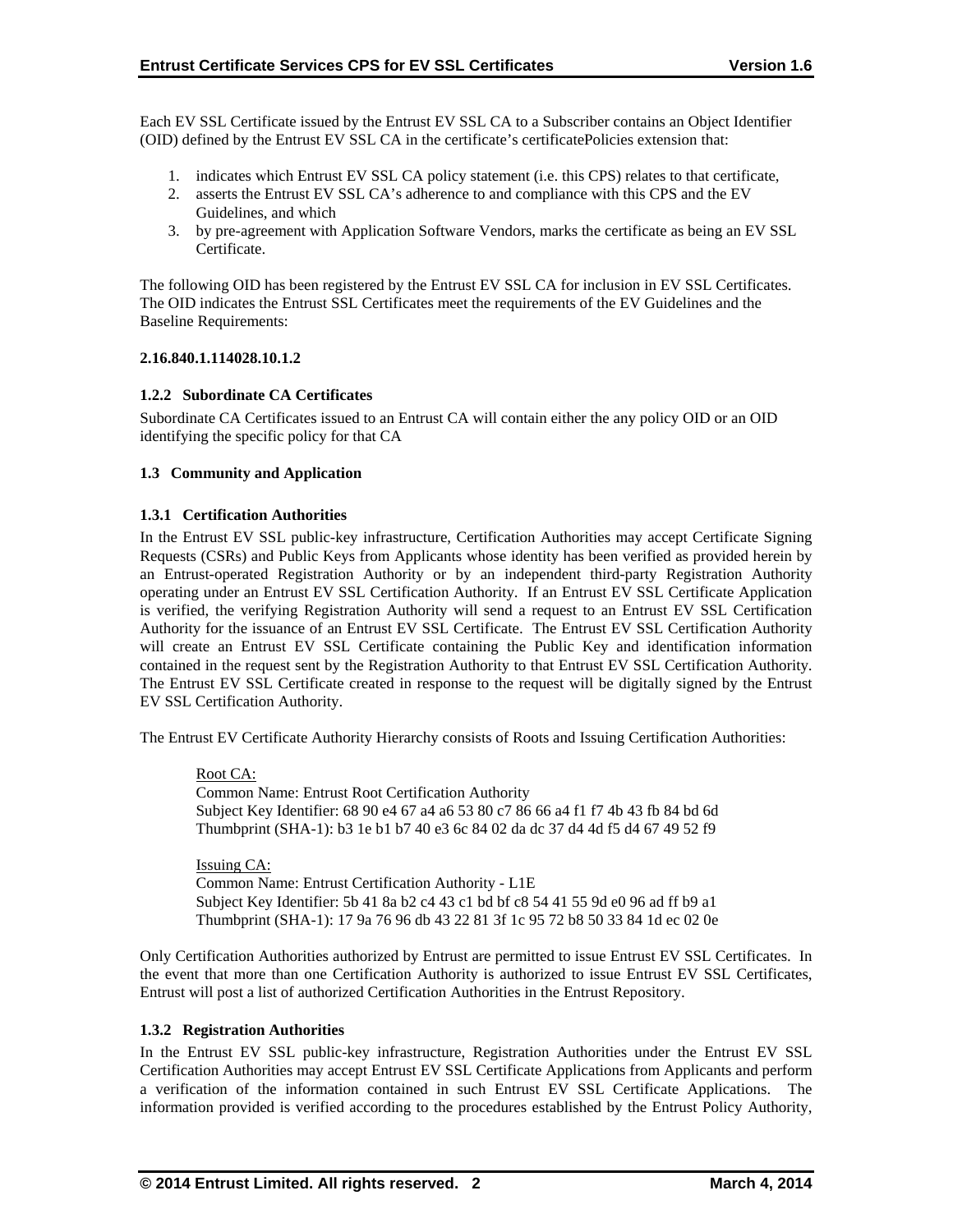which conform to the EV Guidelines published by the CA/Browser Forum. Upon successful verification a Registration Authority operating under an Entrust EV SSL Certification Authority may send a request to such Entrust EV SSL Certification Authority to issue an Entrust EV SSL Certificate to the Applicant.

Only Registration Authorities authorized by Entrust are permitted to submit requests to an Entrust EV SSL Certification Authority for the issuance of Entrust EV SSL Certificates.

## **1.3.3 End Entities**

End entities for the Entrust SSL web server public-key infrastructure consist of:

- 1. **Applicants** An Applicant is a Private Organization, Government Entity, Business Entity, or Non-Commercial Entity that has applied for, but has not yet been issued, an Entrust EV SSL Certificate. Eligible Private Organizations, Government Entities, Business Entities and Non-Commercial Entities are stipulated in the EV Guidelines.
- 2. **Subscribers**  A Subscriber is a Private Organization, Government Entity, Business Entity, or Non-Commercial Entity that has been issued an Entrust EV SSL Certificate.
- 3. **Relying Parties**  A Relying Party is a person, entity, or organization that relies on or uses an Entrust EV SSL Certificate and/or any other information provided in an Entrust Repository to verify the identity and Public Key of a Subscriber and/or use such Public Key to send or receive encrypted communications to or from a Subscriber.

Additionally, Certificate Beneficiaries are express third party beneficiaries of this CPS and all agreements into which it is incorporated.

## **1.3.4 Applicability**

This CPS is applicable to Entrust EV SSL Certificates issued by Entrust EV SSL Certification Authorities. EV SSL Certificates are intended for use in establishing Web-based data communication conduits via TLS/SSL protocols. Entrust EV SSL Certificates conform to the requirements of the EV Guidelines, which are based on the ITU-T X.509 v3 standard with SSL extensions.

#### **1.3.4.1 Primary Purposes**

The primary purposes of an EV Certificate are to:

- 1. Identify the legal entity that controls a website: Provide a reasonable assurance to the user of an Internet browser that the website the user is accessing is controlled by a specific legal entity identified in the EV SSL Certificate by name, address of Place of Business, Jurisdiction of Incorporation or Registration and Registration Number or other disambiguating information; and
- 2. Enable encrypted communications with a website: Facilitate the exchange of encryption keys in order to enable the encrypted communication of information over the Internet between the user of an Internet browser and a website.

#### **1.3.4.2 Secondary Purposes**

The secondary purposes of an EV SSL Certificate are to help establish the legitimacy of a business claiming to operate a website and to provide a vehicle that can be used to assist in addressing problems related to phishing and other forms of online identity fraud. By providing more reliable third-party verified identity and address information regarding the owner of a website, EV SSL Certificates may help to:

- 1. Make it more difficult to mount phishing and other online identity fraud attacks using SSL certificates;
- 2. Assist companies that may be the target of phishing attacks or online identity fraud by providing them with a tool to better identify themselves and their legitimate websites to users; and
- 3. Assist law enforcement in investigations of phishing and other online identity fraud, including where appropriate, contacting, investigating, or taking legal action against the Subject.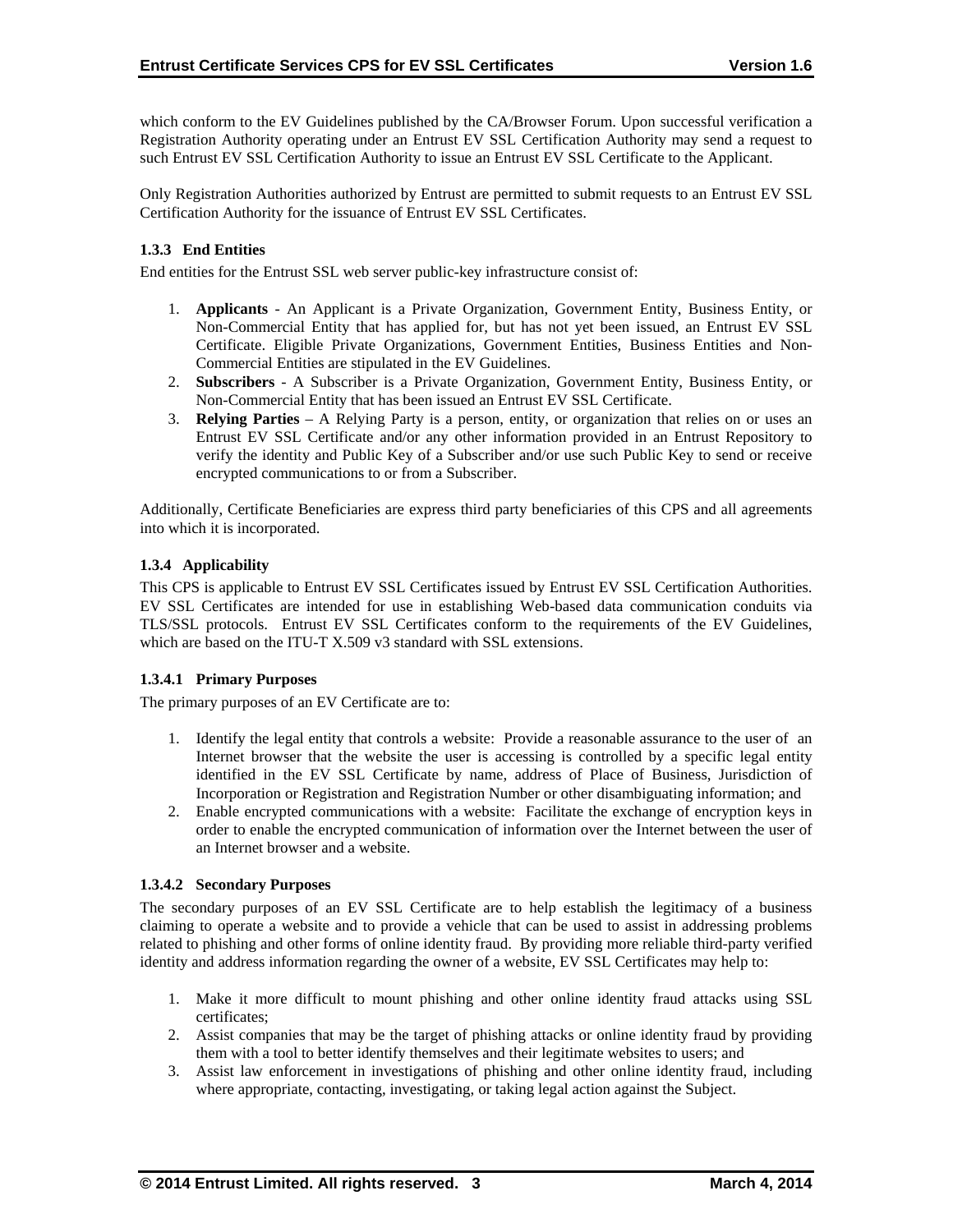# **1.3.4.3 Excluded Purposes**

EV SSL Certificates focus only on the identity of the Subject named in the Certificate, and not on the behavior of the Subject. As such, an EV SSL Certificate is not intended to provide any assurances, or otherwise represent or warrant:

- 1. That the Subject named in the EV SSL Certificate is actively engaged in doing business;
- 2. That the Subject named in the EV SSL Certificate complies with applicable laws;
- 3. That the Subject named in the EV SSL Certificate is trustworthy, honest, or reputable in its business dealings; or
- 4. That it is "safe" to do business with the Subject named in the EV SSL Certificate.

## **1.4 Contact Details**

## **1.4.1 Specification Administration Organization**

The CPS is administered by the Entrust Policy Authority; it is based on the policies established by Entrust Limited and the EV Guidelines and Baseline Requirements published by the CA/Browser Forum.

## **1.4.2 Contact Person**

The contact information for questions about Entrust EV SSL Certificates is:

 Entrust Limited 1000 Innovation Drive Ottawa, Ontario Canada K2K 3E7 Attn: Entrust Certificate Services

Tel: 1-866-267-9297 or 1-613-270-2680 Fax: 1-877-839-3538 or 1-613-270-3260

Email: ssl@Entrust.com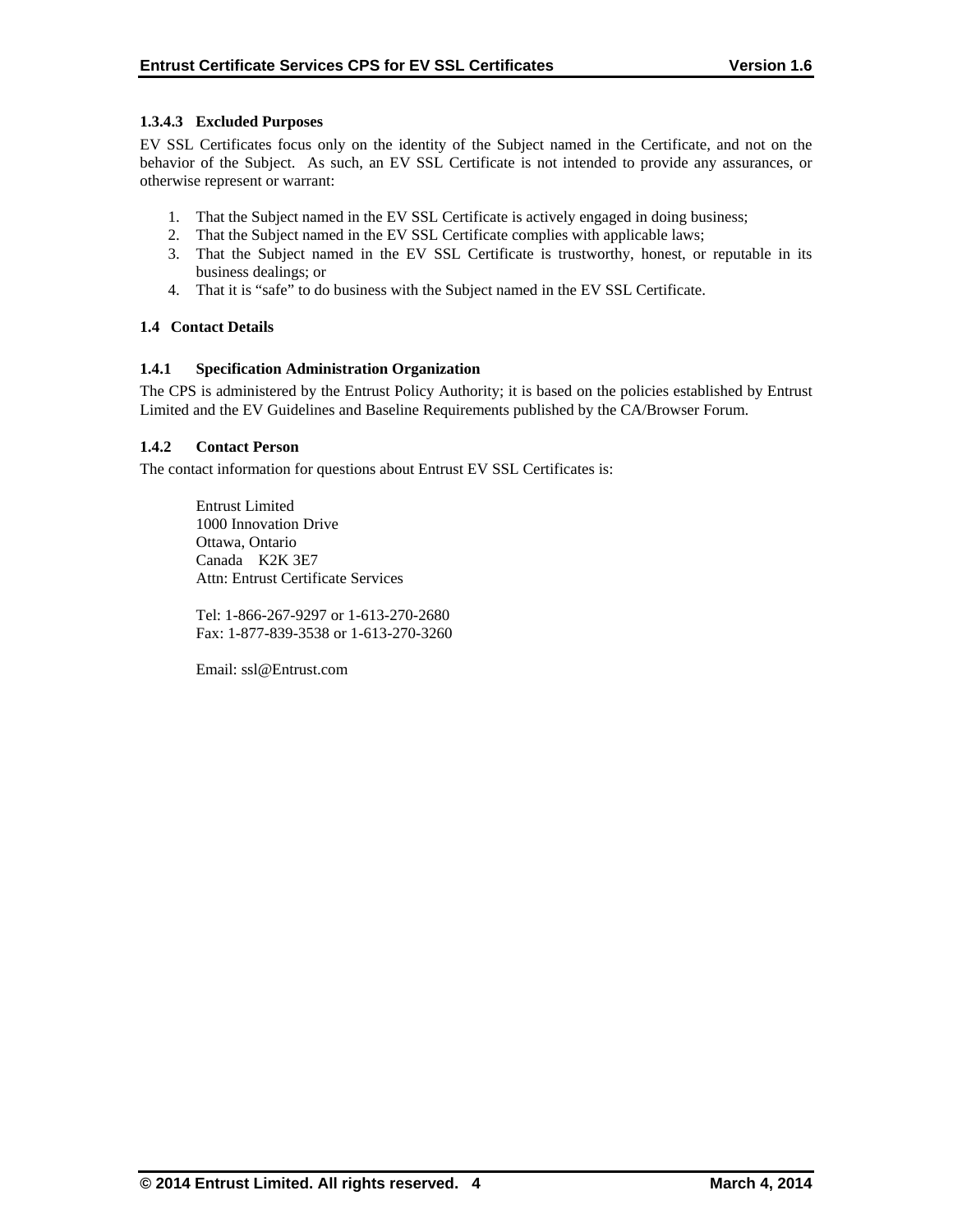# **2. General Provisions**

## **2.1 Obligations**

## **2.1.1 Certification Authority Obligations**

An Entrust EV SSL Certification Authority shall:

- (i) provide Certification Authority services in accordance with the terms and conditions of the CPS;
- (ii) upon receipt of a request from a Registration Authority operating under such Entrust EV SSL Certification Authority, issue an Entrust EV SSL Certificate in accordance with the terms and conditions of the CPS;
- (iii) make available Entrust EV SSL Certificate revocation information by issuing Entrust EV SSL Certificates and by issuing and making available Entrust EV SSL Certificate CRLs in an Entrust Repository in accordance with the terms and conditions of the CPS;
- (iv) issue and publish Entrust EV SSL Certificate CRLs on a regular schedule in accordance with the terms and conditions of the CPS; and
- (v) upon receipt of a revocation request from a Registration Authority operating under such Entrust EV SSL Certification Authority, revoke the specified Entrust EV SSL Certificate in accordance with the terms and conditions of the CPS.

In operating the Entrust EV SSL Certification Authorities, Entrust may use one or more representatives or agents to perform its obligations under the CPS, any Subscription Agreements, or any Relying Party Agreements, provided that Entrust shall remain responsible for its performance.

# **2.1.2 Registration Authority Obligations**

A Registration Authority operating under an Entrust EV SSL Certification Authority shall:

- (i) receive Entrust EV SSL Certificate Applications in accordance with the terms and conditions of the CPS;
- (ii) perform, log and secure verification of information submitted by Applicants when applying for Entrust EV SSL Certificates, and if such verification is successful, submit a request to an Entrust EV SSL Certification Authority for the issuance of an Entrust EV SSL Certificate, all in accordance with the terms and conditions of the CPS, which conform to the EV Guidelines published by the CA/Browser Forum;
- (iii) receive and verify requests from Subscribers for the revocation of Entrust EV SSL Certificates, and if the verification of a revocation request is successful, submit a request to an Entrust EV SSL Certification Authority for the revocation of such Entrust EV SSL Certificate, all in accordance with the terms and conditions of the CPS;
- (iv) notify Subscribers, in accordance with the terms and conditions of the CPS, that an Entrust EV SSL Certificate has been issued to them; and
- (v) notify Subscribers, in accordance with the terms and conditions of the CPS that an Entrust EV SSL Certificate issued to them has been revoked or will soon expire.

Entrust may use one or more representatives or agents to perform its obligations in respect of an Entrustoperated Registration Authority under the CPS, any Subscription Agreements, or any Relying Party Agreements, provided that Entrust shall remain responsible for the performance of such representatives or agents under the CPS, any Subscription Agreements, or any Relying Party Agreements. Entrust may appoint independent third parties to act as Registration Authorities under an Entrust EV SSL Certification Authority. Such independent third-party Registration Authorities shall be responsible for their performance under the CPS, any Subscription Agreements, or any Relying Party Agreements. Independent third-party Registration Authorities may use one or more representatives or agents to perform their obligations when acting as a Registration Authority under an Entrust EV SSL Certification Authority.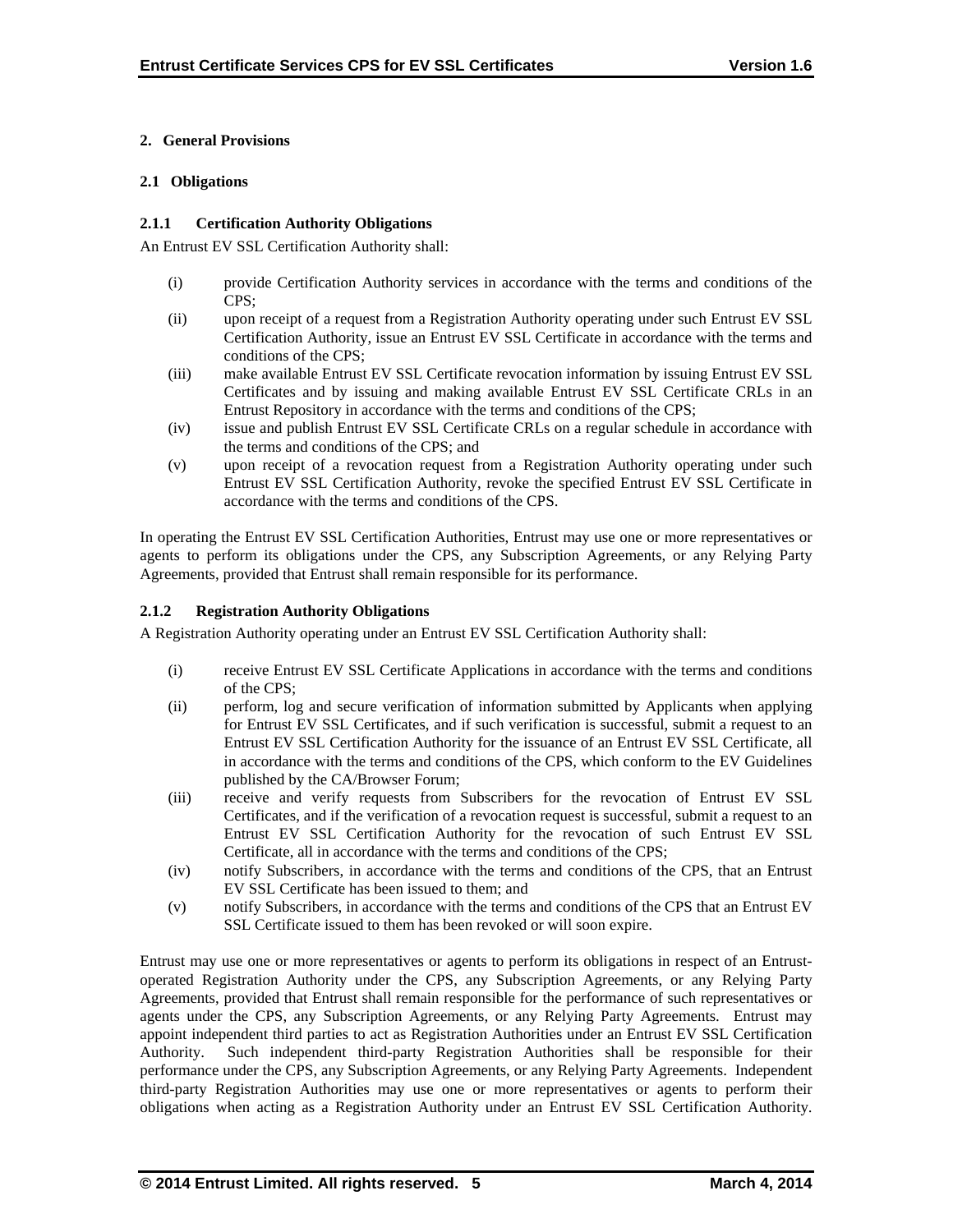Independent third-party Registration Authorities shall remain responsible for the performance of such representatives or agents under the CPS, any Subscription Agreements, or any Relying Party Agreements. Entrust may appoint Resellers and Co-marketers for (i) Entrust EV SSL Certificates, and (ii) services provided in respect to Entrust EV SSL Certificates. Such Resellers and Co-marketers shall be responsible for their performance under the CPS, any Subscription Agreements, or any Relying Party Agreements. Resellers and Co-marketers may use one or more representatives or agents to perform their obligations under the CPS, any Subscription Agreements, or any Relying Party Agreements. Resellers and Comarketers shall remain responsible for the performance of such representatives or agents under the CPS, any Subscription Agreements, or any Relying Party Agreements. Independent third-party Registration Authorities, Resellers, and Co-marketers shall be entitled to receive all of the benefit of all (i) disclaimers of representations, warranties, and conditions, (ii) limitations of liability, (iii) representations and warranties from Applicants, Subscribers, and Relying Parties, and (iv) indemnities from Applicants, Subscribers, and Relying Parties, set forth in this CPS, any Subscription Agreements, and any Relying Party Agreements.

#### **2.1.3 Subscriber Obligations**

Subscribers and Applicants shall:

- (i) understand and, if necessary, receive proper education in the use of Public-Key cryptography and Certificates including Entrust EV SSL Certificates;
- (ii) provide, in any communications with Entrust or an independent third-party Registration Authority, correct information with no errors, misrepresentations, or omissions;
- (iii) generate a new, secure, and cryptographically sound Key Pair to be used in association with the Subscriber's Entrust EV SSL Certificate or Applicant's Entrust EV SSL Certificate Application;
- (iv) read and agree to all terms and conditions of the CPS and Subscription Agreement;
- (v) refrain from modifying the contents of an Entrust EV SSL Certificate;
- (vi) use Entrust EV SSL Certificates exclusively for legal and authorized purposes in accordance with the terms and conditions of the CPS and applicable laws;
- (vii) only use an Entrust EV SSL Certificate on behalf of the organization listed as the Subject in such Entrust EV SSL Certificate;
- (viii) keep confidential and properly protect the Subscriber's or Applicant's Private Keys;
- (ix) notify Entrust as soon as reasonably practicable of any change to any information included in the Applicant's Entrust EV SSL Certificate Application or any change in any circumstances that would make the information in the Applicant's Entrust EV SSL Certificate Application misleading or inaccurate;
- (x) notify Entrust as soon as reasonably practicable of any change to any information included in the Subscriber's Entrust EV SSL Certificate or any change in any circumstances that would make the information in the Subscriber's Entrust EV SSL Certificate misleading or inaccurate;
- (xi) immediately cease to use an Entrust EV SSL Certificate if any information included in the Subscriber's Entrust EV SSL Certificate or if a change in circumstances would make the information in the Subscriber's Entrust EV SSL Certificate misleading or inaccurate;
- (xii) notify Entrust immediately of any suspected or actual Compromise of the Subscriber's or Applicant's Private Keys and request the revocation of such Entrust EV SSL Certificate;
- (xiii) immediately cease to use the Subscriber's Entrust EV SSL Certificate upon (a) expiration or revocation of such Entrust EV SSL Certificate, or (b) any suspected or actual Compromise of the Private Key corresponding to the Public Key in such Entrust EV SSL Certificate, and remove such Entrust EV SSL Certificate from the devices and/or software in which it has been installed;
- (xiv) only install the Subscriber's Entrust EV SSL Certificate on one (1) of Subscriber's devices and only use such Entrust EV SSL Certificate in connection with such device unless, otherwise expressly permitted by Entrust in writing;
- (xv) refrain from using the Subscriber's Private Key corresponding to the Public Key in the Subscriber's Entrust EV SSL Certificate to sign other Certificates; and
- (xvi) use the Subscriber's or Applicant's own judgment about whether it is appropriate, given the level of security and trust provided by an Entrust EV SSL Certificate, to use an Entrust EV SSL Certificate in any given circumstance.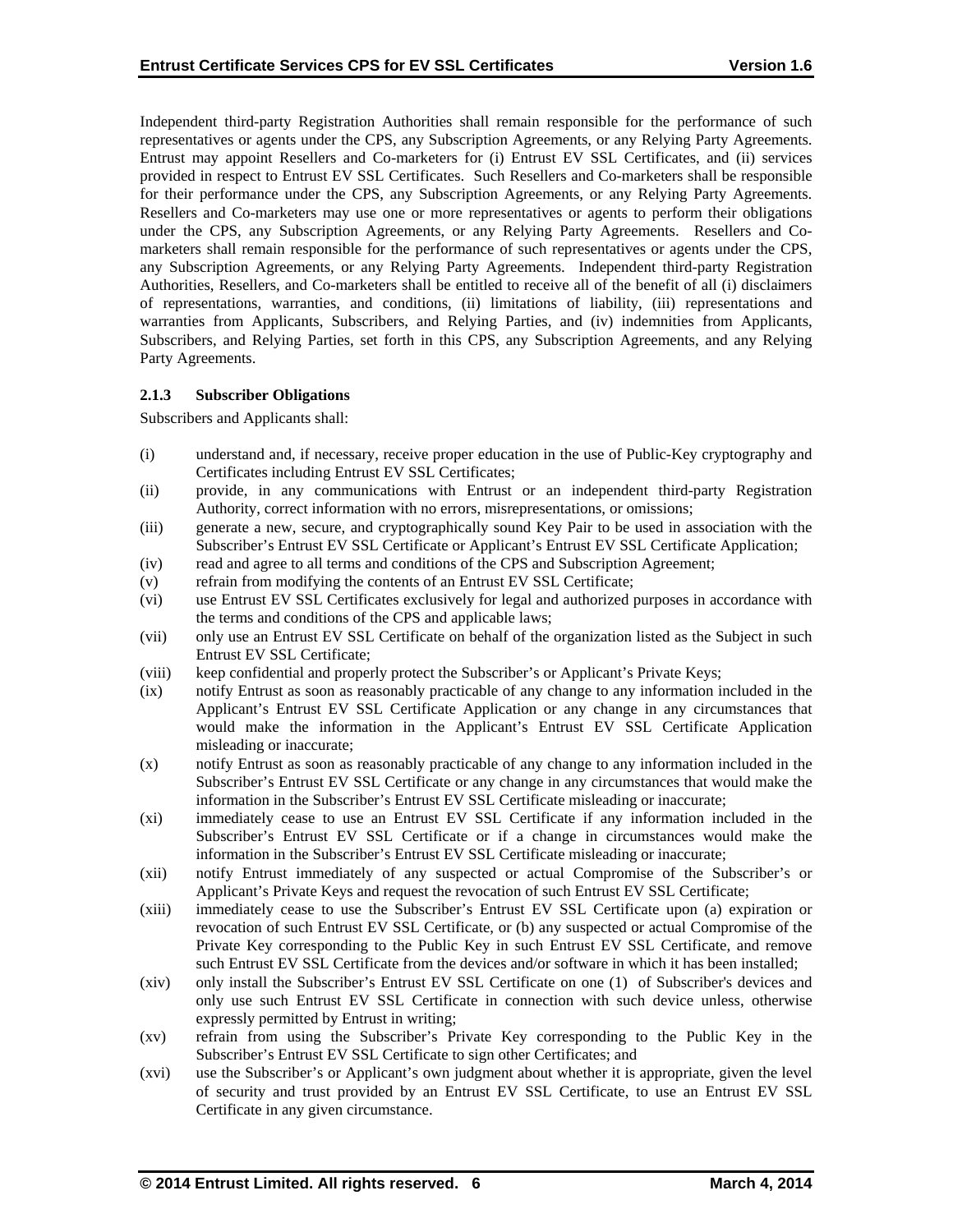Entrust EV SSL Certificates and related information may be subject to export, import, and/or use restrictions. Subscribers shall comply with all laws and regulations applicable to a Subscriber's right to export, import, and/or use Entrust EV SSL Certificates or related information, including, without limitation, all laws and regulations in respect to nuclear, chemical or biological weapons proliferation. Subscribers shall be responsible for procuring all required licenses and permissions for any export, import, and/or use of Entrust EV SSL Certificates or related information. Certain cryptographic techniques, software, hardware, and firmware ("Technology") that may be used in processing or in conjunction with Entrust EV SSL Certificates may be subject to export, import, and/or use restrictions. Subscribers shall comply with all laws and regulations applicable to a Subscriber's right to export, import, and/or use such Technology or related information. Subscribers shall be responsible for procuring all required licenses and permissions for any export, import, and/or use of such Technology or related information.

## **2.1.3.1 Subscriber and Applicant Representations and Warranties**

Subscribers and Applicants represent and warrant to Entrust and to all Certificate Beneficiaries that:

- (i) all information provided, and all representations made, by Subscriber in relation to any Entrust EV SSL Certificates are and will be complete and accurate (and Subscriber will promptly update such information and representations from time to time as necessary to maintain such completeness and accuracy);
- (ii) the Private Key corresponding to the Public Key submitted to Entrust in connection with an Entrust EV SSL Certificate Application was created using sound cryptographic techniques and all measures necessary have been taken to maintain sole control of, keep confidential, and properly protect the Private Key (and any associated access information or device  $-$  e.g., password or token) at all times;
- (iii) any information provided to Entrust or to any independent third-party Registration Authorities in connection with an Entrust EV SSL Certificate Application does not infringe, misappropriate, dilute, unfairly compete with, or otherwise violate the intellectual property, or other rights of any person, entity, or organization in any jurisdiction;
- (iv) the Entrust EV SSL Certificate(s) shall not be installed or used until it has reviewed and verified the accuracy of the data in each Entrust EV SSL Certificate;
- (v) the Entrust EV SSL Certificate shall be installed only on the server accessible at the domain name listed on the Entrust EV SSL Certificate, and will only be used in compliance with all applicable laws, solely for authorized company business, and solely in accordance with the Subscription Agreement and the CPS;
- (vi) Entrust shall be immediately notified if any information included in the Entrust EV SSL Certificate Application changes or if a change in circumstances would make the information in the Entrust EV SSL Certificate Application misleading or inaccurate;
- (vii) all use of the Entrust EV SSL Certificate and its associated Private Key shall cease immediately, and the Subscriber shall promptly notify Entrust and request the revocation of the Entrust EV SSL Certificate, if (1) any information included in the Entrust EV SSL Certificate changes, is or becomes incorrect or inaccurate, or if a change in circumstances would make the information in the Entrust EV SSL Certificate incorrect, misleading or inaccurate; or (2) there is any actual or suspected misuse or compromise of the Private Key associated with the Public Key in the Entrust EV SSL Certificate;
- (viii) all use of the (1) Entrust EV SSL Certificate and (2) Private Key associated with the Public Key in such Entrust EV SSL Certificate shall cease upon expiration or revocation of such Entrust EV SSL Certificate, and such Entrust EV SSL Certificate shall be removed from the devices and/or software in which it has been installed;
- (ix) the Entrust EV SSL Certificates will not be used for any hazardous or unlawful (including tortious) activities;
- (x) the subject named in the Entrust EV SSL Certificate corresponds to the Subscriber, and that it legally exists as a valid entity in the Jurisdiction of Incorporation or Registration specified in the Entrust EV SSL Certificates; and
- (xi) the Subscriber has the exclusive right to use the domain name listed in the Entrust EV SSL Certificate; and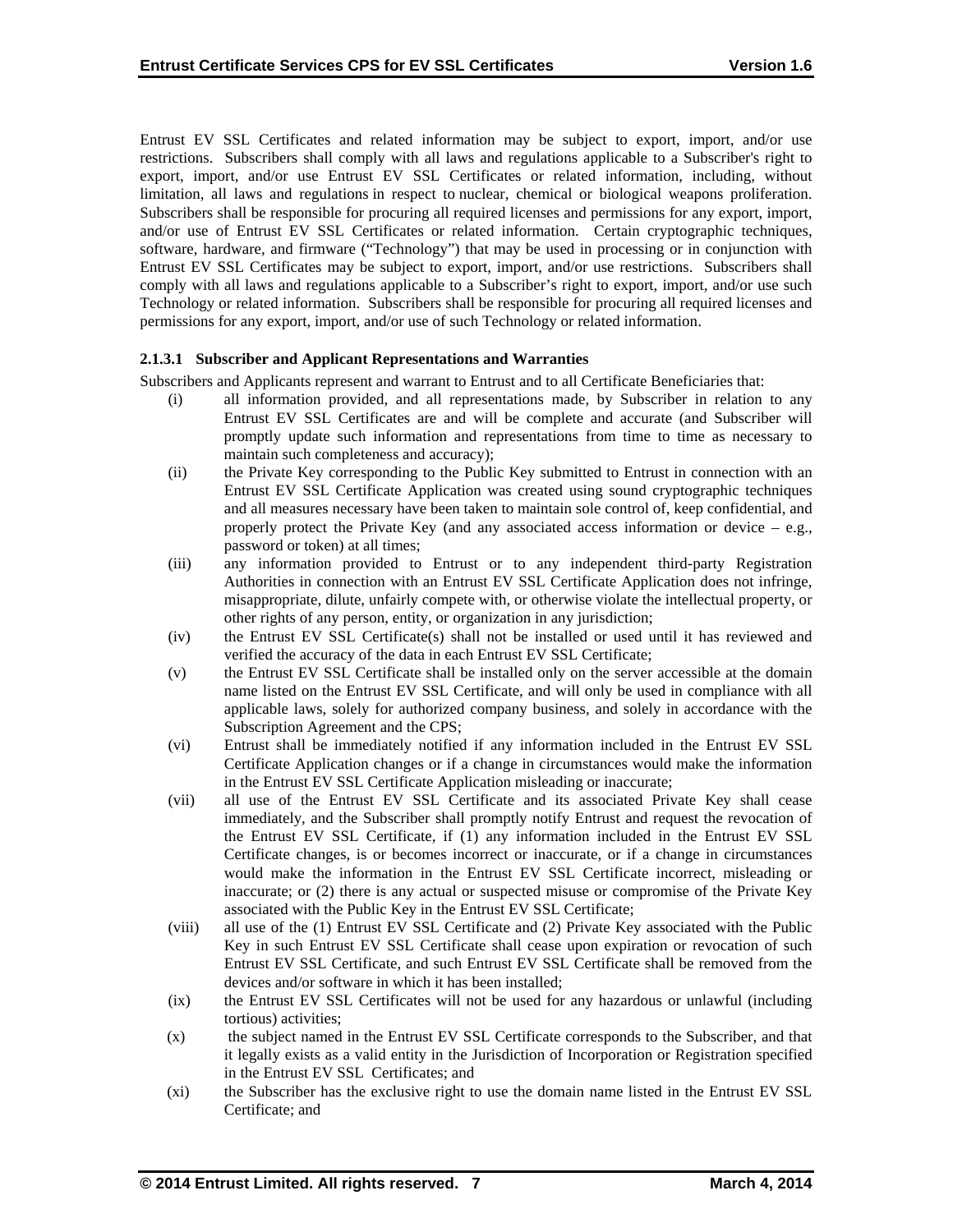(xii) the Certificate will not be used to digitally sign hostile code, including spyware or other malicious software (malware), downloaded without user consent.

#### **2.1.3.2 Subscriber Notice Requirements**

No stipulation

## **2.1.4 Relying Party Obligations**

Relying Parties shall:

- (i) understand and, if necessary, receive proper education in the use of Public-Key cryptography and Certificates including Entrust EV SSL Certificates;
- (ii) read and agree to all terms and conditions of the CPS and the Relying Party Agreement;
- (iii) verify Entrust EV SSL Certificates, including use of CRLs, in accordance with the certification path validation procedure specified in ITU-T Rec. X.509:2005 | ISO/IEC 9594-8 (2005), taking into account any critical extensions and approved technical corrigenda as appropriate;
- (iv) trust and make use of an Entrust EV SSL Certificate only if the Entrust EV SSL Certificate has not expired or been revoked and if a proper chain of trust can be established to a trustworthy root; and
- (v) make their own judgment and rely on an Entrust EV SSL Certificate only if such reliance is reasonable in the circumstances, including determining whether such reliance is reasonable given the nature of the security and trust provided by an Entrust EV SSL Certificate and the value of any transaction that may involve the use of an Entrust EV SSL Certificate.

Entrust EV SSL Certificates and related information may be subject to export, import, and/or use restrictions. Relying Parties shall comply with all laws and regulations applicable to a Relying Party's right to use Entrust EV SSL Certificates and/or related information, including, without limitation, all laws and regulations in respect to nuclear, chemical or biological weapons proliferation. Relying Parties shall be responsible for procuring all required licenses and permissions for any export, import, and/or use of Entrust EV SSL Certificates and/or related information. Certain cryptographic techniques, software, hardware, and firmware ("Technology") that may be used in processing or in conjunction with Entrust EV SSL Certificates may be subject to export, import, and/or use restrictions. Relying Parties shall comply with all laws and regulations applicable to a Relying Party's right to export, import, and/or use such Technology or related information. Relying Parties shall be responsible for procuring all required licenses and permissions for any export, import, and/or use of such Technology or related information.

#### **2.1.4.1 Relying Party Representations and Warranties**

Relying Parties represent and warrant to Entrust that:

- (i) the Relying Party shall properly validate an Entrust EV SSL Certificate before making a determination about whether to rely on such Entrust EV SSL Certificate, including confirmation that the Entrust EV SSL Certificate has not expired or been revoked and that a proper chain of trust can be established to a trustworthy root;
- (ii) the Relying Party shall not rely on a revoked or expired Entrust EV SSL Certificate;
- (iii) the Relying Party shall not rely on an Entrust EV SSL Certificate that cannot be validated back to a trustworthy root;
- (iv) the Relying Party shall exercise its own judgment in determining whether it is reasonable under the circumstances to rely on an Entrust EV SSL Certificate, including determining whether such reliance is reasonable given the nature of the security and trust provided by an Entrust EV SSL Certificate and the value of any transaction that may involve the use of an Entrust EV SSL Certificate; and
- (v) the Relying Party shall not use an Entrust EV SSL Certificate for any hazardous or unlawful (including tortious) activities.

# **2.1.5 Repository Obligations**

An Entrust Repository shall: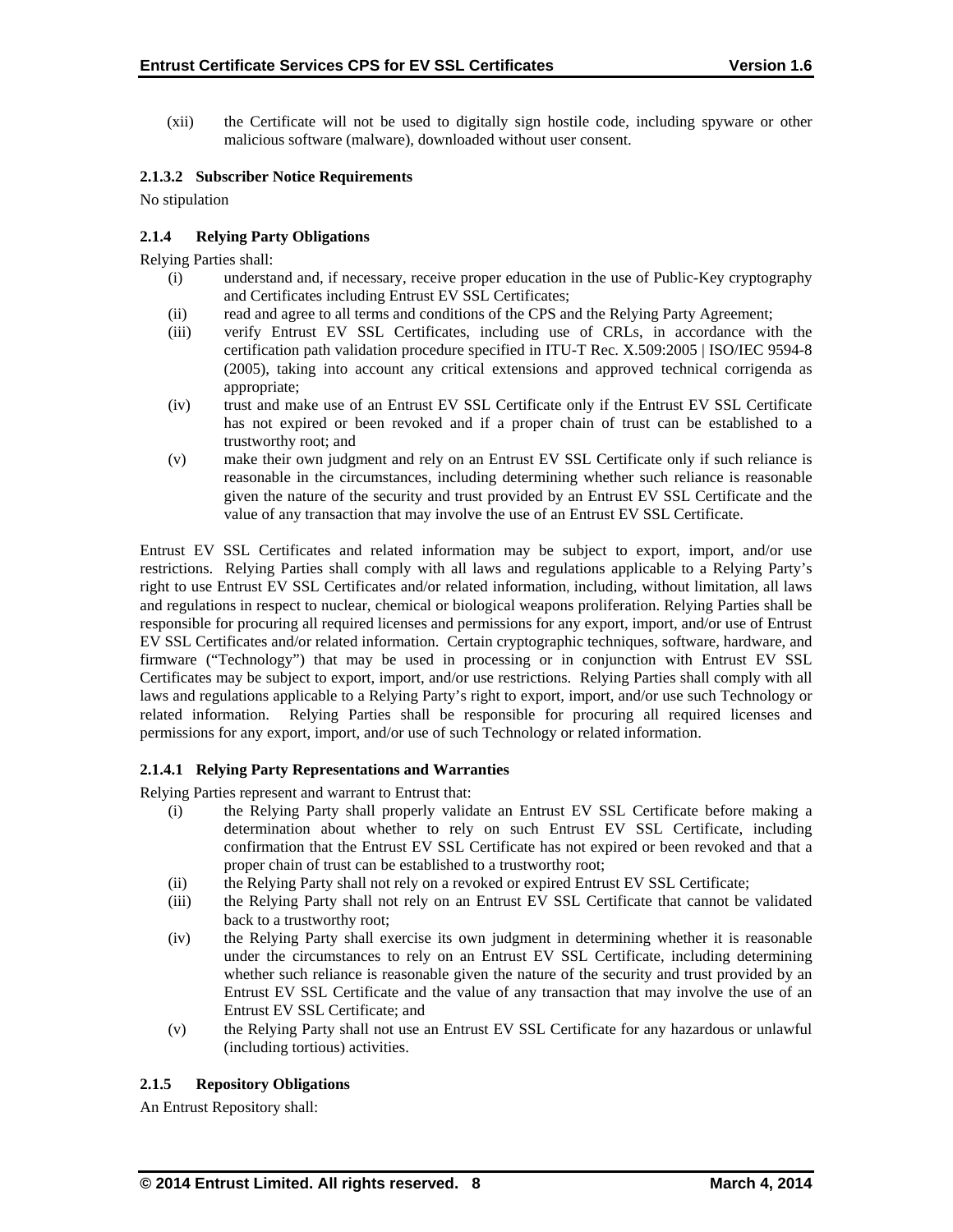- (i) make available, in accordance with the terms and conditions of the CPS, Entrust EV SSL Certificate revocation information published by an Entrust EV SSL Certification Authority; and
- (ii) make available a copy of the CPS and other information related to the products and services provided by Entrust EV SSL Certification Authorities and any Registration Authorities operating under the Entrust EV SSL Certification Authorities.

## **2.2 Liability**

**THE MAXIMUM CUMULATIVE LIABILITY OF ENTRUST, ANY INDEPENDENT THIRD-PARTY REGISTRATION AUTHORITIES OPERATING UNDER AN ENTRUST EV SSL CERTIFICATION AUTHORITY, RESELLERS, CO-MARKETERS OR ANY SUBCONTRACTORS, DISTRIBUTORS, AGENTS, SUPPLIERS, EMPLOYEES OR DIRECTORS OF ANY OF THE FOREGOING TO ANY APPLICANTS, SUBSCRIBERS, RELYING PARTIES OR ANY OTHER PERSONS, ENTITIES, OR ORGANIZATIONS FOR ANY LOSSES, COSTS, EXPENSES, LIABILITIES, DAMAGES, CLAIMS, OR SETTLEMENT AMOUNTS ARISING OUT OF OR RELATING TO USE OF AN ENTRUST EV SSL CERTIFICATE OR ANY SERVICES PROVIDED IN RESPECT TO ANY ENTRUST EV SSL CERTIFICATES IS LIMITED BY THIS CPS. THIS CPS ALSO CONTAINS LIMITED WARRANTIES, LIMITATIONS ON LIABILITY, AND DISCLAIMERS OF REPRESENTATIONS, WARRANTIES AND CONDITIONS.** 

## **2.2.1 CA Liability**

## **2.2.1.1 Warranties and Limitations on Warranties**

Entrust makes the following limited warranties with respect to the operation of Entrust EV SSL Certification Authorities:

- (i) Entrust EV SSL Certification Authorities shall provide Repository services consistent with the practices and procedures set forth in this CPS;
- (ii) Entrust EV SSL Certification Authorities shall perform Entrust EV SSL Certificate issuance consistent with the procedures set forth in this CPS which conform to the EV Guidelines published by the CA/Browser Forum; and
- (iii) Entrust EV SSL Certification Authorities shall provide revocation services consistent with the procedures set forth in this CPS.

Notwithstanding the foregoing, in no event does Entrust, any independent third-party Registration Authority operating under an Entrust EV SSL Certification Authority, or any Resellers, Co-marketers, or any subcontractors, distributors, agents, suppliers, employees, or directors of any of the foregoing make any representations, or provide any warranties, or conditions to any Applicants, Subscribers, Relying Parties, or any other persons, entities, or organizations with respect to (i) the techniques used in the generation and storage of the Private Key corresponding to the Public Key in an Entrust EV SSL Certificate, including, whether such Private Key has been Compromised or was generated using sound cryptographic techniques, (ii) the reliability of any cryptographic techniques or methods used in conducting any act, transaction, or process involving or utilizing an Entrust EV SSL Certificate, (iii) any software whatsoever, or (iv) non-repudiation of any Entrust EV SSL Certificate or any transaction facilitated through the use of an Entrust EV SSL Certificate, since such determination is a matter of applicable law.

Applicants, Subscribers, and Relying Parties acknowledge and agree that operations in relation to Entrust EV SSL Certificates and Entrust EV SSL Certificate Applications are dependent on the transmission of information over communication infrastructures such as, without limitation, the Internet, telephone and telecommunications lines and networks, servers, firewalls, proxies, routers, switches, and bridges ("Telecommunication Equipment") and that this Telecommunication Equipment is not under the control of Entrust or any independent third-party Registration Authority operating under an Entrust EV SSL Certification Authority, or any Resellers, Co-marketers, or any subcontractors, distributors, agents, suppliers, employees, or directors of any of the foregoing. Neither Entrust nor any independent third-party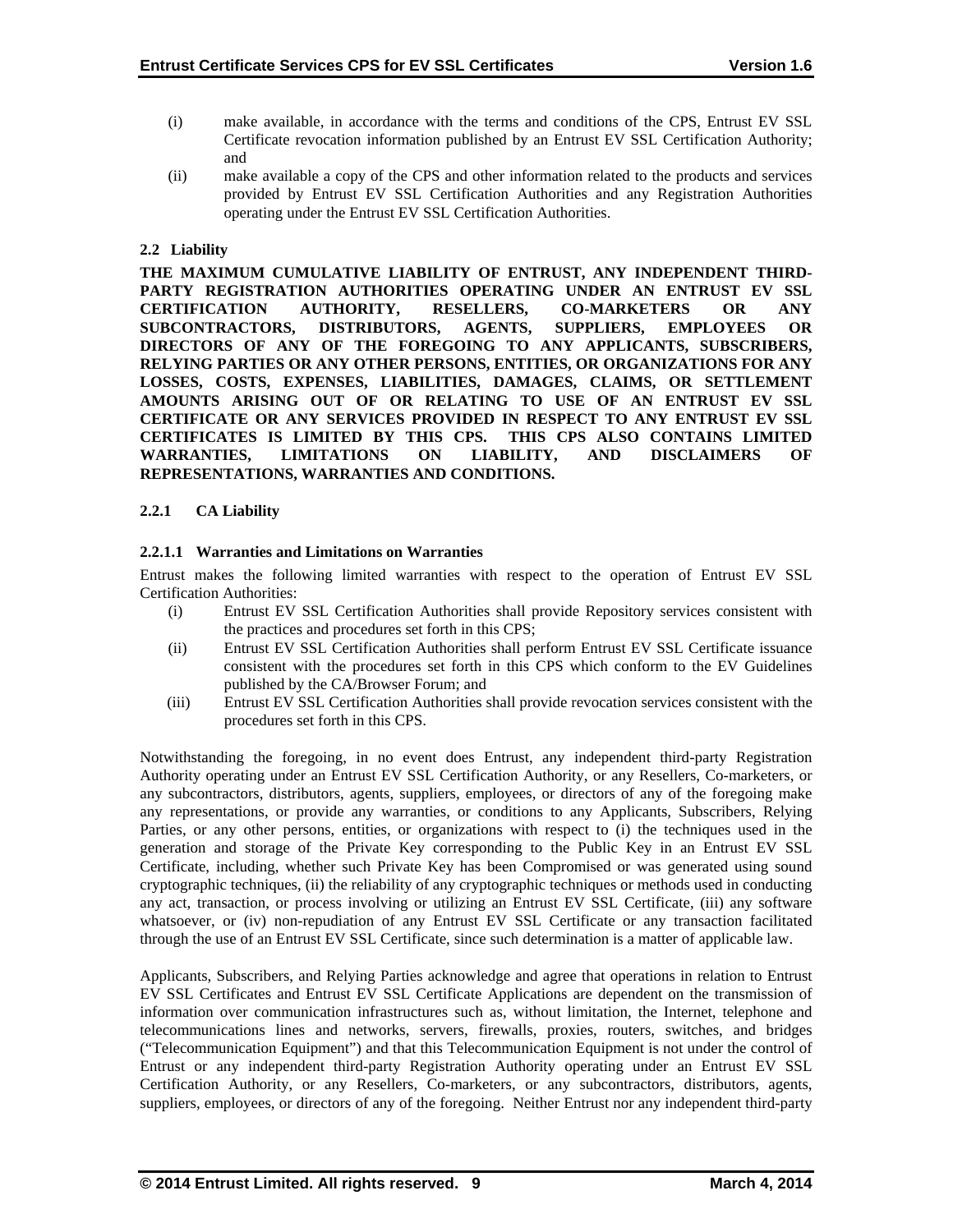Registration Authority operating under an Entrust EV SSL Certification Authority, or any Resellers, Comarketers, or any subcontractors, distributors, agents, suppliers, employees, or directors of any of the foregoing shall be liable for any error, failure, delay, interruption, defect, or corruption in relation to an Entrust EV SSL Certificate, an Entrust EV SSL CRL, Entrust EV SSL OCSP message, or an Entrust EV SSL Certificate Application to the extent that such error, failure, delay, interruption, defect, or corruption is caused by such Telecommunication Equipment.

#### **2.2.1.2 Disclaimers**

**EXCEPT AS SPECIFICALLY PROVIDED IN §2.2.1.1, NEITHER ENTRUST NOR ANY INDEPENDENT THIRD-PARTY REGISTRATION AUTHORITY OPERATING UNDER AN ENTRUST EV SSL CERTIFICATION AUTHORITY, NOR ANY RESELLERS, CO-MARKETERS, OR ANY SUBCONTRACTORS, DISTRIBUTORS, AGENTS, SUPPLIERS, EMPLOYEES, OR DIRECTORS OF ANY OF THE FOREGOING MAKE ANY REPRESENTATIONS OR GIVE ANY WARRANTIES OR CONDITIONS, WHETHER EXPRESS, IMPLIED, STATUTORY, BY USAGE OF TRADE, OR OTHERWISE, AND ENTRUST AND ALL INDEPENDENT THIRD-PARTY REGISTRATION AUTHORITIES OPERATING UNDER AN ENTRUST EV SSL CERTIFICATION AUTHORITY, AND ALL RESELLERS, CO-MARKETERS, AND ALL SUBCONTRACTORS, DISTRIBUTORS, AGENTS, SUPPLIERS, EMPLOYEES, AND DIRECTORS OF ANY OF THE FOREGOING SPECIFICALLY DISCLAIM ANY AND ALL REPRESENTATIONS, WARRANTIES, AND CONDITIONS OF MERCHANTABILITY, NON-INFRINGEMENT, TITLE, SATISFACTORY QUALITY, AND/OR FITNESS FOR A PARTICULAR PURPOSE.** 

#### **2.2.1.3 Loss Limitations**

**IN NO EVENT SHALL THE TOTAL CUMULATIVE LIABILITY OF ENTRUST, ANY INDEPENDENT THIRD-PARTY REGISTRATION AUTHORITY OPERATING UNDER AN ENTRUST EV SSL CERTIFICATION AUTHORITY, ANY RESELLERS, OR CO-MARKETERS, OR ANY SUBCONTRACTORS, DISTRIBUTORS, AGENTS, SUPPLIERS, EMPLOYEES, OR DIRECTORS OF ANY OF THE FOREGOING TO ANY APPLICANT, SUBSCRIBER, RELYING PARTY OR ANY OTHER PERSON, ENTITY, OR ORGANIZATION ARISING OUT OF OR RELATING TO ANY ENTRUST EV SSL CERTIFICATE OR ANY SERVICES PROVIDED IN RESPECT TO ENTRUST EV SSL CERTIFICATES, INCLUDING ANY USE OR RELIANCE ON ANY ENTRUST EV SSL CERTIFICATE, EXCEED THE GREATER OF (1) ONE THOUSAND UNITED STATES DOLLARS (\$1,000.00 U.S.); AND (2) TWO TIMES THE FEES PAID BY THE APPLICABLE SUBSCRIBER TO ENTRUST DURING THE TWELVE MONTHS PRIOR TO THE INITIATION OF THE CLAIM TO A MAXIMUM OF ONE HUNDRED THOUSAND DOLLARS (\$100,000) (SUCH GREATER NUMBER REFERRED TO AS THE "CUMULATIVE DAMAGE CAP"). THE FOREGOING LIMITATIONS SHALL APPLY TO ANY LIABILITY WHETHER BASED IN CONTRACT (INCLUDING FUNDAMENTAL BREACH), TORT (INCLUDING NEGLIGENCE), LEGISLATION OR ANY OTHER THEORY OF LIABILITY, INCLUDING ANY DIRECT, INDIRECT, SPECIAL, STATUTORY, PUNITIVE, EXEMPLARY, CONSEQUENTIAL, RELIANCE, OR INCIDENTAL DAMAGES.** 

**IN NO EVENT SHALL ENTRUST OR ANY INDEPENDENT THIRD-PARTY REGISTRATION AUTHORITY OPERATING UNDER AN ENTRUST EV SSL CERTIFICATION AUTHORITY, OR ANY RESELLERS, CO-MARKETERS, OR ANY SUBCONTRACTORS, DISTRIBUTORS, AGENTS, SUPPLIERS, EMPLOYEES, OR DIRECTORS OF ANY OF THE FOREGOING BE LIABLE FOR ANY INCIDENTAL, SPECIAL, STATUTORY, PUNITIVE, EXEMPLARY, INDIRECT, RELIANCE, OR CONSEQUENTIAL DAMAGES (INCLUDING, WITHOUT LIMITATION, DAMAGES FOR LOSS OF BUSINESS, LOSS OF BUSINESS OPPORTUNITIES, LOSS OF GOODWILL, LOSS OF PROFITS, BUSINESS INTERRUPTION, LOSS OF DATA, LOST SAVINGS OR OTHER SIMILAR PECUNIARY LOSS) WHETHER ARISING FROM CONTRACT (INCLUDING FUNDAMENTAL BREACH), TORT (INCLUDING NEGLIGENCE), LEGISLATION OR ANY OTHER THEORY OF LIABILITY.**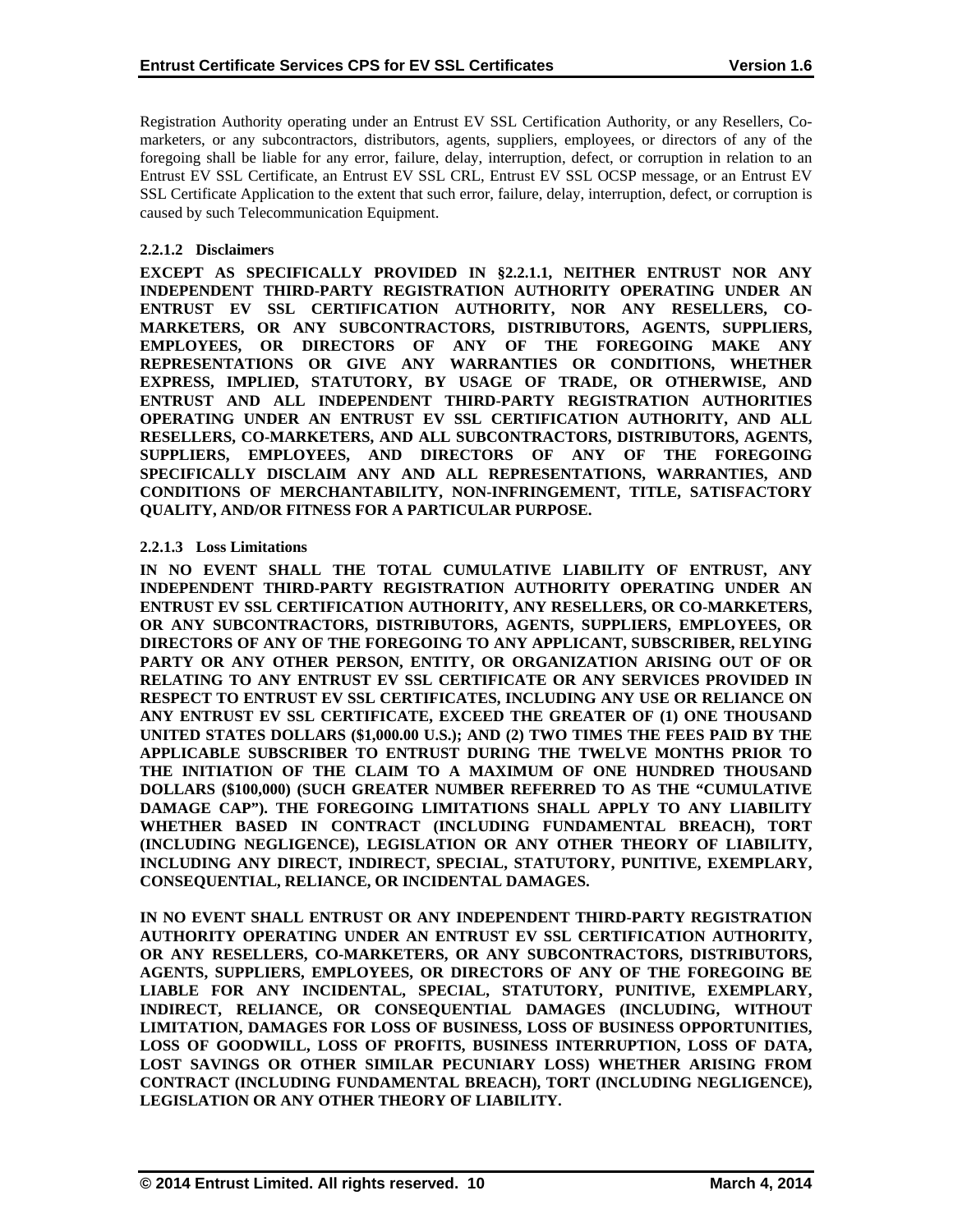**THE FOREGOING LIMITATIONS SHALL APPLY NOTWITHSTANDING THE FAILURE OF ESSENTIAL PURPOSE OF ANY LIMITED REMEDY STATED HEREIN AND EVEN IF ENTRUST OR ANY INDEPENDENT THIRD-PARTY REGISTRATION AUTHORITY OPERATING UNDER AN ENTRUST EV SSL CERTIFICATION AUTHORITY, OR ANY RESELLERS, CO-MARKETERS, OR ANY SUBCONTRACTORS, DISTRIBUTORS, AGENTS, SUPPLIERS, EMPLOYEES, OR DIRECTORS OF ANY OF THE FOREGOING HAVE BEEN ADVISED OF THE POSSIBILITY OF THOSE DAMAGES.** 

**SOME JURISDICTIONS DO NOT ALLOW THE EXCLUSION OR LIMITATION OF LIABILITY FOR CONSEQUENTIAL OR INCIDENTAL DAMAGES, SO THESE LIMITATIONS SET FORTH ABOVE MAY NOT APPLY TO CERTAIN APPLICANTS, SUBSCRIBERS,**  RELYING PARTIES, OR OTHER PERSONS, ENTITIES, OR ORGANIZATIONS. **DISCLAIMERS OF REPRESENTATIONS, WARRANTIES, AND CONDITIONS AND THE LIMITATIONS OF LIABILITY IN THIS CPS CONSTITUTE AN ESSENTIAL PART OF THE CPS, ANY SUBSCRIPTION AGREEMENTS, AND ANY RELYING PARTY AGREEMENTS. ALL APPLICANTS, SUBSCRIBERS, RELYING PARTIES, AND OTHER PERSONS, ENTITIES, AND ORGANIZATIONS ACKNOWLEDGE THAT BUT FOR THESE DISCLAIMERS OF REPRESENTATIONS, WARRANTIES, AND CONDITIONS AND LIMITATIONS OF LIABILITY, ENTRUST WOULD NOT ISSUE ENTRUST EV SSL CERTIFICATES TO SUBSCRIBERS AND NEITHER ENTRUST NOR ANY INDEPENDENT THIRD-PARTY REGISTRATION AUTHORITIES OPERATING UNDER AN ENTRUST EV SSL CERTIFICATION AUTHORITY, NOR ANY RESELLERS, CO-MARKETERS, OR ANY SUBCONTRACTORS, DISTRIBUTORS, AGENTS, SUPPLIERS, EMPLOYEES, OR DIRECTORS OF ANY OF THE FOREGOING WOULD PROVIDE SERVICES IN RESPECT TO ENTRUST EV SSL CERTIFICATES AND THAT THESE PROVISIONS PROVIDE FOR A REASONABLE ALLOCATION OF RISK.** 

# **2.2.1.4 Other Exclusions**

Without limitation, neither Entrust nor any independent third-party Registration Authorities operating under an Entrust EV SSL Certification Authority, nor any Resellers or Co-marketers, or any subcontractors, distributors, agents, suppliers, employees, or directors of any of the foregoing shall be liable to any Applicants, Subscribers, Relying Parties or any other person, entity, or organization for any losses, costs, expenses, liabilities, damages, claims, or settlement amounts arising out of or relating to use of an Entrust EV SSL Certificate or any services provided in respect to an Entrust EV SSL Certificate if:

- (i) the Entrust EV SSL Certificate was issued as a result of errors, misrepresentations, or other acts or omissions of a Subscriber or of any other person, entity, or organization;
- (ii) the Entrust EV SSL Certificate has expired or has been revoked;
- (iii) the Entrust EV SSL Certificate has been modified or otherwise altered;
- (iv) the Subscriber failed to stop using an Entrust EV SSL Certificate after the information contain in such Entrust EV SSL Certificate changed or after circumstances changed so that the information contained in such Entrust EV SSL Certificate became misleading or inaccurate;
- (v) a Subscriber breached the CPS or the Subscriber's Subscription Agreement, or a Relying Party breached the CPS or the Relying Party's Relying Party Agreement;
- (vi) the Private Key associated with the Entrust EV SSL Certificate has been Compromised; or
- (vii) the Entrust EV SSL Certificate is used other than as permitted by the CPS or is used in contravention of applicable law.

In no event shall Entrust or any independent third-party Registration Authority operating under an Entrust EV SSL Certification Authority, or any Resellers, Co-marketers, or any subcontractors, distributors, agents, suppliers, employees, or directors of any of the foregoing be liable to any Applicant, Subscriber, or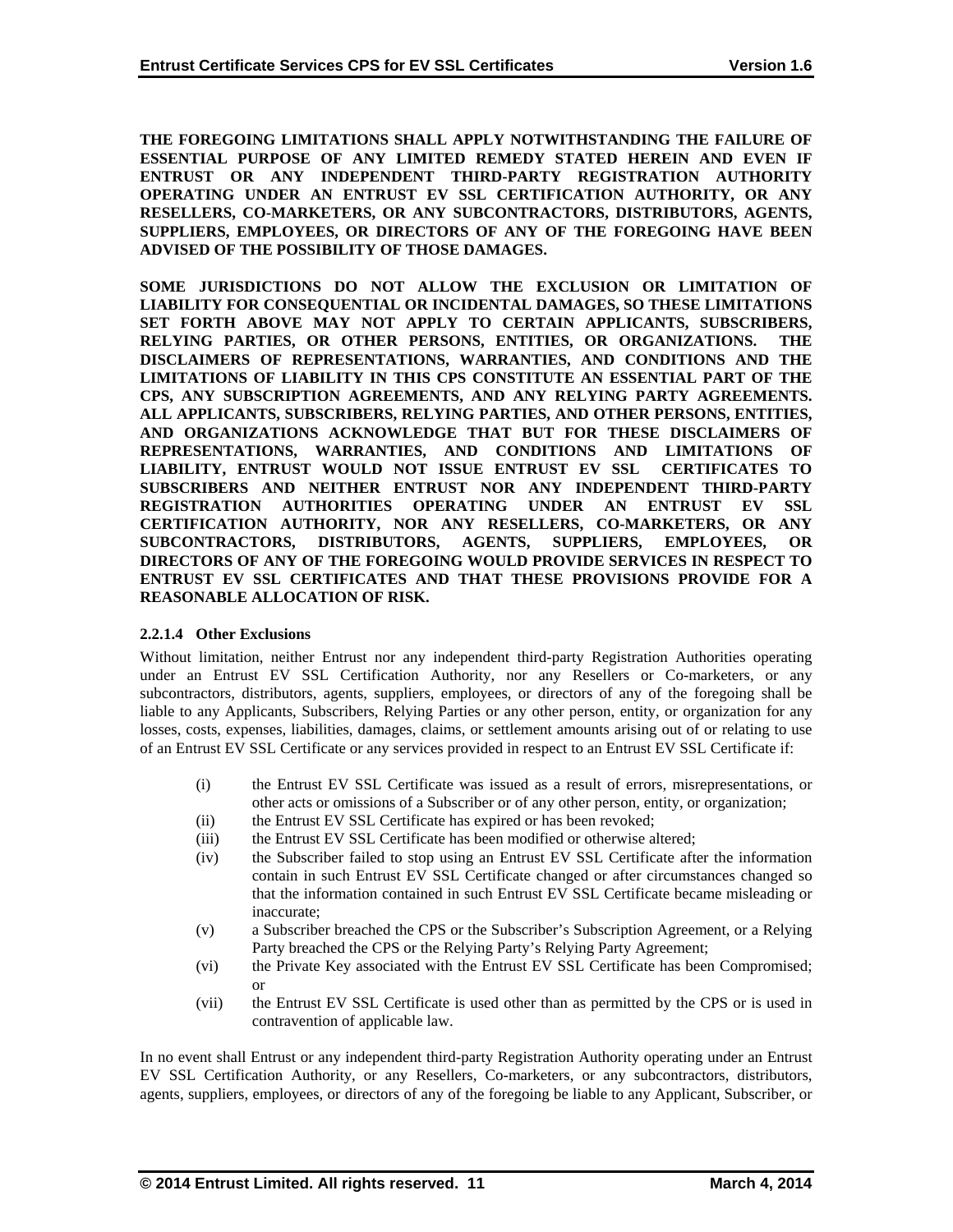any other person, entity, or organization for any losses, costs, liabilities, expenses, damages, claims, or settlement amounts arising out of or relating to the refusal by Entrust or any independent third-party Registration Authority operating under an Entrust EV SSL Certification Authority, or any Resellers, Comarketers, or any subcontractors, distributors, agents, suppliers, employees, or directors of any of the foregoing to issue or request the issuance of an Entrust EV SSL Certificate. In no event shall Entrust or any independent third-party Registration Authority operating under an Entrust EV SSL Certification Authority, or any Resellers, Co-marketers, or any subcontractors, distributors, agents, suppliers, employees, or directors of any of the foregoing be liable to any Applicant, Subscriber, or any other person, entity, or organization for any losses, costs, liabilities, expenses, damages, claims, or settlement amounts arising out of or relating to any delay by Entrust or any independent third-party Registration Authority operating under an Entrust EV SSL Certification Authority, or any Resellers, Co-marketers, or any subcontractors, distributors, agents, suppliers, employees, or directors of any of the foregoing, in issuing or in requesting the issuance of an Entrust EV SSL Certificate.

In no event shall Entrust or any independent third-party Registration Authority operating under an Entrust EV SSL Certification Authority, or any Resellers, Co-marketers, or any subcontractors, distributors, agents, suppliers, employees, or directors of any of the foregoing be liable to any Subscriber, Relying Party, or any other person, entity, or organization for any losses, costs, expenses, liabilities, damages, claims, or settlement amounts arising out of or relating to any proceeding or allegation that an Entrust EV SSL Certificate or any information contained in an Entrust EV SSL Certificate infringes, misappropriates, dilutes, unfairly competes with, or otherwise violates any patent, trademark, copyright, trade secret, or any other intellectual property right or other right of any person, entity, or organization in any jurisdiction.

## **2.2.1.5 Hazardous Activities**

Entrust EV SSL Certificates and the services provided by Entrust in respect to Entrust EV SSL Certificates are not designed, manufactured, or intended for use in or in conjunction with hazardous activities or uses requiring fail-safe performance, including the operation of nuclear facilities, aircraft navigation or communications systems, air traffic control, medical devices or direct life support machines. Entrust and any independent third-party Registration Authority operating under an Entrust EV SSL Certification Authority, and any Resellers, Co-marketers, and any subcontractors, distributors, agents, suppliers, employees, or directors of any of the foregoing specifically disclaim any and all representations, warranties, and conditions with respect to such uses, whether express, implied, statutory, by usage of trade, or otherwise.

# **2.2.2 RA Liability**

The same liability provisions that apply in §2.2.1 with respect to Entrust EV SSL Certification Authorities shall apply with respect to Entrust-operated Registration Authorities and independent third-party Registration Authorities operating under Entrust EV SSL Certification Authorities and all Resellers, Comarketers and all subcontractors, distributors, agents, suppliers, employees, and directors of any of the foregoing.

#### **2.3 Financial Responsibility**

Subscribers and Relying Parties shall be responsible for the financial consequences to such Subscribers, Relying Parties, and to any other persons, entities, or organizations for any transactions in which such Subscribers or Relying Parties participate and which use Entrust EV SSL Certificates or any services provided in respect to Entrust EV SSL Certificates. Entrust makes no representations and gives no warranties or conditions regarding the financial efficacy of any transaction completed utilizing an Entrust EV SSL Certificate or any services provided in respect to Entrust EV SSL Certificates and neither Entrust nor any independent third-party Registration Authority operating under an Entrust EV SSL Certification Authority, nor any Resellers, Co-marketers, nor any subcontractors, distributors, agents, suppliers, employees, or directors of any of the foregoing shall have any liability except as explicitly set forth herein in respect to the use of or reliance on an Entrust EV SSL Certificate or any services provided in respect to Entrust EV SSL Certificates.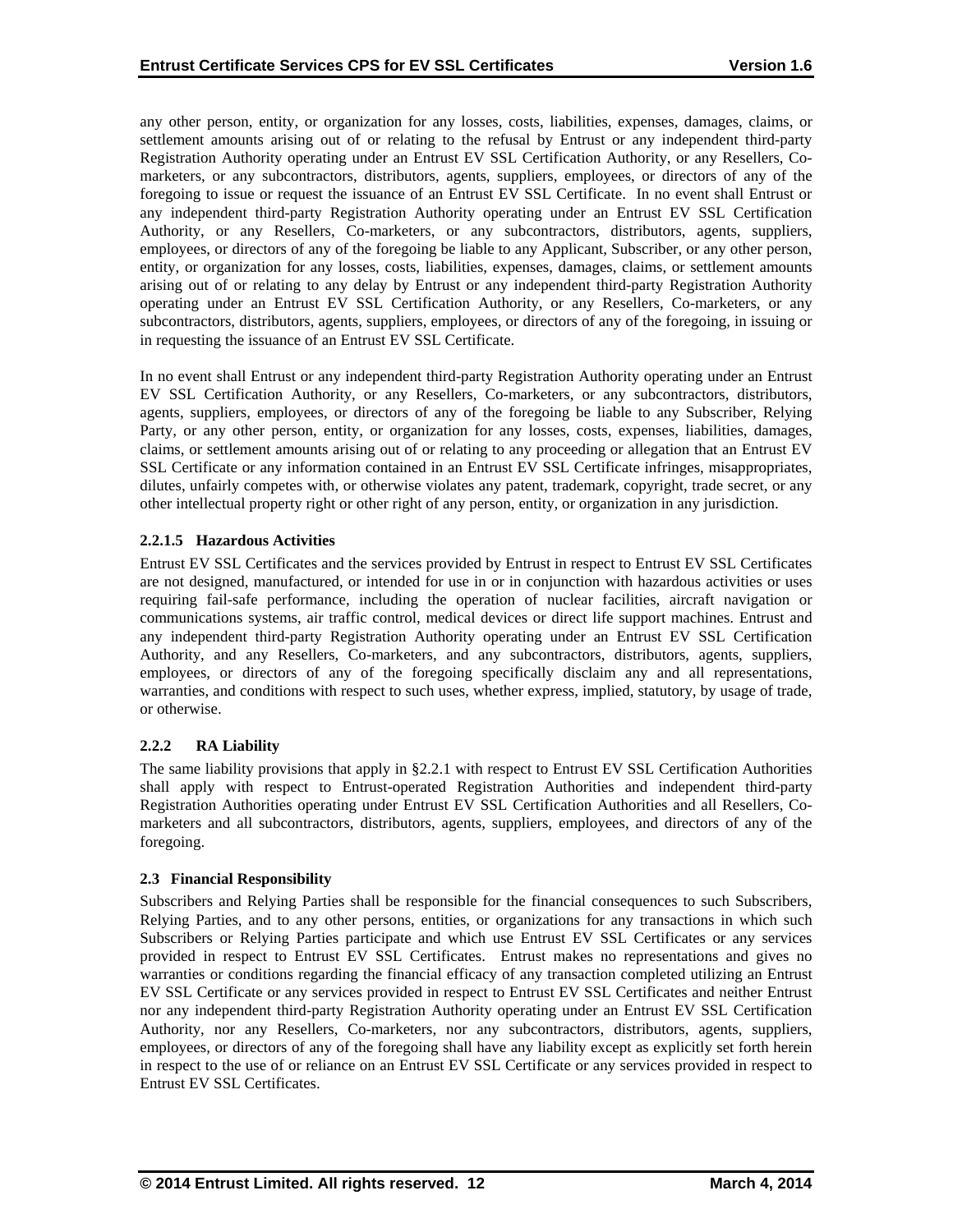# **2.3.1 Indemnification by Relying Parties**

RELYING PARTIES SHALL INDEMNIFY AND HOLD ENTRUST AND ALL INDEPENDENT THIRD-PARTY REGISTRATION AUTHORITIES OPERATING UNDER AN ENTRUST EV SSL CERTIFICATION AUTHORITY, AND ALL RESELLERS, CO-MARKETERS, AND ALL SUBCONTRACTORS, DISTRIBUTORS, AGENTS, SUPPLIERS, EMPLOYEES, AND DIRECTORS OF ANY OF THE FOREGOING (COLLECTIVELY, THE "INDEMNIFIED PARTIES") HARMLESS FROM AND AGAINST ANY AND ALL LIABILITIES, LOSSES, COSTS, EXPENSES, DAMAGES, CLAIMS, AND SETTLEMENT AMOUNTS (INCLUDING REASONABLE ATTORNEY'S FEES, COURT COSTS, AND EXPERT'S FEES) ARISING OUT OF OR RELATING TO ANY USE OR RELIANCE BY A RELYING PARTY ON ANY ENTRUST EV SSL CERTIFICATE OR ANY SERVICE PROVIDED IN RESPECT TO ENTRUST EV SSL CERTIFICATES, INCLUDING (I) LACK OF PROPER VALIDATION OF AN ENTRUST EV SSL CERTIFICATE BY A RELYING PARTY, (II) RELIANCE BY THE RELYING PARTY ON AN EXPIRED OR REVOKED ENTRUST EV SSL CERTIFICATE, (III) USE OF AN ENTRUST EV SSL CERTIFICATE OTHER THAN AS PERMITTED BY THE CPS, THE SUBSCRIPTION AGREEMENT, ANY RELYING PARTY AGREEMENT, AND APPLICABLE LAW, (IV) FAILURE BY A RELYING PARTY TO EXERCISE REASONABLE JUDGMENT IN THE CIRCUMSTANCES IN RELYING ON AN ENTRUST EV SSL CERTIFICATE, OR (V) ANY CLAIM OR ALLEGATION THAT THE RELIANCE BY A RELYING PARTY ON AN ENTRUST EV SSL CERTIFICATE OR THE INFORMATION CONTAINED IN AN ENTRUST EV SSL CERTIFICATE INFRINGES, MISAPPROPRIATES, DILUTES, UNFAIRLY COMPETES WITH, OR OTHERWISE VIOLATES THE RIGHTS INCLUDING INTELLECTUAL PROPERTY RIGHTS OR ANY OTHER RIGHTS OF ANYONE IN ANY JURISDICTION. NOTWITHSTANDING THE FOREGOING, RELYING PARTIES SHALL NOT BE OBLIGATED TO PROVIDE ANY INDEMNIFICATION TO AN INDEMNIFIED PARTY IN RESPECT TO ANY LIABILITIES, LOSSES, COSTS, EXPENSES, DAMAGES, CLAIMS, AND SETTLEMENT AMOUNTS (INCLUDING REASONABLE ATTORNEY'S FEES, COURT COSTS AND EXPERT'S FEES) TO THE EXTENT THAT SUCH LIABILITIES, LOSSES, COSTS, EXPENSES, DAMAGES, CLAIMS, AND SETTLEMENT AMOUNTS (INCLUDING REASONABLE ATTORNEY'S FEES, COURT COSTS, AND EXPERT'S FEES) ARISE OUT OF OR RELATE TO ANY WILLFUL MISCONDUCT BY SUCH INDEMNIFIED PARTY.

# **2.3.1.1 Indemnification by Subscribers**

SUBSCRIBERS SHALL INDEMNIFY AND HOLD ENTRUST AND ALL INDEPENDENT THIRD-PARTY REGISTRATION AUTHORITIES OPERATING UNDER AN ENTRUST EV SSL CERTIFICATION AUTHORITY, AND ALL RESELLERS, CO-MARKETERS, AND ALL SUBCONTRACTORS, DISTRIBUTORS, AGENTS, SUPPLIERS, EMPLOYEES, OR DIRECTORS OF ANY OF THE FOREGOING (COLLECTIVELY, THE "INDEMNIFIED PARTIES") HARMLESS FROM AND AGAINST ANY AND ALL LIABILITIES, LOSSES, COSTS, EXPENSES, DAMAGES, CLAIMS, AND SETTLEMENT AMOUNTS (INCLUDING REASONABLE ATTORNEY'S FEES, COURT COSTS, AND EXPERT'S FEES) ARISING OUT OF OR RELATING TO ANY RELIANCE BY A RELYING PARTY ON ANY ENTRUST EV SSL CERTIFICATE OR ANY SERVICE PROVIDED IN RESPECT TO ENTRUST EV SSL CERTIFICATES, INCLUDING ANY (I) ERROR, MISREPRESENTATION OR OMISSION MADE BY A SUBSCRIBER IN USING OR APPLYING FOR AN ENTRUST EV SSL CERTIFICATE, (II) MODIFICATION MADE BY A SUBSCRIBER TO THE INFORMATION CONTAINED IN AN ENTRUST EV SSL CERTIFICATE, (III) USE OF AN ENTRUST EV SSL CERTIFICATE OTHER THAN AS PERMITTED BY THE CPS, THE SUBSCRIPTION AGREEMENT, ANY RELYING PARTY AGREEMENT, AND APPLICABLE LAW, (IV) FAILURE BY A SUBSCRIBER TO TAKE THE NECESSARY PRECAUTIONS TO PREVENT LOSS, DISCLOSURE, COMPROMISE OR UNAUTHORIZED USE OF THE PRIVATE KEY CORRESPONDING TO THE PUBLIC KEY IN SUCH SUBSCRIBER'S ENTRUST EV SSL CERTIFICATE, OR (V) ALLEGATION THAT THE USE OF A SUBSCRIBER'S ENTRUST EV SSL CERTIFICATE OR THE INFORMATION CONTAINED IN A SUBSCRIBER'S ENTRUST EV SSL CERTIFICATE INFRINGES, MISAPPROPRIATES, DILUTES, UNFAIRLY COMPETES WITH, OR OTHERWISE VIOLATES THE RIGHTS INCLUDING INTELLECTUAL PROPERTY RIGHTS OR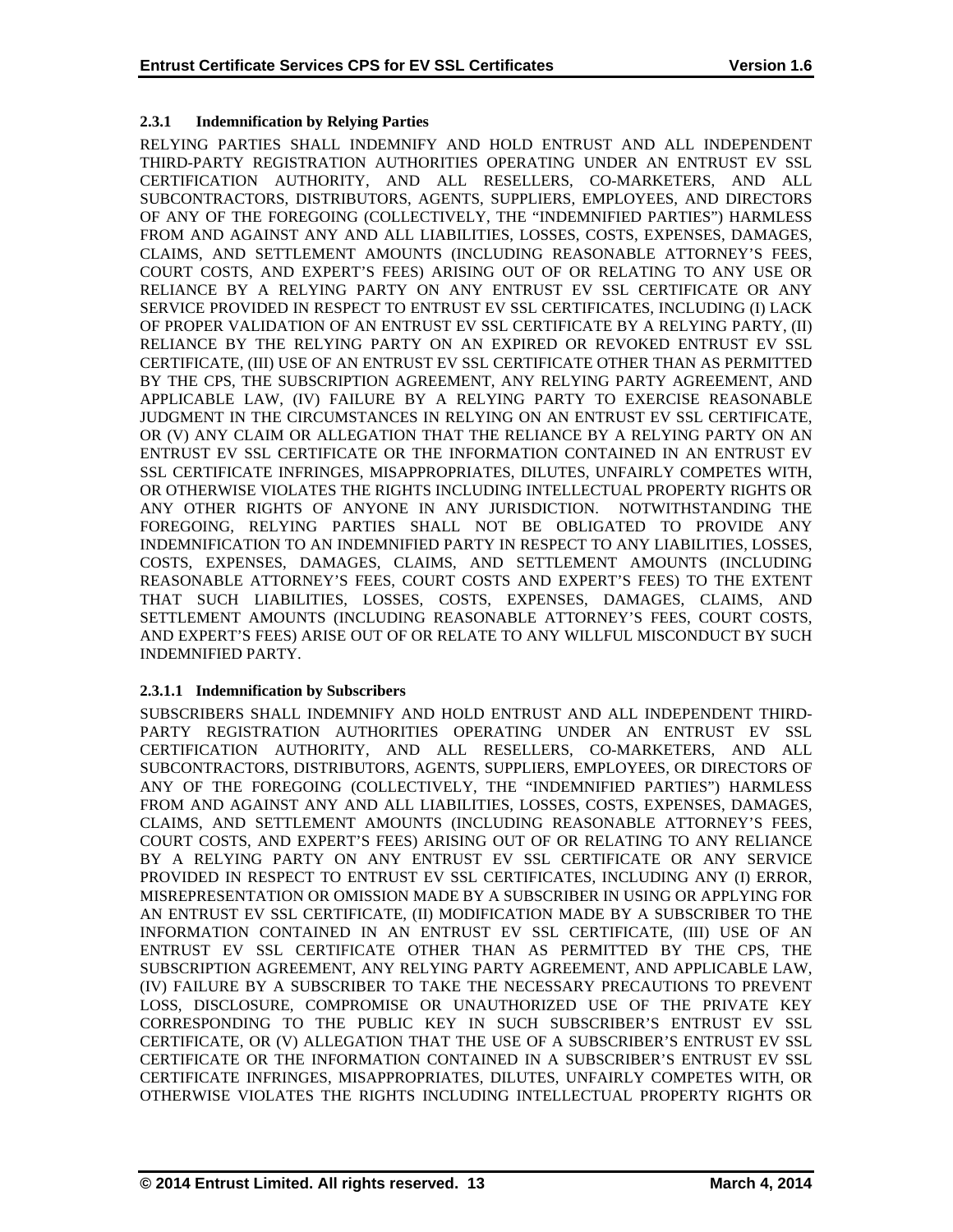ANY OTHER RIGHTS OF ANYONE IN ANY JURISDICTION. NOTWITHSTANDING THE FOREGOING, A SUBSCRIBER SHALL NOT BE OBLIGATED TO PROVIDE ANY INDEMNIFICATION TO AN INDEMNIFIED PARTY IN RESPECT TO ANY LIABILITIES, LOSSES, COSTS, EXPENSES, DAMAGES, CLAIMS, AND SETTLEMENT AMOUNTS (INCLUDING REASONABLE ATTORNEY'S FEES, COURT COSTS AND EXPERTS FEES) TO THE EXTENT THAT SUCH LIABILITIES, LOSSES, COSTS, EXPENSES, DAMAGES, CLAIMS, AND SETTLEMENT AMOUNTS (INCLUDING REASONABLE ATTORNEY'S FEES, COURT COSTS, AND EXPERT'S FEES) ARISE OUT OF OR RELATE TO ANY WILLFUL MISCONDUCT BY SUCH INDEMNIFIED PARTY.

# **2.3.2 Fiduciary Relationships**

Nothing contained in this CPS, or in any Subscription Agreement, or any Relying Party Agreement shall be deemed to constitute either Entrust or any independent third-party Registration Authority operating under an Entrust EV SSL Certification Authority, or any Resellers, Co-marketers, or any subcontractors, distributors, agents, suppliers, employees, or directors of any of the foregoing, the fiduciary, partner, agent, trustee, or legal representative of any Applicant, Subscriber, Relying Party or any other person, entity, or organization or to create any fiduciary relationship between either Entrust or any independent third-party Registration Authority operating under an Entrust EV SSL Certification Authority, or any Resellers, Comarketers, or any subcontractors, distributors, agents, suppliers, employees, or directors of any of the foregoing and any Subscriber, Applicant, Relying Party or any other person, entity, or organization, for any purpose whatsoever. Nothing in the CPS, or in any Subscription Agreement or any Relying Party Agreement shall confer on any Subscriber, Applicant, Relying Party, or any other third party, any authority to act for, bind, or create or assume any obligation or responsibility, or make any representation on behalf of Entrust or any independent third-party Registration Authority operating under an Entrust EV SSL Certification Authority, or any Resellers, Co-marketers, or any subcontractors, distributors, agents, suppliers, employees, or directors of any of the foregoing.

# **2.3.3 Administrative Processes**

No Stipulation.

# **2.4 Interpretation and Enforcement**

#### **2.4.1 Governing Law**

The laws of the Province of Ontario, Canada, excluding its conflict of laws rules, shall govern the construction, validity, interpretation, enforceability and performance of the CPS, all Subscription Agreements and all Relying Party Agreements. The application of the United Nations Convention on Contracts for the International Sale of Goods to the CPS, any Subscription Agreements, and any Relying Party Agreements is expressly excluded. Any dispute arising out of or in respect to the CPS, any Subscription Agreement, any Relying Party Agreement, or in respect to any Entrust EV SSL Certificates or any services provided in respect to any Entrust EV SSL Certificates that is not resolved by alternative dispute resolution, shall be brought in the provincial or federal courts sitting in Ottawa, Ontario, and each person, entity, or organization hereby agrees that such courts shall have personal and exclusive jurisdiction over such disputes. In the event that any matter is brought in a provincial or federal court, Applicants, Subscribers, and Relying Parties waive any right that such Applicants, Subscribers, and Relying Parties may have to a jury trial.

# **2.4.1.1 Force Majeure**

Neither Entrust nor any independent third-party Registration Authority operating under an Entrust EV SSL Certification Authority, nor any Resellers, Co-marketers, nor any subcontractors, distributors, agents, suppliers, employees, or directors of any of the foregoing shall be in default hereunder or liable for any losses, costs, expenses, liabilities, damages, claims, or settlement amounts arising out of or related to delays in performance or from failure to perform or comply with the terms of the CPS, any Subscription Agreement, or any Relying Party Agreement due to any causes beyond its reasonable control, which causes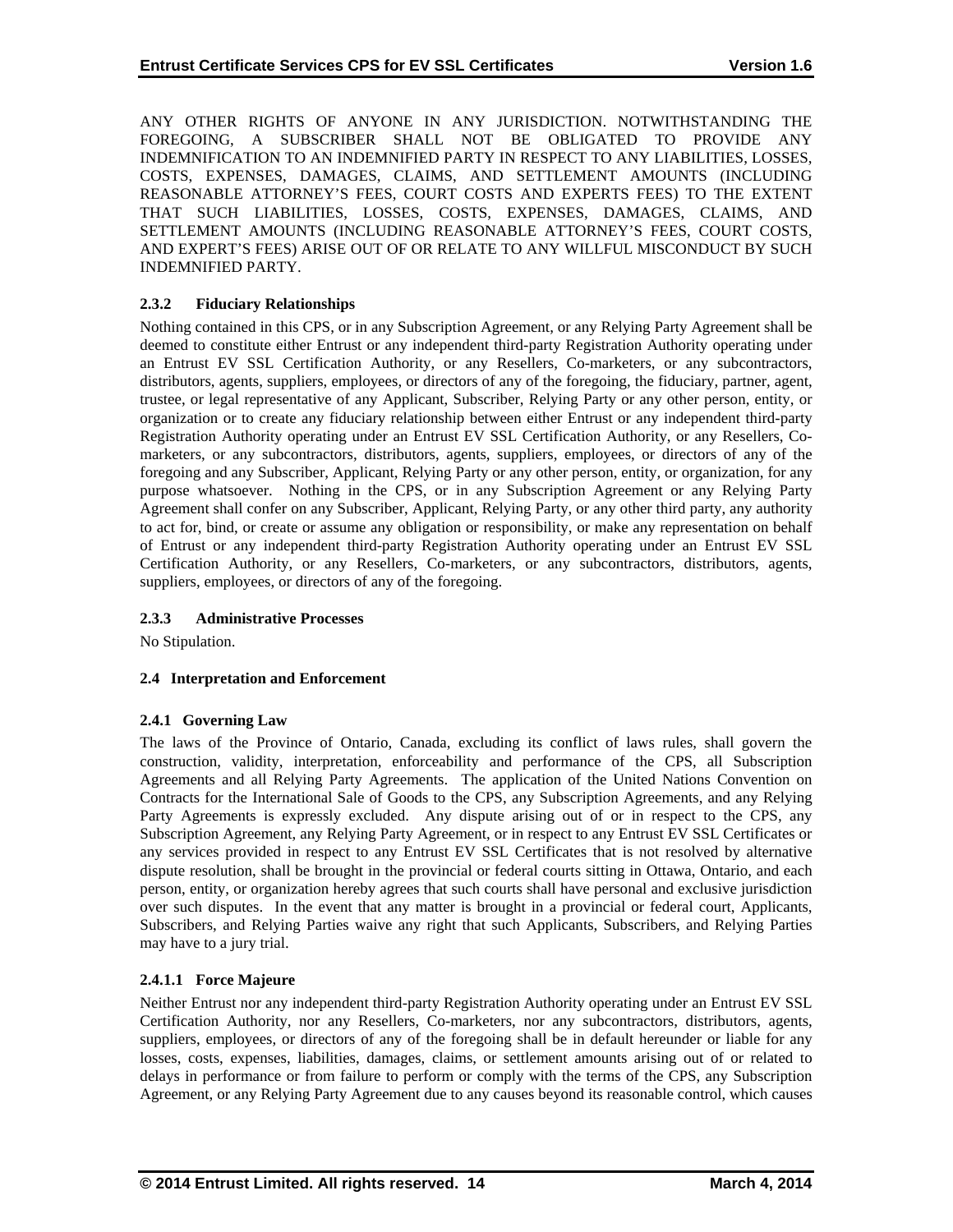include acts of God or the public enemy, riots and insurrections, war, accidents, fire, strikes and other labor difficulties (whether or not Entrust is in a position to concede to such demands), embargoes, judicial action, failure or default of any superior certification authority, lack of or inability to obtain export permits or approvals, necessary labor, materials, energy, utilities, components or machinery, acts of civil or military authorities.

# **2.4.1.2 Interpretation**

All references in this CPS to "Sections" refer to the sections of this CPS. As used in this CPS, neutral pronouns and any variations thereof shall be deemed to include the feminine and masculine and all terms used in the singular shall be deemed to include the plural, and vice versa, as the context may require. The words "hereof", "herein", and "hereunder" and other words of similar import refer to this CPS as a whole, as the same may from time to time be amended or supplemented, and not to any subdivision contained in this CPS. The word "including" when used herein is not intended to be exclusive and means "including, without limitation."

#### **2.4.2 Severability, Survival, Merger, Notice**

## **2.4.2.1 Severability**

Whenever possible, each provision of the CPS, any Subscription Agreements, and any Relying Party Agreements shall be interpreted in such a manner as to be effective and valid under applicable law. If the application of any provision of the CPS, any Subscription Agreements, or any Relying Party Agreements or any portion thereof to any particular facts or circumstances shall be held to be invalid or unenforceable by an arbitrator or court of competent jurisdiction, then (i) the validity and enforceability of such provision as applied to any other particular facts or circumstances and the validity of other provisions of the CPS, any Subscription Agreements, or any Relying Party Agreements shall not in any way be affected or impaired thereby, and (ii) such provision shall be enforced to the maximum extent possible so as to effect its intent and it shall be reformed without further action to the extent necessary to make such provision valid and enforceable.

**FOR GREATER CERTAINTY, IT IS EXPRESSLY UNDERSTOOD AND AGREED THAT EVERY PROVISION OF THE CPS, ANY SUBSCRIPTION AGREEMENTS, OR ANY RELYING PARTY AGREEMENTS THAT DEAL WITH (I) LIMITATION OF LIABILITY OR DAMAGES, (II) DISCLAIMERS OF REPRESENTATIONS, WARRANTIES, CONDITIONS, OR LIABILITIES, OR (III) INDEMNIFICATION, IS EXPRESSLY INTENDED TO BE SEVERABLE FROM ANY OTHER PROVISIONS OF THE CPS, ANY SUBSCRIPTION AGREEMENTS, OR ANY RELYING PARTY AGREEMENTS AND SHALL BE SO INTERPRETED AND ENFORCED.** 

# **2.4.2.2 Survival**

The provisions of the section entitled "Definitions" and sections 2.1.3.1, 2.1.4.1, 2.2, 2.3, 2.4, 2.8, 2.9, 3.1.5, 3.1.6, 4.6 and 8.2 shall survive termination or expiration of the CPS, any Subscription Agreements, and any Relying Party Agreements. All references to sections that survive termination of the CPS, any Subscription Agreements, and any Relying Party Agreements, shall include all sub-sections of such sections. All payment obligations shall survive any termination or expiration of the CPS, any Subscription Agreements, and any Relying Party Agreements.

#### **2.4.2.3 Merger**

The CPS, the Subscription Agreements, and the Relying Party Agreements state all of the rights and obligations of Entrust, any independent third-party Registration Authorities operating under an Entrust EV SSL Certification Authority, any Resellers, Co-marketers, and any subcontractors, distributors, agents, suppliers, employees, or directors of any of the foregoing, and any Applicant, Subscriber, or Relying Party and any other persons, entities, or organizations in respect to the subject matter hereof and thereof and such rights and obligations shall not be augmented or derogated by any prior agreements, communications, or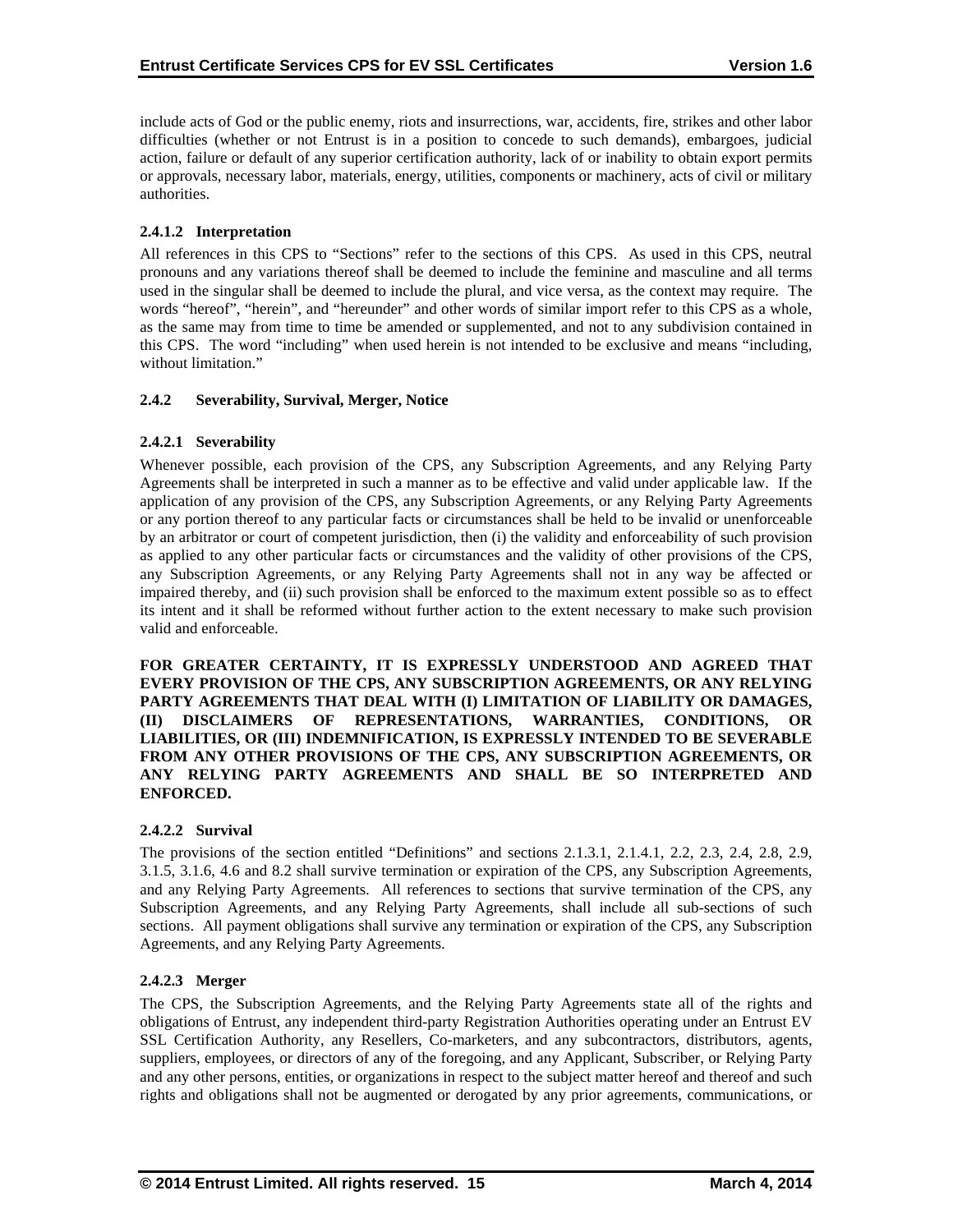understandings of any nature whatsoever whether oral or written. The rights and obligations of Entrust, any independent third-party Registration Authorities operating under an Entrust EV SSL Certification Authority, any Resellers, Co-marketers, and any subcontractors, distributors, agents, suppliers, employees, and directors of any of the foregoing may not be modified or waived orally and may be modified only in a writing signed or authenticated by a duly authorized representative of Entrust.

# **2.4.2.4 Conflict of Provisions**

In the event of a conflict between the provisions of the CPS and any express written agreement between Entrust or an independent third-party Registration Authority operating under an Entrust EV SSL Certification Authority and a Subscriber or Relying Party, with respect to Entrust EV SSL Certificates or any services provided in respect to Entrust EV SSL Certificates, such other express written agreement shall take precedence. In the event of any inconsistency between the provisions of this CPS and the provisions of any Subscription Agreement or any Relying Party Agreement, the terms and conditions of this CPS shall govern.

## **2.4.2.5 Waiver**

The failure of Entrust to enforce, at any time, any of the provisions of this CPS, a Subscription Agreement with Entrust, or a Relying Party Agreement with Entrust or the failure of Entrust to require, at any time, performance by any Applicant, Subscriber, Relying Party or any other person, entity, or organization of any of the provisions of this CPS, a Subscription Agreement with Entrust, or a Relying Party Agreement with Entrust, shall in no way be construed to be a present or future waiver of such provisions, nor in any way affect the ability of Entrust to enforce each and every such provision thereafter. The express waiver by Entrust of any provision, condition, or requirement of this CPS, a Subscription Agreement with Entrust, or a Relying Party Agreement with Entrust shall not constitute a waiver of any future obligation to comply with such provision, condition, or requirement. The failure of an independent third-party Registration Authority or Reseller operating under an Entrust EV SSL Certification Authority ("Registration Authority") to enforce, at any time, any of the provisions of a this CPS, any Subscription Agreement with such Registration Authority, or any Relying Party Agreement with such Registration Authority or the failure to require by such Registration Authority, at any time, performance by any Applicant, Subscriber, Relying Party or any other person, entity, or organization of this CPS, any Subscription Agreement with such Registration Authority, or any Relying Party Agreement with such Registration Authority shall in no way be construed to be a present or future waiver of such provisions, nor in any way affect the ability of such Registration Authority to enforce each and every such provision thereafter. The express waiver by a Registration Authority of any provision, condition, or requirement of a Subscription Agreement with such Registration Authority or a Relying Party Agreement with such Registration Authority shall not constitute a waiver of any future obligation to comply with such provision, condition, or requirement.

#### **2.4.2.6 Notice**

Any notice to be given by a Subscriber, Applicant, or Relying Party to Entrust under this CPS, a Subscription Agreement, or a Relying Party Agreement shall be given in writing to the address specified in §1.4 by prepaid receipted mail, facsimile, or overnight courier, and shall be effective as follows (i) in the case of facsimile or courier, on the next Business Day, and (ii) in the case of receipted mail, five (5) Business Days following the date of deposit in the mail. Any notice to be given by Entrust under the CPS, any Subscription Agreement, or any Relying Party Agreement shall be given by email or by facsimile or courier to the last address, email address or facsimile number for the Subscriber on file with Entrust. In the event of notice by email, the notice shall become effective on the next Business Day. In the event of notice by prepaid receipted mail, facsimile, or overnight courier, notice shall become effective as specified in (i) or (ii), depending on the means of notice utilized.

#### **2.4.2.7 Assignment**

Entrust EV SSL Certificates and the rights granted under the CPS, any Subscription Agreement, or any Relying Party Agreement are personal to the Applicant, Subscriber, or Relying Party that entered into the Subscription Agreement or Relying Party Agreement and cannot be assigned, sold, transferred, or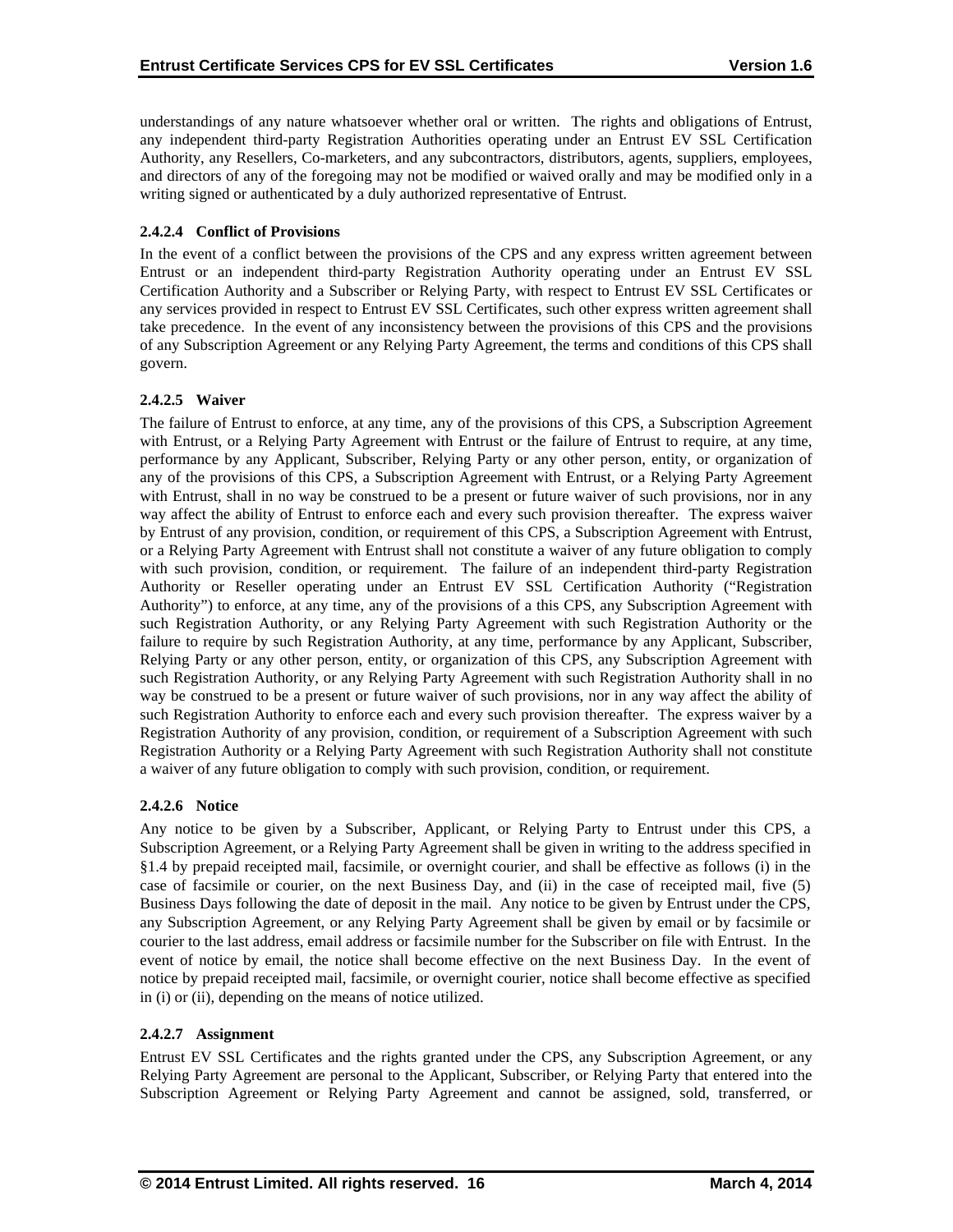otherwise disposed of, whether voluntarily, involuntarily, by operation of law, or otherwise, without the prior written consent of Entrust or the Registration Authority under an Entrust EV SSL Certification Authority with which such Applicant, Subscriber, or Relying Party has contracted. Any attempted assignment or transfer without such consent shall be void and shall automatically terminate such Applicant's, Subscriber's or Relying Party's rights under the CPS, any Subscription Agreement, or any Relying Party Agreement. Entrust may assign, sell, transfer, or otherwise dispose of the CPS, any Subscription Agreements, or any Relying Party Agreements together with all of its rights and obligations under the CPS, any Subscription Agreements, and any Relying Party Agreements (i) to an Affiliate, or (ii) as part of a sale, merger, or other transfer of all or substantially all the assets or stock of the business of Entrust to which the CPS, the Subscription Agreements, and Relying Party Agreements relate. Subject to the foregoing limits, this Agreement shall be binding upon and shall inure to the benefit of permitted successors and assigns of Entrust, any third-party Registration Authorities operating under the Entrust Certification Authorities, Applicants, Subscribers, and Relying Parties, as the case may be.

## **2.4.3 Dispute Resolution Procedures**

Any disputes between a Subscriber or an Applicant and Entrust or any third-party Registration Authorities operating under the Entrust Certification Authorities, or a Relying Party and Entrust or any third-party Registration Authorities operating under the Entrust Certification Authorities, shall be submitted to mediation in accordance with the Commercial Mediation Rules of the American Arbitration Association which shall take place in English in Ottawa, Ontario. In the event that a resolution to such dispute cannot be achieved through mediation within thirty (30) days, the dispute shall be submitted to binding arbitration. The arbitrator shall have the right to decide all questions of arbitrability. The dispute shall be finally settled by arbitration in accordance with the rules of the American Arbitration Association, as modified by this provision. Such arbitration shall take place in English in Ottawa, Ontario, before a sole arbitrator appointed by the American Arbitration Association (AAA) who shall be appointed by the AAA from its Technology Panel and shall be reasonably knowledgeable in electronic commerce disputes. The arbitrator shall apply the laws of the Province of Ontario, without regard to its conflict of laws provisions, and shall render a written decision within thirty (30) days from the date of close of the arbitration hearing, but no more than one (1) year from the date that the matter was submitted for arbitration. The decision of the arbitrator shall be binding and conclusive and may be entered in any court of competent jurisdiction. In each arbitration, the prevailing party shall be entitled to an award of all or a portion of its costs in such arbitration, including reasonable attorney's fees actually incurred. Nothing in the CPS, or in any Subscription Agreement, or any Relying Party Agreement shall preclude Entrust or any third-party Registration Authorities operating under the Entrust Certification Authorities from applying to any court of competent jurisdiction for temporary or permanent injunctive relief, without breach of this §2.4.3 and without any abridgment of the powers of the arbitrator, with respect to any (i) alleged Compromise that affects the integrity of an Entrust EV SSL Certificate, or (ii) alleged breach of the terms and conditions of the CPS, any Subscription Agreement, or any Relying Party Agreement. The institution of any arbitration or any action shall not relieve an Applicant, Subscriber or Relying Party of its obligations under the CPS, any Subscription Agreement, or any Relying Party Agreement.

# **2.4.3.1 Limitation Period on Arbitrations and Actions**

Any and all arbitrations or legal actions in respect to a dispute that is related to an Entrust EV SSL Certificate or any services provided in respect to an Entrust EV SSL Certificate shall be commenced prior to the end of one (1) year after (i) the expiration or revocation of the Entrust EV SSL Certificate in dispute, or (ii) the date of provision of the disputed service or services in respect to the Entrust EV SSL Certificate in dispute, whichever is sooner. If any arbitration or action in respect to a dispute that is related to an Entrust EV SSL Certificate or any service or services provided in respect to an Entrust EV SSL Certificate is not commenced prior to such time, any party seeking to institute such an arbitration or action shall be barred from commencing or proceeding with such arbitration or action.

# **2.5 Fees**

The fees for services provided by Entrust in respect to Entrust EV SSL Certificates are set forth in the Entrust Repository. These fees are subject to change, and any such changes shall become effective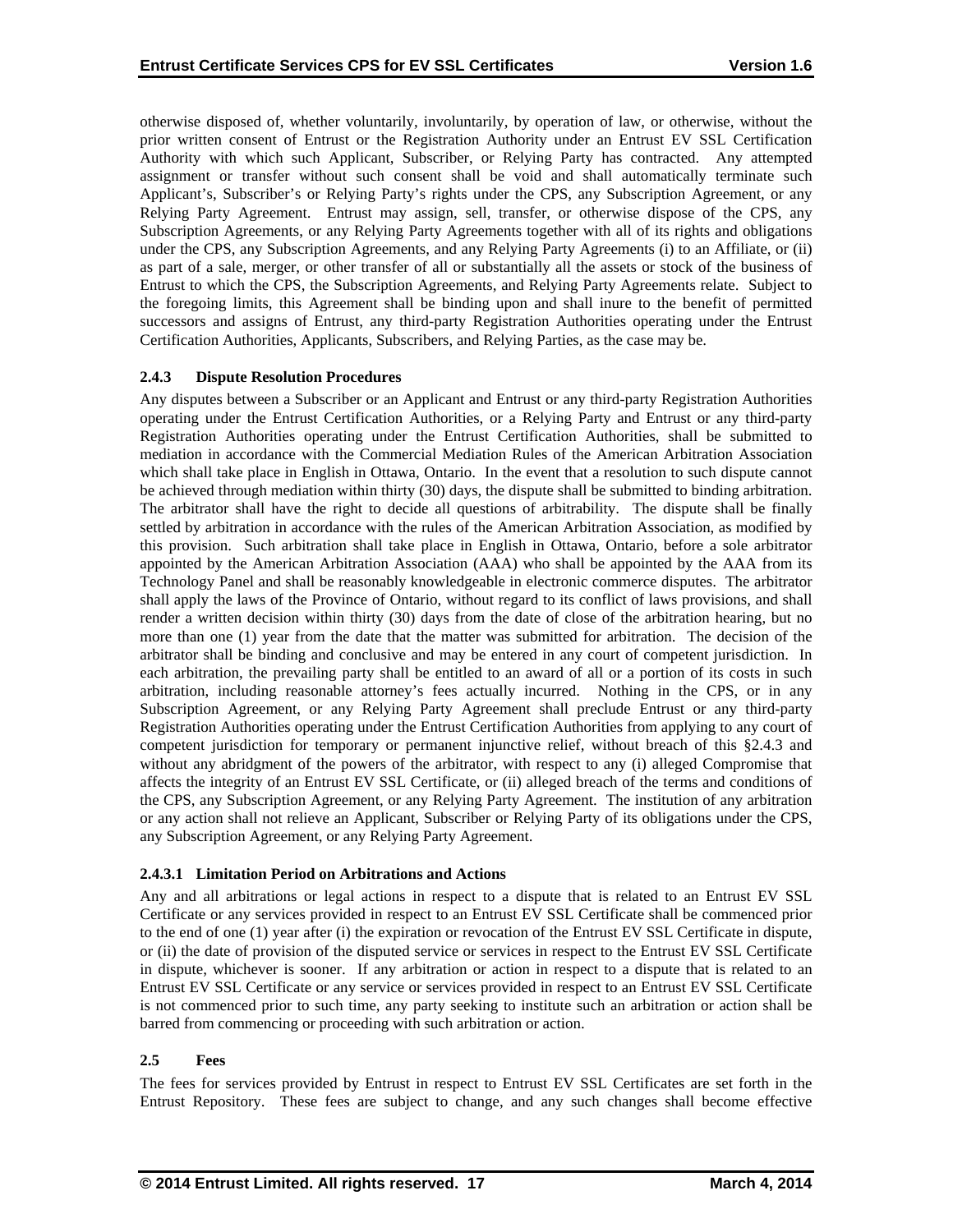immediately after posting in the Entrust Repository. The fees for services provided by independent thirdparty Registration Authorities, Resellers and Co-marketers in respect to Entrust EV SSL Certificates are set forth on the web sites operated by such Registration Authorities, Resellers and Co-marketers. These fees are subject to change, and any such changes shall become effective immediately after posting in such web sites.

## **2.5.1 Certificate Issuance or Renewal Fees**

See the Entrust Repository for the fees charged by Entrust. See the web sites operated by Registration Authorities operating under the Entrust Certification Authorities, Resellers, and Co-marketers for the fees charged by such Registration Authorities, Resellers, and Co-marketers.

## **2.5.2 Certificate Access Fees**

See the Entrust Repository for the fees charged by Entrust. See the web sites operated by Registration Authorities operating under the Entrust Certification Authorities, Resellers, and Co-marketers for the fees charged by such Registration Authorities, Resellers, and Co-marketers.

## **2.5.3 Revocation or Status Information Access Fees**

See the Entrust Repository for the fees charged by Entrust. See the web sites operated by Registration Authorities operating under the Entrust Certification Authorities, Resellers, and Co-marketers for the fees charged by such Registration Authorities, Resellers, and Co-marketers.

#### **2.5.4 Fees for Other Services such as Policy Information**

See the Entrust Repository for the fees charged by Entrust. See the web sites operated by Registration Authorities operating under the Entrust Certification Authorities, Resellers, and Co-marketers for the fees charged by such Registration Authorities, Resellers, and Co-marketers.

## **2.5.5 Refund Policy**

Neither Entrust nor any Registration Authorities operating under the Entrust Certification Authorities nor any Resellers or Co-Marketers provide any refunds for Entrust EV SSL Certificates or services provided in respect to Entrust EV SSL Certificates.

#### **2.6 Publication and Repositories**

Entrust maintains the Entrust Repository to store various information related to Entrust EV SSL Certificates and the operation of Entrust EV SSL Certification Authorities, Entrust Registration Authorities, and third-party Registration Authorities operating under the Entrust EV SSL Certification Authorities. The CPS and various other related information is published in the Entrust Repository. The CPS is also available from Entrust in hard copy upon request.

#### **2.6.1 Publication of CA Information**

The following Entrust EV SSL Certificate information is published in the Entrust Repository:

- (i) the CPS;
- (ii) information and agreements regarding the subscription for and reliance on Entrust EV SSL Certificates; and
- (iii) revocations of Entrust EV SSL Certificates performed by an Entrust EV SSL Certification Authority, published in a Certificate Revocation List (CRL).

The data formats used for Entrust EV SSL Certificates and for Certificate Revocation Lists in the Entrust Repository are in accordance with the associated definitions in §7.

#### **2.6.2 Frequency of Publication**

The CPS may be re-issued and published in accordance with the policy set forth in §8.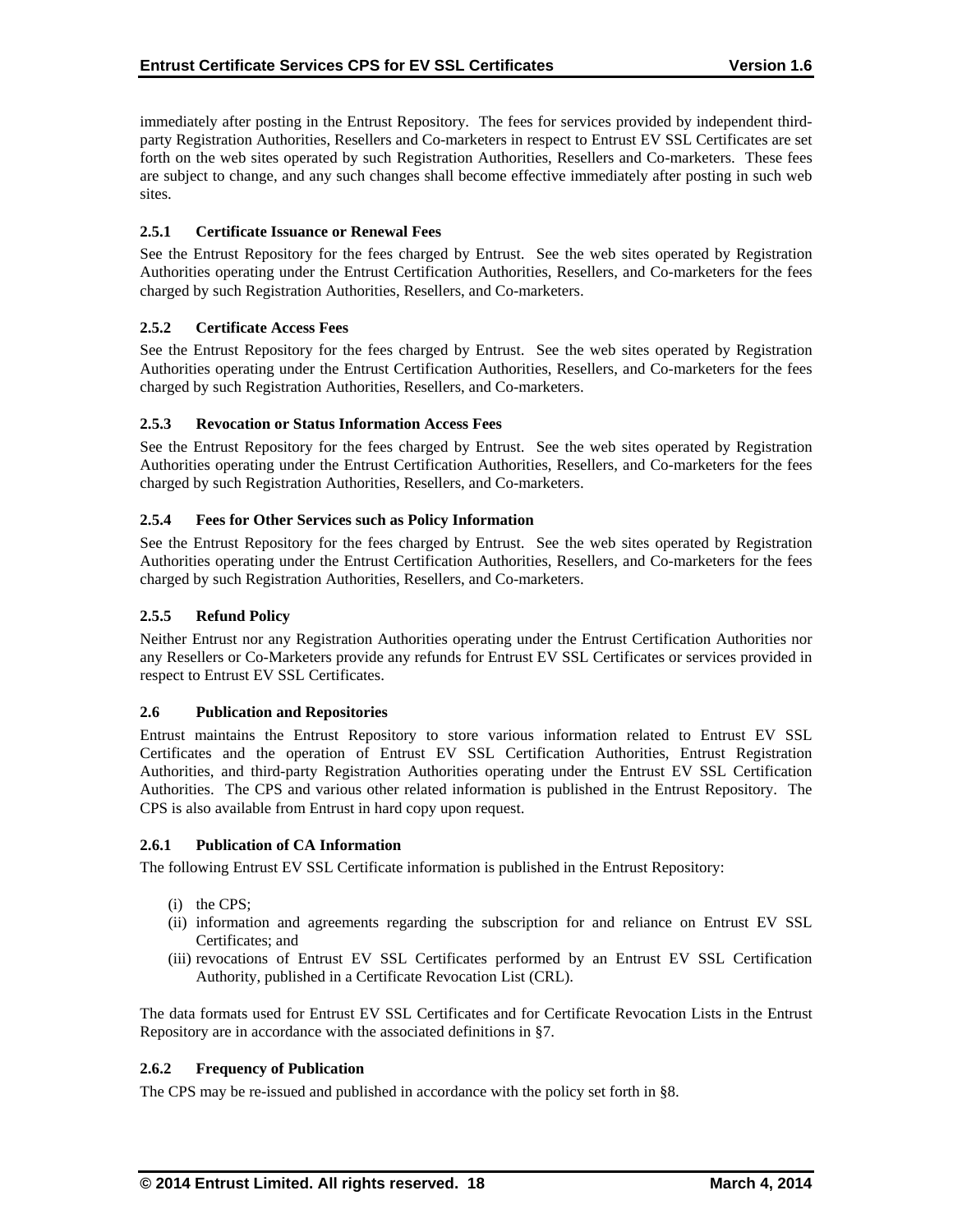## **2.6.3 Access Controls**

The CPS is published in the Entrust Repository. The CPS will be available to all Applicants, Subscribers and Relying Parties, but may only be modified by the Entrust Policy Authority.

## **2.6.4 Repositories**

The Entrust EV SSL Certification Authorities maintain the Entrust Repositories to allow access to Entrust EV SSL Certificate-related and CRL information. The information in the Entrust Repositories is accessible through a web interface and is periodically updated as set forth in this CPS. The Entrust Repositories are the only approved source for CRL and other information about Entrust EV SSL Certificates.

## **2.7 Compliance Audit**

This sub-section describes the stipulations with respect to audit by an independent third party. In addition to these audits, the Entrust EV SSL Certification Authorities strictly control service quality by performing ongoing self-audits as prescribed in the EV Guidelines.

## **2.7.1 Frequency of Entity Compliance Audit**

Entrust EV SSL Certification Authorities, Entrust-operated Registration Authorities, and independent third-party Registration Authorities operating under the Entrust EV SSL Certification Authorities shall be audited once per calendar year for compliance with the practices and procedures set forth in the CPS. If the results of an audit report recommend remedial action, Entrust or the applicable independent third-party Registration Authority shall initiate corrective action within thirty (30) days of receipt of such audit report.

## **2.7.2 Identity/Qualifications of Auditor**

The compliance audit of Entrust Certification Authorities shall be performed by a certified public accounting firm with a demonstrated competency in the evaluation of Certification Authorities and Registration Authorities and that meets the requirements of the EV Guidelines.

#### **2.7.3 Auditor's Relationship to Audited Party**

The certified public accounting firm selected to perform the compliance audit for the Entrust EV SSL Certification Authorities, Entrust-operated Registration Authorities, or independent third-party operated Registration Authorities under the Entrust Certification Authorities shall be independent from the entity being audited.

#### **2.7.4 Topics Covered by Audit**

The compliance audit shall test compliance of Entrust EV SSL Certification Authorities, Entrust-operated Registration Authorities, or independent third-party operated Registration Authorities under the Entrust Certification Authorities against the policies and procedures set forth in:

- i. the CPS;
- ii. the WebTrust Program for CAs; and
- iii. the WebTrust EV Program.

#### **2.7.5 Actions Taken as a Result of Deficiency**

Upon receipt of a compliance audit that identifies any deficiencies, the audited Entrust EV SSL Certification Authority, Entrust-operated Registration Authority, or independent third-party operated Registration Authority under an Entrust EV SSL Certification Authority shall use commercially reasonable efforts to correct any such deficiencies in an expeditious manner.

## **2.7.6 Communication of Results**

The results of all compliance audits shall be communicated, in the case of Entrust EV SSL Certification Authorities, to the Entrust Policy Authority, and, in the case of any Entrust-operated Registration Authorities under an Entrust EV SSL Certification Authorities, to the Entrust Policy Authority, and in the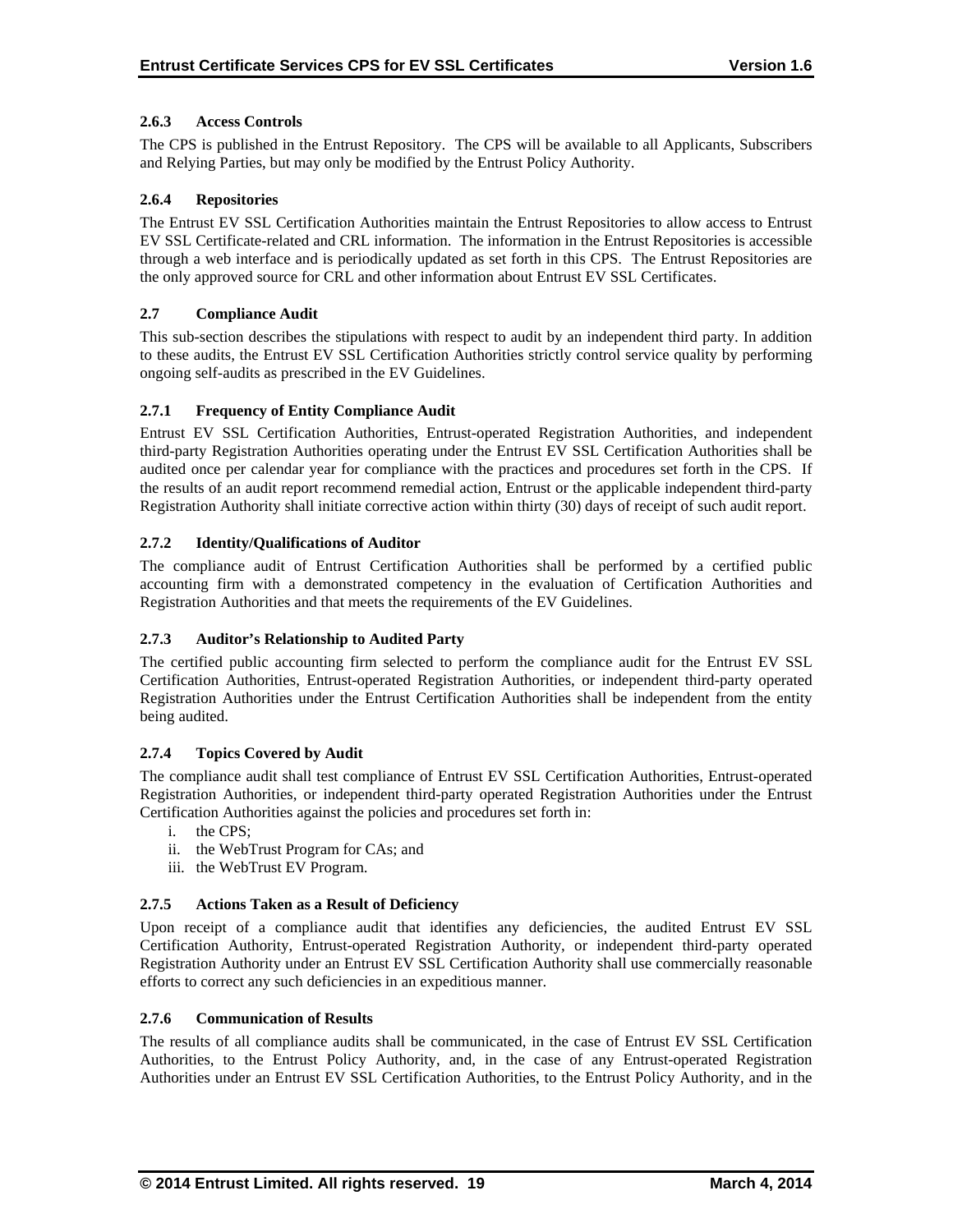case of third-party Registration Authorities operating under an Entrust EV SSL Certification Authority, to the operational authority for such Registration Authority.

The results of the most recent compliance audit will be posted to the Repository.

## **2.8 Confidentiality**

Neither Entrust nor any independent third-party Registration Authorities operating under the Entrust Certification Authorities, nor any Resellers or Co-Marketers shall disclose or sell Applicant or Subscriber names (or other information submitted by an Applicant or Subscriber when applying for an Entrust EV SSL Certificate), except in accordance with this CPS, a Subscription Agreement, or a Relying Party Agreement. Entrust and all independent third-party Registration Authorities operating under the Entrust Certification Authorities, and all Resellers and Co-Marketers shall use a commercially reasonable degree of care to prevent such information from being used or disclosed for purposes other than those set forth in the CPS, a Subscription Agreement, or a Relying Party Agreement. Notwithstanding the foregoing, Applicants and Subscribers acknowledge that some of the information supplied with an Entrust EV SSL Certificate Application is incorporated into Entrust EV SSL Certificates and that Entrust and all independent third-party Registration Authorities operating under the Entrust Certification Authorities, and all Resellers and Co-Marketers shall be entitled to make such information publicly available.

## **2.8.1 Types of Information to be Kept Confidential**

Information that is supplied by Applicants, Subscribers, or Relying Parties for the subscription for, use of, or reliance upon an Entrust EV SSL Certificate, and which is not included in the information described in §2.8.2 below, shall be considered to be confidential. Entrust and independent third-party Registration Authorities under the Entrust Certification Authorities shall be entitled to disclose such information to any subcontractors or agents that are assisting Entrust in the verification of information supplied in Entrust EV SSL Certificate Applications or that are assisting Entrust in the operation of the Entrust EV SSL Certification Authorities or Entrust-operated Registration Authorities. Information considered to be confidential shall not be disclosed unless compelled pursuant to legal, judicial, or administrative proceedings, or otherwise required by law. Entrust and independent third-party Registration Authorities under the Entrust Certification Authorities shall be entitled to disclose information that is considered to be confidential to legal and financial advisors assisting in connection with any such legal, judicial, administrative, or other proceedings required by law, and to potential acquirors, legal counsel, accountants, banks and financing sources and their advisors in connection with mergers, acquisitions, or reorganizations.

# **2.8.2 Types of Information not Considered Confidential**

Information that is included in an Entrust EV SSL Certificate or a Certificate Revocation List shall not be considered confidential. Information contained in the CPS shall not be considered confidential. Without limiting the foregoing, information that (i) was or becomes known through no fault of Entrust, an independent third-party Registration Authority under an Entrust EV SSL Certification Authority, a Reseller, or a Co-marketer, (ii) was rightfully known or becomes rightfully known to Entrust, an independent third-party Registration Authority under the Entrust EV SSL Certification Authority, a Reseller, or a Co-marketer without confidential or proprietary restriction from a source other than the Subscriber, (iii) is independently developed by Entrust, an independent third-party Registration Authority under an Entrust EV SSL Certification Authority, a Reseller, or a Co-marketer, or (iv) is approved by a Subscriber for disclosure, shall not be considered confidential.

#### **2.8.3 Disclosure of Certificate Revocation/Suspension Information**

If an Entrust EV SSL Certificate is revoked by an Entrust EV SSL Certification Authority, a serial number will be included in the Certificate Revocation List entry for the revoked Entrust EV SSL Certificate.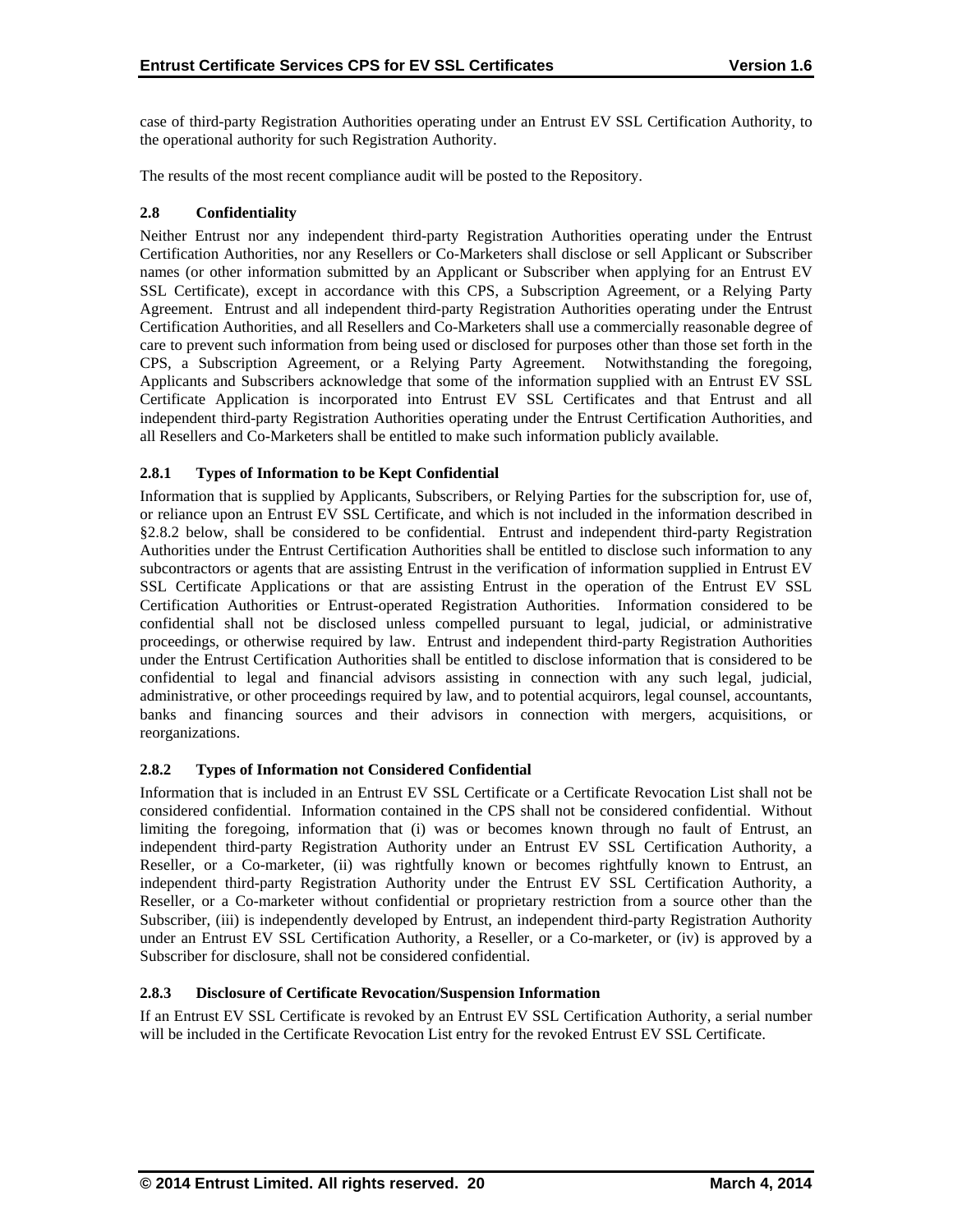# **2.8.4 Release to Law Enforcement Officials**

Entrust, independent third-party Registration Authorities under an Entrust EV SSL Certification Authority, Resellers, and Co-marketers shall have the right to release information that is considered to be confidential to law enforcement officials in compliance with applicable law.

# **2.8.5 Release as Part of Civil Discovery**

Entrust, independent third-party Registration Authorities under an Entrust EV SSL Certification Authority, Resellers, and Co-marketers may disclose information that is considered confidential during the course of any arbitration, litigation, or any other legal, judicial, or administrative proceeding relating to such information. Any such disclosures shall be permissible provided that Entrust, the independent third-party Registration Authority, Reseller, or Co-marketer uses commercially reasonable efforts to obtain a courtentered protective order restricting the use and disclosure of any such information to the extent reasonably required for the purposes of such arbitration, litigation, or any other legal, judicial, or administrative proceeding.

## **2.8.6 Disclosure Upon Owner's Request**

Entrust, independent third-party Registration Authorities under an Entrust EV SSL Certification Authority, Resellers, and Co-marketers may disclose information provided to Entrust, such Registration Authority, Reseller or Co-marketer, by an Applicant, a Subscriber, or a Relying Party upon request of such Applicant, Subscriber, or Relying Party.

#### **2.8.7 Other Information Release Circumstances**

No stipulation.

## **2.9 Intellectual Property Rights**

Entrust retains all right, title, and interest (including all intellectual property rights), in, to and under all Entrust EV SSL Certificates, except for any information that is supplied by an Applicant or a Subscriber and that is included in an Entrust EV SSL Certificate, which information shall remain the property of the Applicant or Subscriber. All Applicants and Subscribers grant to Entrust and any Registration Authorities operating under the Entrust Certification Authorities a non-exclusive, worldwide, paid-up, royalty-free license to use, copy, modify, publicly display, and distribute such information, by any and all means and through any and all media whether now known or hereafter devised for the purposes contemplated under the CPS, the Subscriber's Subscription Agreement, and any Relying Party Agreements. Entrust and any Registration Authorities operating under the Entrust Certification Authorities shall be entitled to transfer, convey, or assign this license in conjunction with any transfer, conveyance, or assignment as contemplated in §2.4.2.7. Entrust grants to Subscribers and Relying Parties a non-exclusive, non-transferable license to use, copy, and distribute Entrust EV SSL Certificates, subject to such Entrust EV SSL Certificates being used as contemplated under the CPS, the Subscriber's Subscription Agreement, and any Relying Party Agreements, and further provided that such Entrust EV SSL Certificates are reproduced fully and accurately and are not published in any publicly available database, repository, or directory without the express written permission of Entrust. Except as expressly set forth herein, no other right is or shall be deemed to be granted, whether by implication, estoppel, inference or otherwise. Subject to availability, Entrust may in its discretion make copies of one or more Cross Certificate(s) available to Subscribers for use solely with the Entrust EV SSL Certificate issued to such Subscribers. Entrust retains all right, title, and interest (including all intellectual property rights), in, to and under the Cross Certificate(s).

Entrust grants permission to reproduce the CPS provided that (i) the copyright notice on the first page of this CPS is retained on any copies of the CPS, and (ii) the CPS is reproduced fully and accurately. Entrust retains all right, title, and interest (including all intellectual property rights), in, to and under the CPS.

In no event shall Entrust or any independent third-party Registration Authority operating under an Entrust EV SSL Certification Authority, or any Resellers or Co-marketers, or any subcontractors, distributors, agents, suppliers, employees, or directors of any of the foregoing be liable to any Applicants, Subscribers,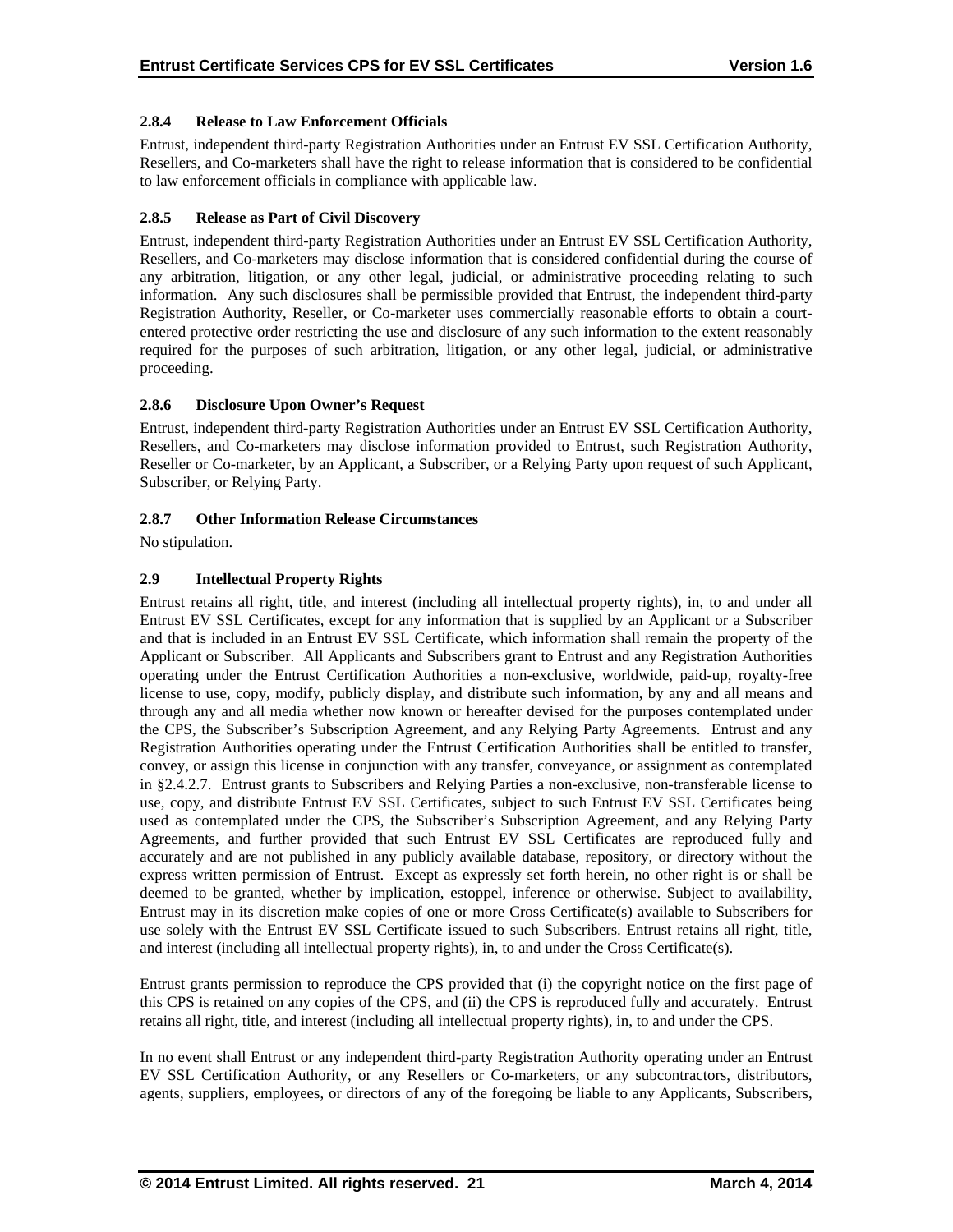or Relying Parties or any other third parties for any losses, costs, liabilities, expenses, damages, claims, or settlement amounts arising from or relating to claims of infringement, misappropriation, dilution, unfair competition, or any other violation of any patent, trademark, copyright, trade secret, or any other intellectual property or any other right of person, entity, or organization in any jurisdiction arising from or relating to any Entrust EV SSL Certificate or arising from or relating to any services provided in relation to any Entrust EV SSL Certificate.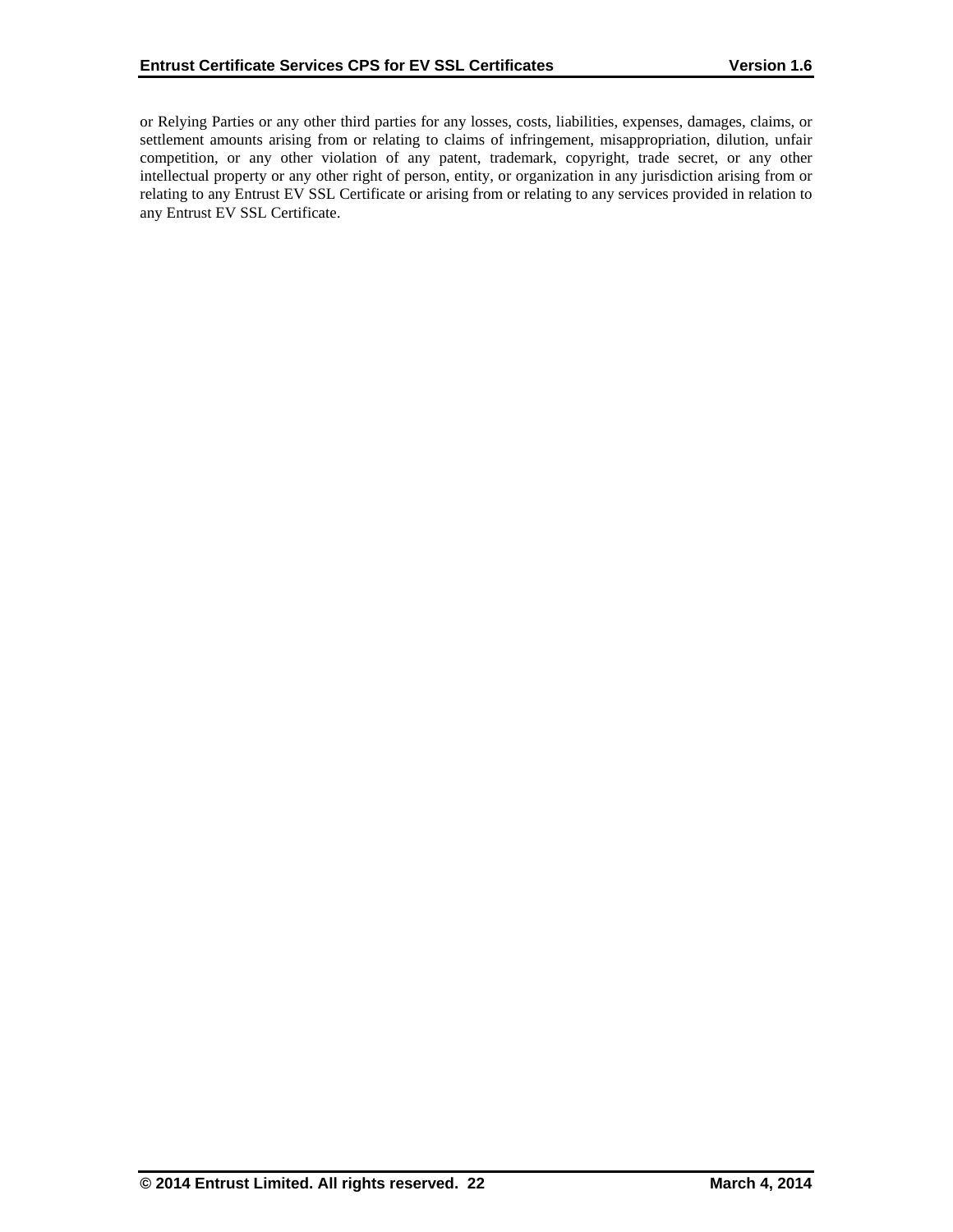# **3 Identification and Authentication**

## **3.1 Initial Registration**

Before issuing an EV SSL Certificate, the Entrust EV SSL Certification Authorities ensure that all Subject organization information in the EV SSL Certificate conforms to the requirements of, and has been verified in accordance with, the procedures prescribed in this CPS and the EV Guidelines published by the CA/Browser Forum and matches the information confirmed and documented by the Registration Authority pursuant to its verification processes. Such verification processes are intended accomplish the following:

- (i) Verify the Applicant's existence and identity, including;
	- a. Verify the Applicant's legal existence and identity (as stipulated in the EV Guidelines),
	- b. Verify the Applicant's physical existence (business presence at a physical address) , and
	- c. Verify the Applicant's operational existence (business activity).
- (ii) Verify the Applicant is a registered holder or has exclusive control of the domain name to be included in the EV SSL Certificate; and
- (iii) Verify the Applicant's authorization for the EV SSL Certificate, including;
	- a. Verify the name, title, and authority of the Contract Signer, Certificate Approver, and Certificate Requester;
	- b. Verify that Contract Signer signed the Subscription Agreement; and
	- c. Verify that a Certificate Approver has signed or otherwise approved the EV SSL Certificate Request.

# **3.1.1 Types of Names**

The Subject names in an Entrust EV SSL Certificate comply with the X.500 Distinguished Name (DN) form. Entrust EV SSL Certification Authorities shall use a single naming convention as set forth in the EV Guidelines and the Baseline Requirements published by the CA/Browser Forum.

# **3.1.2 Need for Names to Be Meaningful**

The value of the Common Name to be used in an Entrust EV SSL Certificate shall be the Applicant's fully qualified hostname or path that is used in the DNS of the World Wide Web server on which the Applicant is intending to install the Entrust EV SSL Certificate.

# **3.1.3 Rules for Interpreting Various Name Forms**

Subject names for Entrust EV SSL Certificates shall be interpreted as set forth in §3.1.1 and §3.1.2.

# **3.1.4 Uniqueness of Names**

Names shall be defined unambiguously for each Subject in an Entrust Repository. The Distinguished Name attribute will usually be unique to the Subject to which it is issued. Each Entrust EV SSL Certificate shall be issued a unique serial number within the name space of the issuing Entrust EV SSL Certification Authority.

#### **3.1.5 Name Claim Dispute Resolution Procedure**

The Subject names in Entrust EV SSL Certificates are issued on a "first come, first served" basis. By accepting a Subject name for incorporation into an Entrust EV SSL Certificate, a Registration Authority operating under an Entrust EV SSL Certification Authority does not determine whether the use of such information infringes upon, misappropriates, dilutes, unfairly competes with, or otherwise violates any intellectual property right or any other rights of any person, entity, or organization. The Entrust Certification Authorities and any Registration Authorities operating under the Entrust Certification Authorities neither act as an arbitrator nor provide any dispute resolution between Subscribers or between Subscribers and third-party complainants in respect to the use of any information in an Entrust EV SSL Certificate. The CPS does not bestow any procedural or substantive rights on any Subscriber or third-party complainant in respect to any information in an Entrust EV SSL Certificate. Neither the Entrust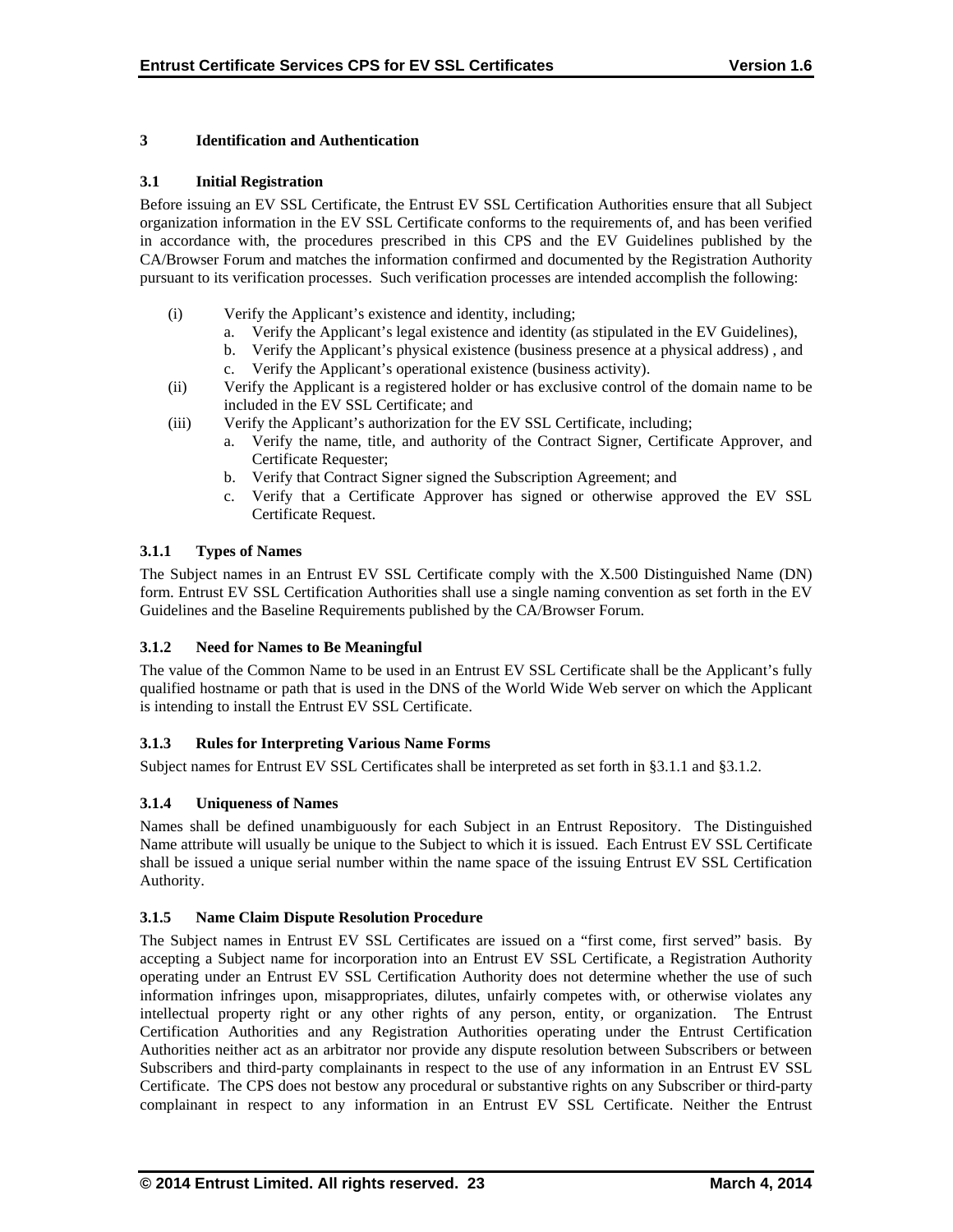Certification Authorities nor any Registration Authorities operating under the Entrust Certification Authorities shall in any way be precluded from seeking legal or equitable relief (including injunctive relief) in respect to any dispute between Subscribers or between Subscribers and third-party complainants or in respect to any dispute between Subscribers and an Entrust EV SSL Certification Authority or a Registration Authority operating under an Entrust EV SSL Certification Authority or between a third-party complainant and an Entrust EV SSL Certification Authority or a Registration Authority operating under an Entrust EV SSL Certification Authority arising out of any information in an Entrust EV SSL Certificate. Entrust EV SSL Certification Authorities and Registration Authorities operating under Entrust EV SSL Certification Authorities shall respectively have the right to revoke and the right to request revocation of Entrust EV SSL Certificates upon receipt of a properly authenticated order from an arbitrator or court of competent jurisdiction requiring the revocation of an Entrust EV SSL Certificate.

#### **3.1.6 Recognition, Authentication and Role of Trademarks**

An Entrust EV SSL Certification Authority or a Registration Authority operating under an Entrust EV SSL Certification Authority may, in certain circumstances, take action in respect to an Entrust EV SSL Certificate containing information that possibly violates the trademark rights of a third-party complainant. In the event that a third-party complainant provides an Entrust EV SSL Certification Authority or a Registration Authority operating under an Entrust EV SSL Certification Authority with (i) a certified copy that is not more than three (3) months old of a trademark registration from the principal trademark office in any one of the United States, Canada, Japan, Australia or any of the member countries of the European Union, and further provided that such registration is still in full force and effect, and (ii) a copy of a prior written notice to the Subscriber of the Entrust EV SSL Certificate in dispute, stating that the complainant believes that information in the Subscriber's Entrust EV SSL Certificate violates the trademark rights of the complainant, and (iii) a representation by the complainant indicating the means of notice and basis for believing that such notice was received by the Subscriber of the Entrust EV SSL Certificate in dispute, an Entrust EV SSL Certification Authority or a Registration Authority operating under an Entrust EV SSL Certification Authority may initiate the following actions. The Entrust EV SSL Certification Authority or the Registration Authority operating under an Entrust EV SSL Certification Authority may determine whether the issue date of the Subscriber's Entrust EV SSL Certificate predates the registration date on the trademark registration provided by the complainant. If the date of issuance of the Subscriber's Entrust EV SSL Certificate predates the trademark registration date, the Entrust EV SSL Certification Authority or the Registration Authority operating under the Entrust EV SSL Certification Authority will take no further action unless presented with an authenticated order from an arbitrator or court of competent jurisdiction. If the date of issuance of the Entrust EV SSL Certificate is after the registration date on the trademark registration provided by the complainant, the Entrust EV SSL Certification Authority or the Registration Authority operating under the Entrust EV SSL Certification Authority shall request that the Subscriber provide a proof of ownership for the Subscriber's own corresponding trademark registration from the principal trademark office in any one of the United States, Canada, Japan, Australia or any of the member countries of the European Union. If the Subscriber can provide a certified copy, as set forth above, that predates or was issued on the same date as the complainant's trademark registration, the Entrust EV SSL Certification Authority or the Registration Authority operating under the Entrust EV SSL Certification Authority will take no further action unless presented with an authenticated order from an arbitrator or court of competent jurisdiction. If the Subscriber does not respond within ten (10) Business Days, or if the date on the certified copy of the trademark registration provided by the Subscriber postdates the certified copy of the trademark registration provided by the complainant, the Entrust EV SSL Certification Authority and the Registration Authorities operating under that Entrust EV SSL Certification Authority respectively may revoke or may request revocation of the disputed Entrust EV SSL Certificate.

If a Subscriber files litigation against a complainant, or if a complainant files litigation against a Subscriber, and such litigation is related to any information in an issued Entrust EV SSL Certificate, and if the party instigating the litigation provides an Entrust EV SSL Certification Authority or a Registration Authority operating under an Entrust EV SSL Certification Authority with a copy of the file-stamped complaint or statement of claim, the Entrust EV SSL Certification Authority will maintain the current status of the Entrust EV SSL Certificate or the Registration Authority operating under the Entrust EV SSL Certification Authority will request that the Entrust EV SSL Certification Authority maintain the current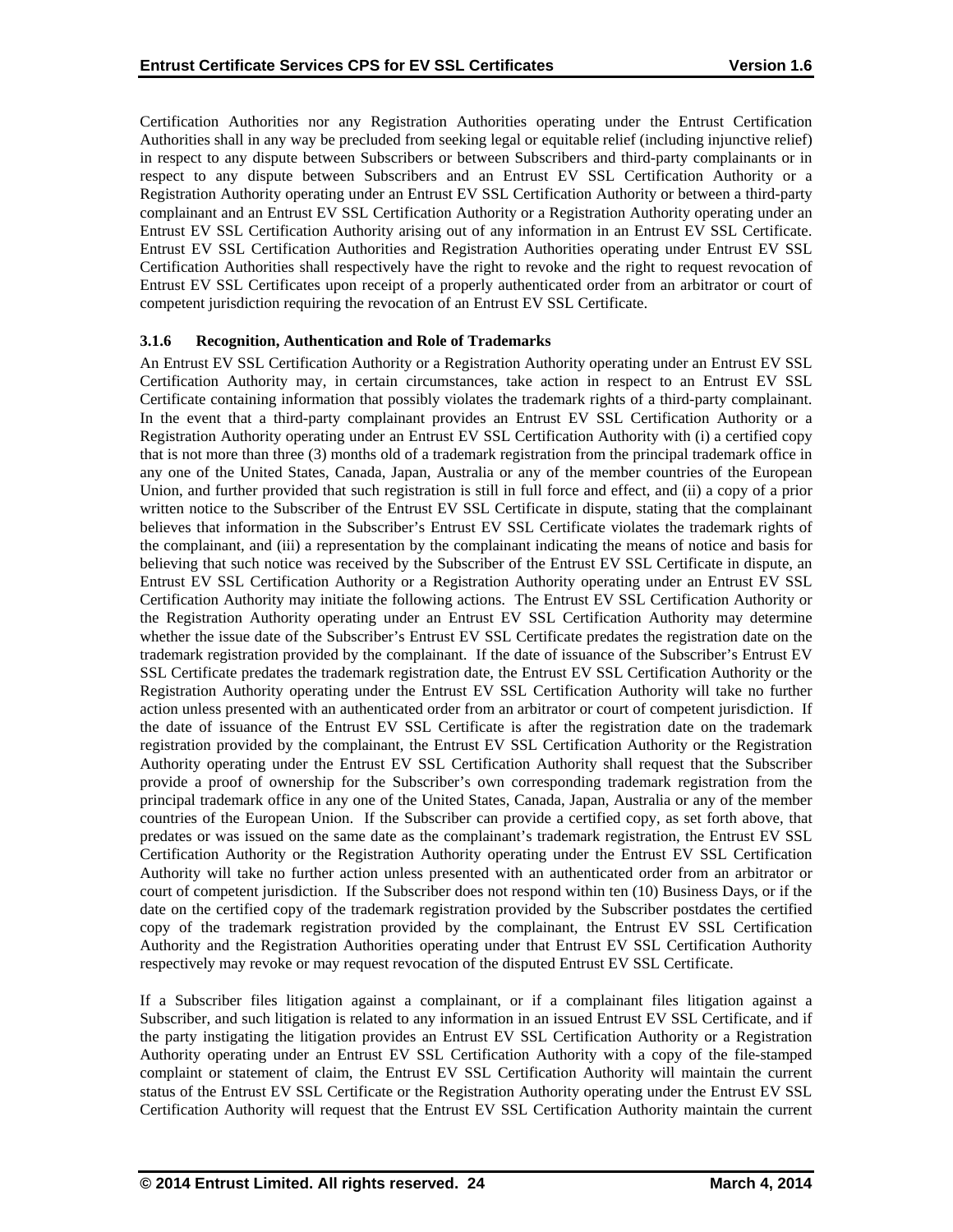status of the Entrust EV SSL Certificate, subject to any requirements to change the status of such Entrust EV SSL Certificate otherwise provided or required under this CPS, a Subscription Agreement, or any Relying Party Agreement. During any litigation, an Entrust EV SSL Certification Authority will not revoke and a Registration Authority operating under an Entrust EV SSL Certification Authority will not request revocation of an Entrust EV SSL Certificate that is in dispute unless ordered by an arbitrator or a court of competent jurisdiction or as otherwise provided or required under this CPS, a Subscription Agreement, or any Relying Party Agreement. In the event of litigation as contemplated above, Entrust EV SSL Certification Authorities and Registration Authorities operating under the Entrust EV SSL Certification Authorities will comply with any directions by a court of competent jurisdiction in respect to an Entrust EV SSL Certificate in dispute without the necessity of being named as a party to the litigation. If named as a party in any litigation in respect to an Entrust EV SSL Certificate, Entrust and/or any third party operating a Registration Authority under an Entrust EV SSL Certification Authority shall be entitled to take any action that it deems appropriate in responding to or defending such litigation. Any Subscriber or Relying Party that becomes involved in any litigation in respect to an Entrust EV SSL Certificate shall remain subject to all of the terms and conditions of the CPS, the Subscriber's Subscription Agreement, and the Relying Party's Relying Party Agreement.

Registration Authorities operating under an Entrust EV SSL Certification Authority shall notify the Entrust EV SSL Certification Authority of any disputes of which such Registration Authority is aware and which relate to any information contained in an Entrust EV SSL Certificate whose issuance was requested by such Registration Authority.

# **3.1.7 Method to Prove Possession of Private Key**

Registration Authorities perform proof of possession tests for CSRs created using reversible asymmetric algorithms (such as RSA) by validating the signature on the CSR submitted by the Applicant with the Entrust EV SSL Certificate Application.

## **3.1.8 Authentication of Organizational Identity**

Registration Authorities operating under the Entrust EV SSL Certification Authorities shall perform a verification of any organizational identities that are submitted by an Applicant or Subscriber. Registration Authorities operating under the Entrust EV SSL Certification Authorities shall determine whether the organizational identity, legal existence, physical existence, operational existence, and domain name provided with an Entrust EV SSL Certificate Application are consistent with the requirements set forth in the EV Guidelines published by the CA/Browser Forum. The information and sources used for the verification of Entrust EV SSL Certificate Applications may vary depending on the jurisdiction of the Applicant or Subscriber.

The Entrust Policy Authority may, in its discretion, update verification practices to improve the organization identity verification process. Any changes to verification practices shall be published pursuant to the standard procedures for updating the CPS.

#### **3.1.9 Authentication of Individual Identity**

Registration Authorities operating under the Entrust EV SSL Certification Authorities shall perform a verification of the identity and authority of the Contract Signer, the Certificate Approver, and the Certificate Requestor associated with EV SSL Certificate Applications that are submitted by an Applicant or Subscriber. In order to establish the accuracy of an individual identity, the Registration Authority operating under an Entrust EV SSL Certification Authority shall perform identity and authority verification consistent with the requirements set forth in the EV Guidelines published by the CA/Browser Forum.

The Entrust Policy Authority may, in its discretion, update verification practices to improve the individual identity verification process. Any changes to verification practices shall be published pursuant to the standard procedures for updating the CPS.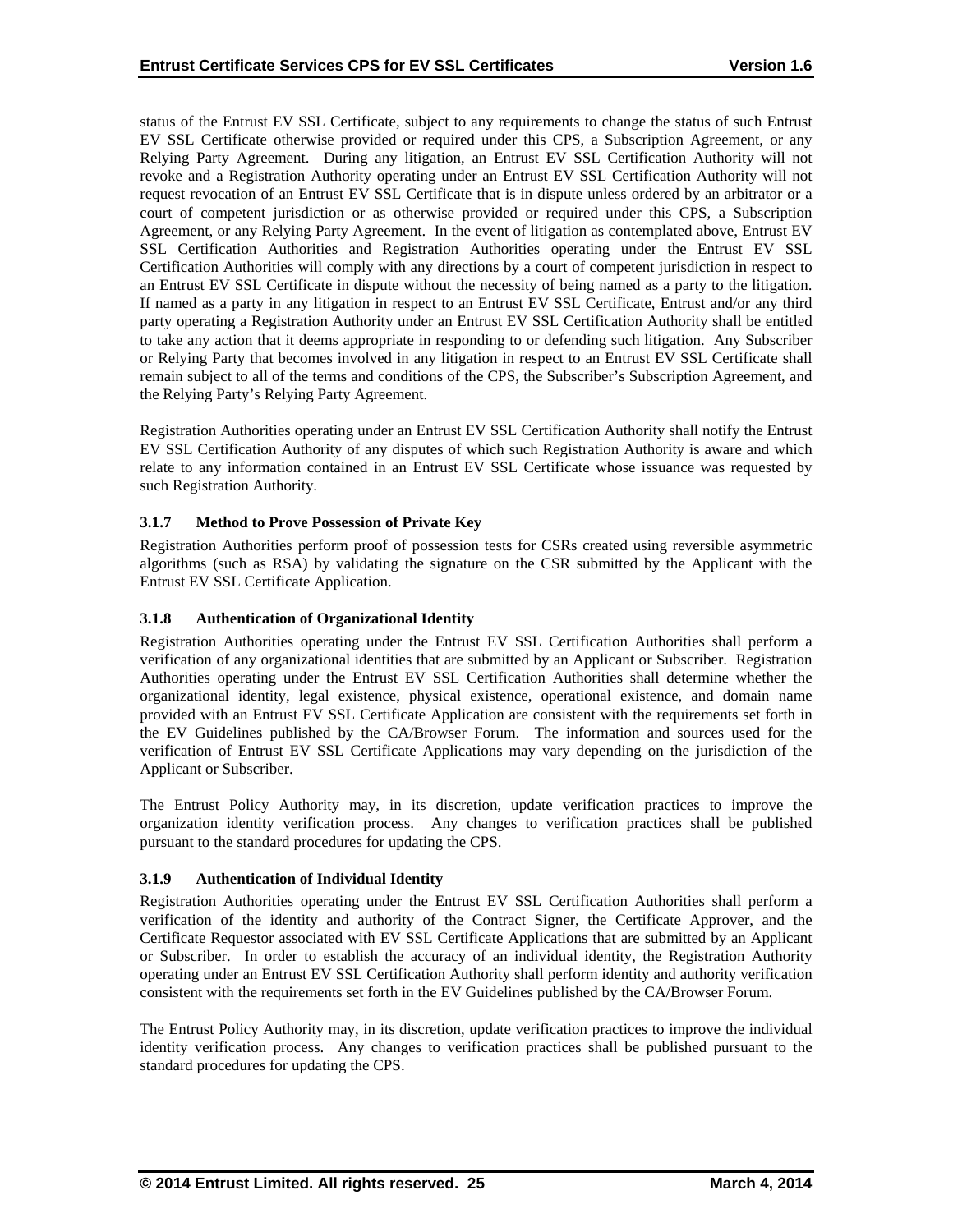# **3.1.10 Authentication of Individual Identity**

To ensure the accuracy of the information and to ensure that no misleading information is included in the certificate, each verification shall be validated by a verification manager before the information can be used to issue a certificate.

# **3.2 Routine Rekey**

Each Entrust EV SSL Certificate shall contain a Certificate expiration date. The reason for having an expiration date for a Certificate is to minimize the exposure of the Key Pair associated with the Certificate. For this reason, when processing a new Entrust EV SSL Certificate Application, Entrust recommends that a new Key Pair be generated and that the new Public Key of this Key Pair be submitted with the Applicant's Entrust EV SSL Certificate Application. If a Subscriber wishes to continue to use an Entrust EV SSL Certificate beyond the expiry date for the current Entrust EV SSL Certificate, the Subscriber must obtain a new Entrust EV SSL Certificate and replace the Entrust EV SSL Certificate that is about to expire. Subscribers submitting a new Entrust EV SSL Certificate Application will be required to complete the initial application process, as described in §4.1. The Registration Authority will perform verification of the information submitted with the EV SSL Certificate Application as described in §3.1.8 and §3.1.9 only if verification has not been performed for that Subscriber within the previous 1-year period. The Subscriber may request a replacement certificate using an existing key pair.

The Registration Authority that processed the Subscriber's Entrust EV SSL Certificate Application shall make a commercially reasonable effort to notify Subscribers of the pending expiration of their Entrust EV SSL Certificate by sending an email to the technical contact listed in the corresponding Entrust EV SSL Certificate Application. Upon expiration of an Entrust EV SSL Certificate, the Subscriber shall immediately cease using such Entrust EV SSL Certificate and shall remove such Entrust EV SSL Certificate from any devices and/or software in which it has been installed.

## **3.3 Rekey After Revocation**

Entrust EV SSL Certification Authorities and Registration Authorities operating under Entrust EV SSL Certification Authorities do not renew Entrust EV SSL Certificates that have been revoked. If a Subscriber wishes to use an Entrust EV SSL Certificate after revocation, the Subscriber must apply for a new Entrust EV SSL Certificate and replace the Entrust EV SSL Certificate that has been revoked. In order to obtain another Entrust EV SSL Certificate, the Subscriber shall be required to complete the initial application process, as described in §4.1. Upon revocation of an Entrust EV SSL Certificate, the Subscriber shall immediately cease using such Entrust EV SSL Certificate and shall remove such Entrust EV SSL Certificate from any devices and/or software in which it has been installed.

#### **3.4 Revocation Request**

A Subscriber may request revocation of their Entrust EV SSL Certificate at any time provided that the Subscriber can validate to the Registration Authority that processed the Subscriber's Entrust EV SSL Certificate Application that the Subscriber is the organization to whom the Entrust EV SSL Certificate was issued. The Registration Authority shall authenticate a request from a Subscriber for revocation of their Entrust EV SSL Certificate by requiring the pass phrase submitted by the Subscriber with the Entrust EV SSL Certificate Application and/or some subset of the information provided by the Subscriber with the Entrust EV SSL Certificate Application. Upon receipt and confirmation of such information, the Registration Authority shall then process the revocation request as stipulated in §4.4.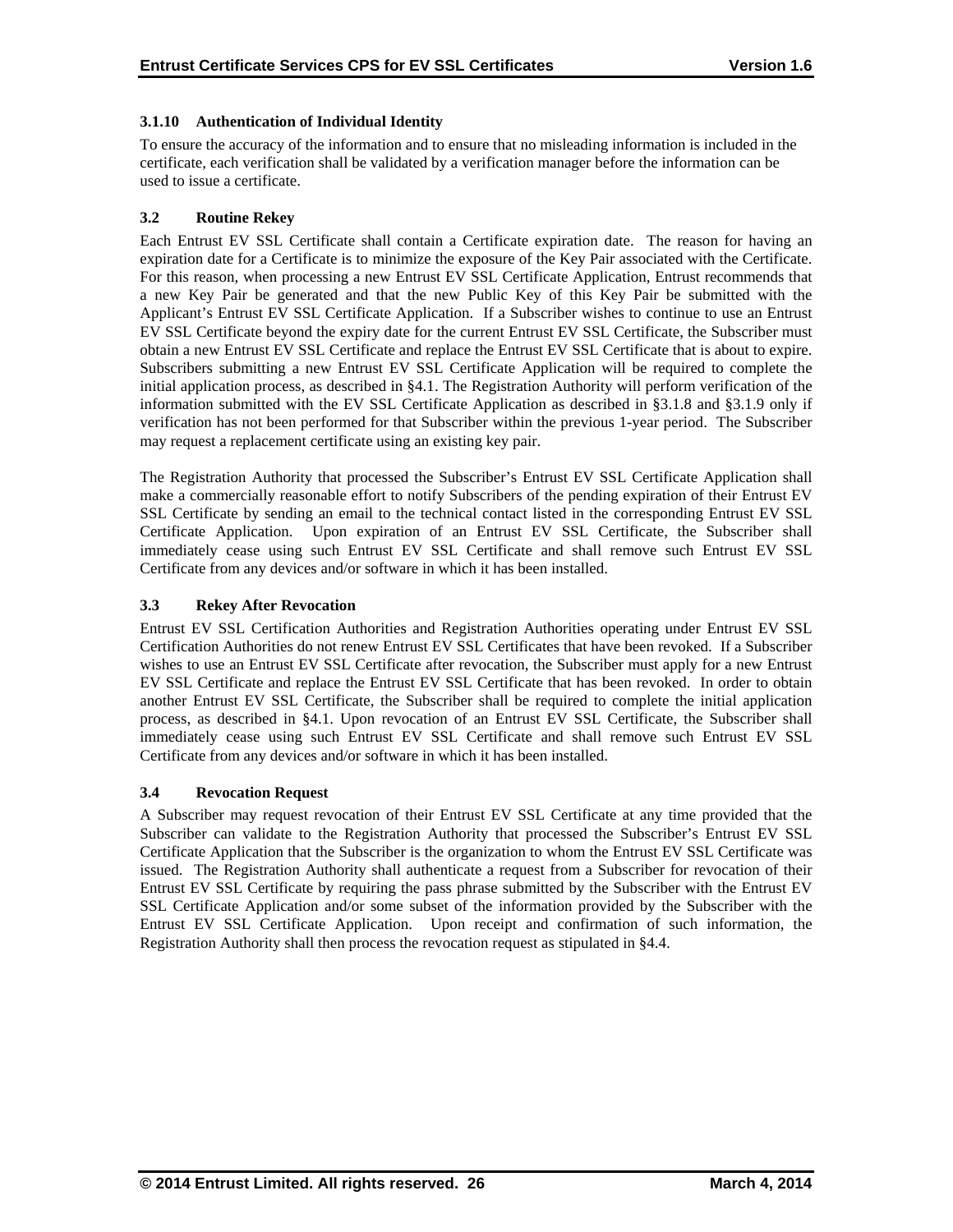## **4 Operational Requirements**

#### **4.1 Certificate Application**

To obtain an Entrust EV SSL Certificate, an Applicant must:

- (i) generate a secure and cryptographically sound Key Pair,
- (ii) agree to all of the terms and conditions of the CPS and the Subscription Agreement, and
- (iii) complete and submit an Entrust EV SSL Certificate Application, providing all information requested by an Entrust-operated Registration Authority or by an independent third-party Registration Authority under an Entrust EV SSL Certification Authority (a "Registration Authority") without any errors, misrepresentation, or omissions.

The following Applicant roles (refer to the EV Guidelines for a definition of each role) are required for the issuance of an EV SSL Certificate:

**Certificate Requester** – The EV Certificate Request MUST be signed and submitted by an authorized Certificate Requester.

**Certificate Approver** – The EV Certificate Request MUST be reviewed and approved by an authorized Certificate Approver.

**Contract Signer** – A Subscription Agreement applicable to the requested EV Certificate MUST be signed by an authorized Contract Signer.

One person MAY be authorized by the Applicant to fill one, two, or all three of these roles. An Applicant MAY also authorize more than one person to fill each of these roles.

Upon an Applicant's completion of the Entrust EV SSL Certificate Application and acceptance of the terms and conditions of this CPS and the Subscription Agreement, a Entrust-operated Registration Authority or an independent third-party Registration Authority operating under an Entrust EV SSL Certification Authority shall follow the procedures described in Sections 3.1.8 and 3.1.9 to perform verification of the information contained in the Entrust EV SSL Certificate Application. If the verification performed by a Registration Authority is successful, the Registration Authority may, in its sole discretion, request the issuance to the Applicant of an Entrust EV SSL Certificate from an Entrust EV SSL Certification Authority. If a Registration Authority refuses to request the issuance of an Entrust EV SSL Certificate, the Registration Authority shall (i) use commercially reasonable efforts to notify the Applicant by email of any reasons for refusal, and (ii) promptly refund any amounts that have been paid in connection with the Entrust EV SSL Certificate Application.

In the event of successful verification of an Entrust EV SSL Certificate Application, the Registration Authority shall submit a request to an Entrust EV SSL Certification Authority for the issuance of an Entrust EV SSL Certificate and shall notify the Applicant by email once an Entrust EV SSL Certificate has been issued by the Entrust EV SSL Certification Authority. The Applicant will be provided with a URL that can be used to retrieve the Entrust EV SSL Certificate.

# **4.2 Certificate Issuance**

Upon receipt of a request from a Registration Authority operating under an Entrust EV SSL Certification Authority, the Entrust EV SSL Certification Authority assigns a person who is not responsible for the collection of information to review all of the information and documentation assembled in support of the EV SSL Certificate Application and look for discrepancies or other details requiring further explanation. Upon successful completion of this Final Cross-Correlation and Due Diligence step, the Entrust EV SSL Certification Authority may generate and digitally sign an Entrust EV SSL Certificate in accordance with the Certificate profile described in §7.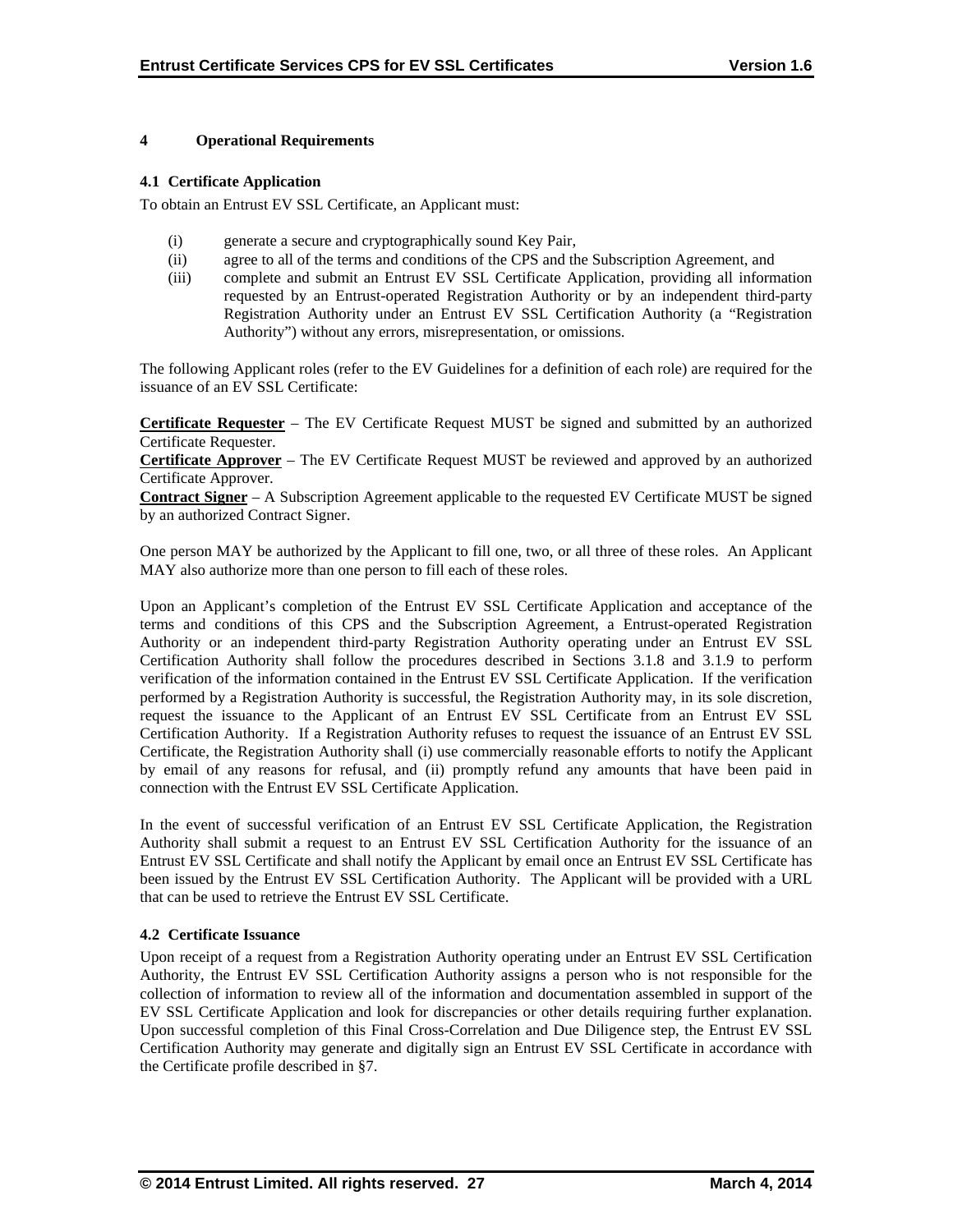Upon issuance of an Entrust EV SSL Certificate, neither Entrust nor any independent third-party Registration Authority operating under an Entrust EV SSL Certification Authority, nor any Resellers or Co-marketers, or any subcontractors, distributors, agents, suppliers, employees, or directors of any of the foregoing shall have any obligation to perform any ongoing monitoring, investigation, or verification of the information provided in an Entrust EV SSL Certificate Application.

# **4.2.1 Circumstances for Certificate Renewal**

In accordance with the Subscription Agreement, Entrust Certification Authorities or Registration Authorities will provide a certificate lifecycle monitoring service which will support certificate renewal.

## **4.2.2 Who May Request Renewal**

Subscribers or Subscriber agents may request renewal of Entrust Certificates.

## **4.2.3 Processing Certificate Renewal Requests**

Entrust Certification Authorities or Registration Authorities will process certificate renewal requests with validated verification data. Verification data which was validated within the last twelve months may be used.

Entrust Certificates may be reissued using the previously accepted Public Key, if the Public Key meets the key size requirements of §6.1.5.

#### **4.2.4 Notification of New Certificate Issuance to Subscriber**

Entrust Certification Authorities or Registration Authorities will provide Entrust Certificate renewal notification to the Subscriber or Subscriber agents through an Internet link or by email.

Subscribers or Subscriber agents may request that email renewal notices are not sent for their expiring Entrust Certificates.

#### **4.2.5 Conduct Constituting Acceptance of a Renewal Certificate**

No stipulation.

#### **4.2.6 Publication of the Renewal Certificate by the CA**

Entrust Certification Authorities or Registration Authorities will provide the Subscriber with an Entrust Certificate through an Internet link.

#### **4.2.7 Notification of Certificate Issuance by the CA to Other Entities**

No stipulation.

#### **4.3 Certificate Acceptance**

Once an Entrust EV SSL Certificate has been generated and placed in an Entrust Repository, the Registration Authority that requested the issuance of the Entrust EV SSL Certificate shall use commercially reasonable efforts to notify the Applicant by email that the Applicant's Entrust EV SSL Certificate is available. The email will contain a URL for use by the Applicant to retrieve the Entrust EV SSL Certificate.

#### **4.4 Certificate Suspension and Revocation**

An Entrust EV SSL Certification Authority shall revoke an Entrust EV SSL Certificate after receiving a valid revocation request from a Registration Authority operating under such Entrust EV SSL Certification Authority. A Registration Authority operating under an Entrust EV SSL Certification Authority shall be entitled to request and may request that an Entrust EV SSL Certification Authority revoke an Entrust EV SSL Certificate after such Registration Authority receives a valid revocation request from the Subscriber for such Entrust EV SSL Certificate. A Registration Authority operating under an Entrust EV SSL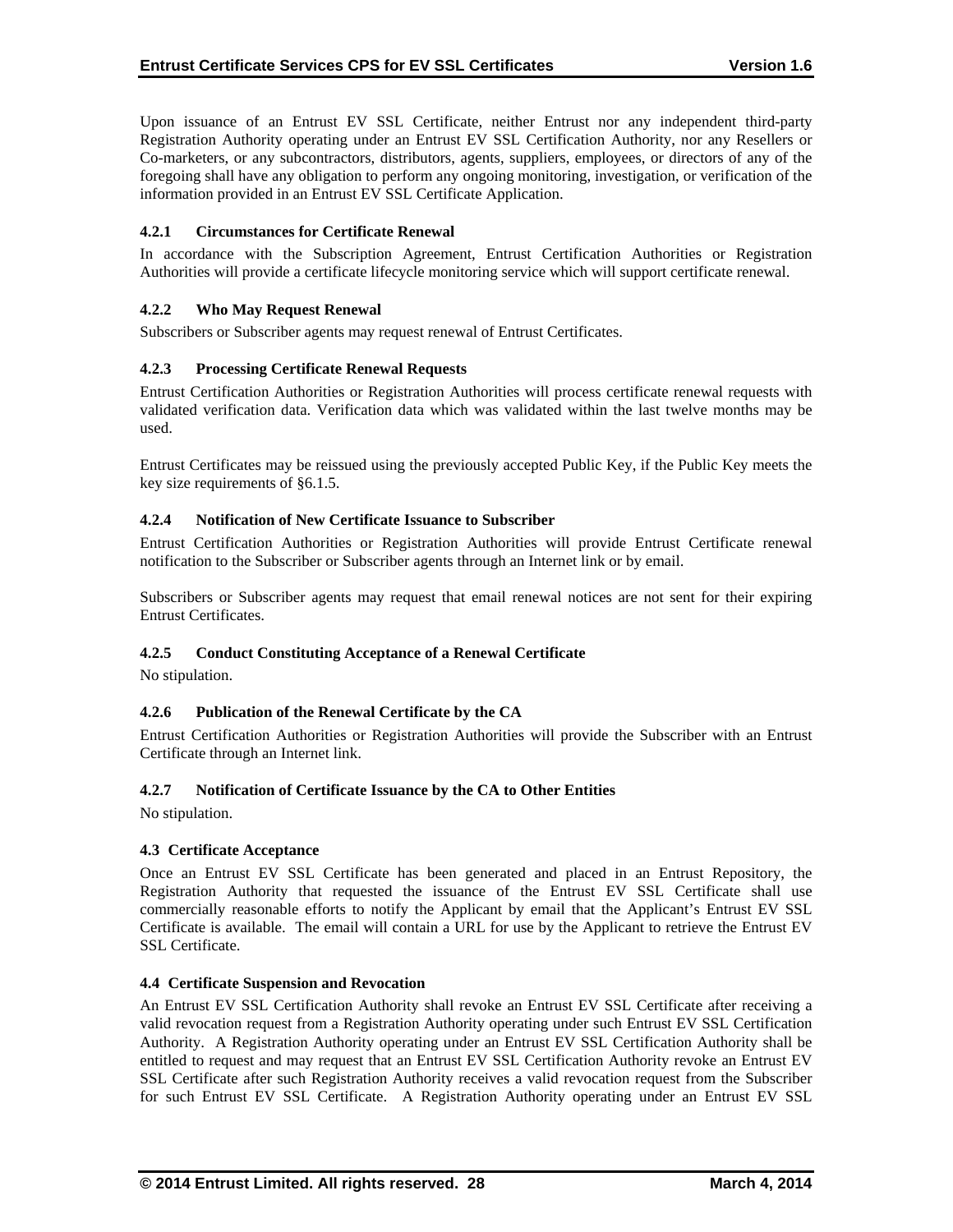Certification Authority shall be entitled to request and shall request that an Entrust EV SSL Certification Authority revoke an Entrust EV SSL Certificate if such Registration Authority becomes aware of the occurrence of any event that would require a Subscriber to cease to use such Entrust EV SSL Certificate. Entrust EV SSL Certification Authorities do not allow the suspension of Entrust EV SSL Certificates.

## **4.4.1 Circumstances for Revocation**

An Entrust EV SSL Certification Authority shall be entitled to revoke and may revoke, and a Registration Authority operating under an Entrust EV SSL Certification Authority shall be entitled to request revocation of and shall request revocation of, a Subscriber's Entrust EV SSL Certificate if such Entrust EV SSL Certification Authority or Registration Authority has knowledge of or a reasonable basis for believing that of any of the following events have occurred:

- (i) Compromise of such Entrust EV SSL Certification Authority's Private Key or Compromise of a superior Certification Authority's Private Key;
- (ii) breach by the Subscriber of any of the terms of the CPS or the Subscriber's Subscription Agreement;
- (iii) any change in the information contained in an Entrust EV SSL Certificate issued to a Subscriber;
- (iv) non-payment of any Entrust EV SSL Certificate fees or service fees;
- (v) a determination that an Entrust EV SSL Certificate was not issued in accordance with the requirements of the CPS or the Subscriber's Subscription Agreement;
- (vi) the Entrust EV SSL Certification Authority receives notice or otherwise becomes aware that a court or arbitrator has revoked a Subscriber's right to use the domain name listed in the EV SSL Certificate, or that the Subscriber has failed to renew its domain name;
- (vii) the Entrust EV SSL Certification Authority receives notice or otherwise becomes aware that a Subscriber has been added as a denied party or prohibited person to a blacklist, or is operating from a prohibited destination under the laws of the Entrust EV SSL Certification Authority's jurisdiction of operation as described in §2.4;
- (viii) the Entrust EV SSL Certification Authority ceases operations for any reason or the Entrust EV SSL Certification Authority's right to issue EV SSL Certificates expires or is revoked or terminated and the Entrust EV SSL Certification Authority has not arranged for another EV SSL Certification Authority to provide revocation support for the EV SSL Certificates; or
- (ix) any other reason that may be reasonably expected to affect the integrity, security, or trustworthiness of an Entrust EV SSL Certificate or an Entrust EV SSL Certification Authority.

A Subscriber shall request revocation of their Entrust EV SSL Certificate if the Subscriber has a suspicion or knowledge of or a reasonable basis for believing that of any of the following events have occurred:

- (i) Compromise of the Subscriber's Private Key;
- (ii) knowledge that the original EV SSL Certificate request was not authorized and such authorization will not be retroactively granted;
- (iii) change in the information contained in the Subscriber's Entrust EV SSL Certificate;
- (iv) change in circumstances that cause the information contained in Subscriber's Entrust EV SSL Certificate to become inaccurate, incomplete, or misleading.

Such revocation request shall be submitted by the Subscriber to the Registration Authority that processed the Subscriber's Entrust EV SSL Certificate Application. If a Subscriber's Entrust EV SSL Certificate is revoked for any reason, the Registration Authority that processed the Subscriber's Entrust EV SSL Certificate Application shall make a commercially reasonable effort to notify such Subscriber by sending an email to the technical and security contacts listed in the Entrust EV SSL Certificate Application. Revocation of an Entrust EV SSL Certificate shall not affect any of the Subscriber's contractual obligations under this CPS, the Subscriber's Subscription Agreement, or any Relying Party Agreements.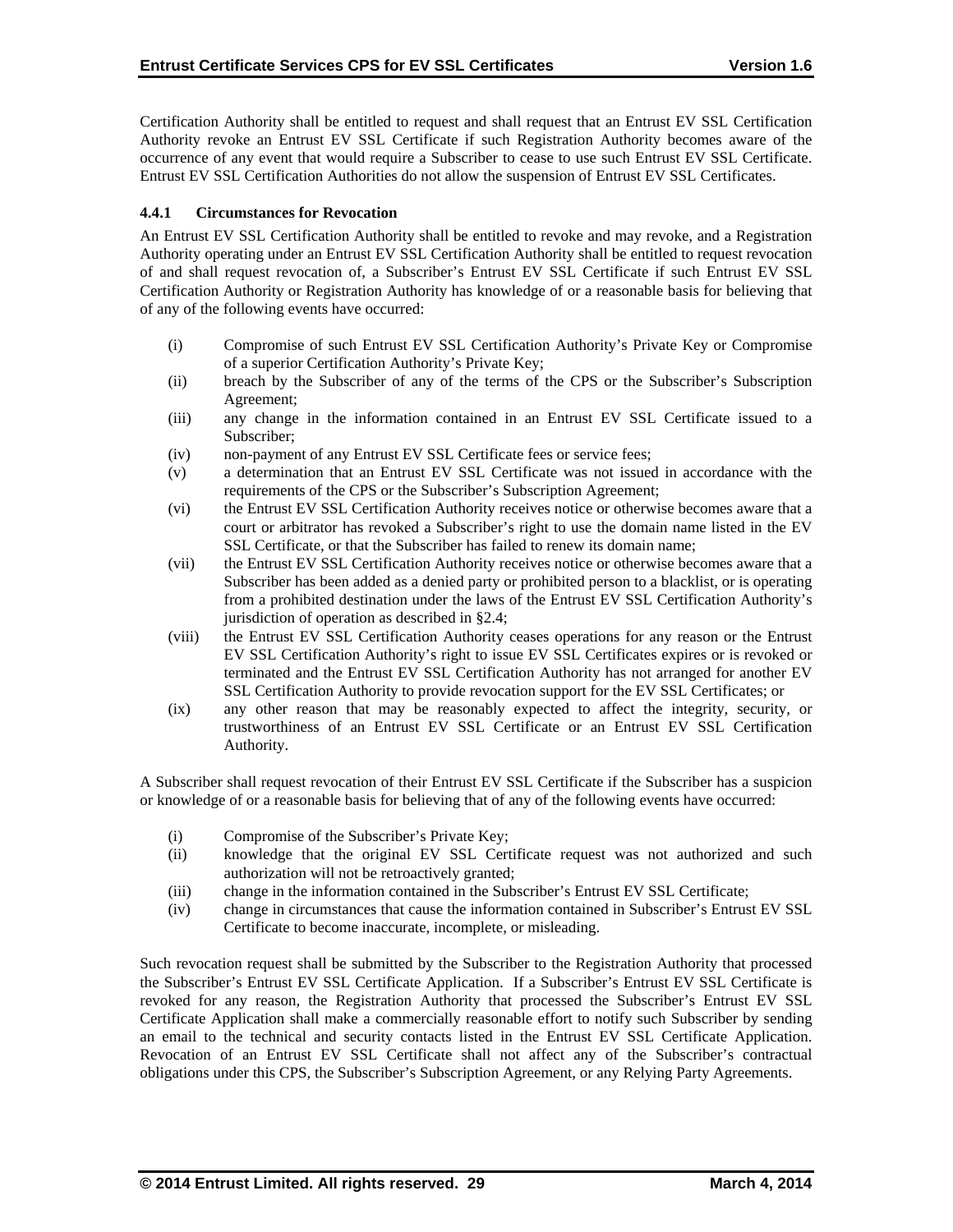# **4.4.2 Who Can Request Revocation**

A Subscriber may request revocation of their Entrust EV SSL Certificate at any time for any reason. If a Subscriber requests revocation of their Entrust EV SSL Certificate, the Subscriber must be able to validate themselves as set forth in §3.4 to the Registration Authority that processed the Subscriber's Entrust EV SSL Certificate Application. The Entrust EV SSL Certification Authorities shall not be required to revoke and the Registration Authorities operating under the Entrust EV SSL Certification Authorities shall not be required to request revocation of an Entrust EV SSL Certificate until a Subscriber can properly validate themselves as set forth in §3.4 and §4.4.3.

Subscribers, Relying Parties, Application Software Vendors, and other third parties may report complaints or suspected Private Key compromise, EV SSL Certificate misuse, or other types of fraud, compromise, misuse or inappropriate conduct related to Entrust EV SSL Certificates by completing the form at https://www.entrust.net/ev/misuse.cfm.

An Entrust EV SSL Certification Authority shall be entitled to revoke and shall revoke, and a Registration Authority operating under an Entrust EV SSL Certification Authority shall be entitled to request revocation of and shall request revocation of, a Subscriber's Entrust EV SSL Certificate at any time for any of the reasons set forth in §4.4.1.

## **4.4.3 Procedure for Revocation Request**

A Registration Authority operating under an Entrust EV SSL Certification Authority shall authenticate a request by a Subscriber for revocation of their Entrust EV SSL Certificate by requiring (i) some subset of the information provided by the Subscriber with the Subscriber's Entrust EV SSL Certificate Application, or (ii) the pass phrase submitted by the Subscriber with the Subscriber's Entrust EV SSL Certificate Application or verification by a contact at the Subscriber. Upon receipt and confirmation of such information, the Registration Authority shall send a revocation request to the Entrust EV SSL Certification Authority that issued such Entrust EV SSL Certificate. The Entrust EV SSL Certification Authority shall make all reasonable efforts to post the serial number of the revoked Entrust EV SSL Certificate to a CRL in an Entrust Repository within two (2) business days of receiving such revocation request.

For Entrust EV SSL Certificate problems reported through the form at https://www.entrust.net/ev/misuse.cfm, an Entrust EV SSL Certification Authority should begin an investigation within twenty-four hours and decide whether revocation or other appropriate action is warranted on a least the following criteria:

- (i) The nature of the alleged problem;
- (ii) The number of certificate problem reports received about a particular EV SSL Certificate or website;
- (iii) The identity of the complainants (for example, complaints from a law enforcement official that a Web site is engaged in illegal activities carry more weight than a complaint from a consumer alleging that they didn't receive the goods they ordered); and
- (iv) Relevant legislation.

For Certificate revocation that is not initiated by the Subscriber, the Registration Authority that requested revocation of the Subscriber's Entrust EV SSL Certificate shall make a commercially reasonable effort to notify the Subscriber by sending an email to the technical and security contacts specified in the Subscriber's Entrust EV SSL Certificate Application.

# **4.4.4 Revocation Request Grace Period**

In the case of Private Key Compromise, or suspected Private Key Compromise, a Subscriber shall request revocation of the corresponding Entrust EV SSL Certificate immediately upon detection of the Compromise or suspected Compromise. Revocation requests for other required reasons shall be made as soon as reasonably practicable.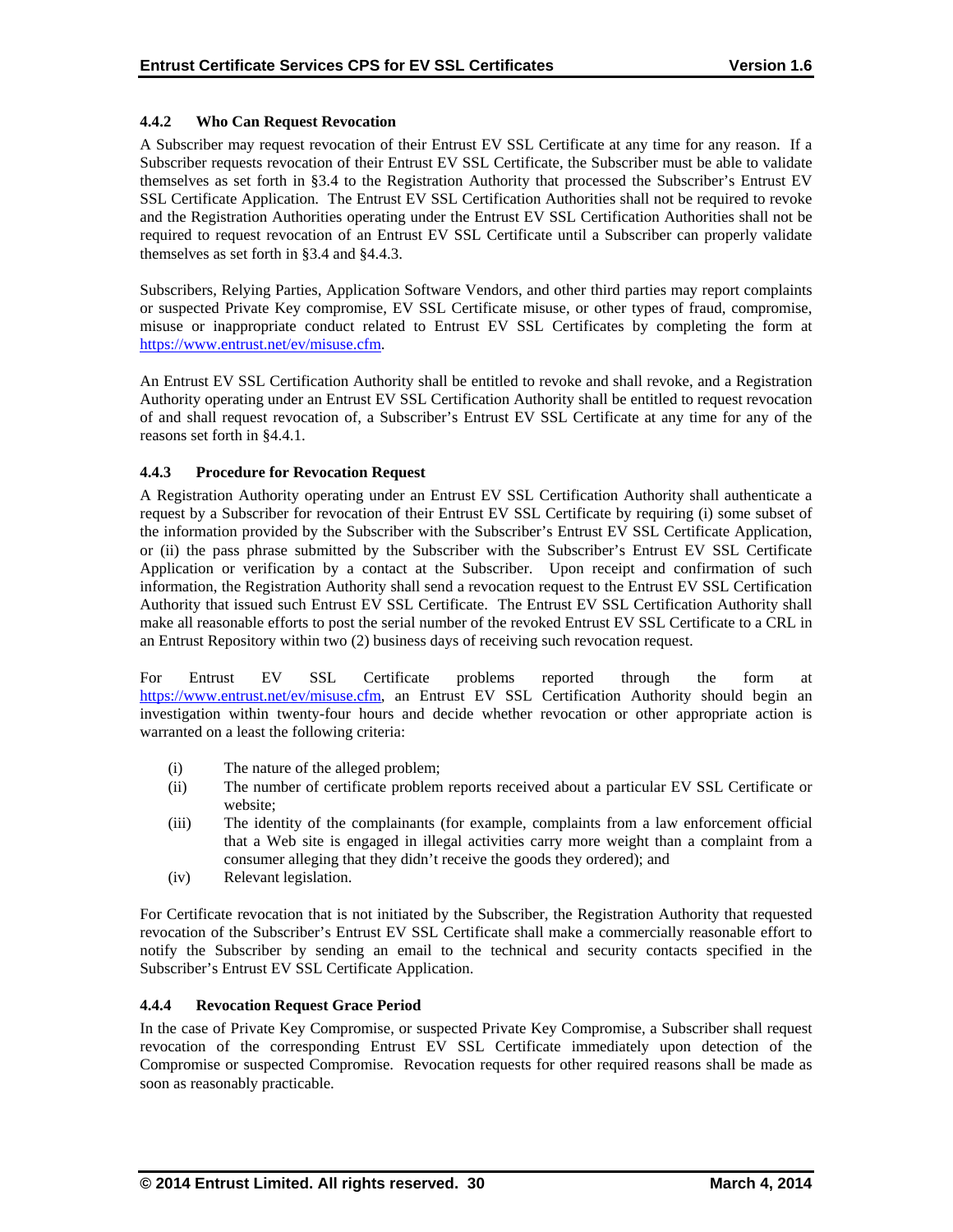## **4.4.5 Circumstances for Suspension**

Entrust EV SSL Certification Authorities do not suspend Entrust EV SSL Certificates.

## **4.4.6 Who Can Request Suspension**

Entrust EV SSL Certification Authorities do not suspend Entrust EV SSL Certificates.

## **4.4.7 Procedure for Suspension Request**

Entrust EV SSL Certification Authorities do not suspend Entrust EV SSL Certificates.

## **4.4.8 Limits on Suspension Period**

Entrust EV SSL Certification Authorities do not suspend Entrust EV SSL Certificates.

## **4.4.9 CRL Issuance Frequency**

Entrust Certification Authorities shall issue CRLs as follows:

- (i) CRLs for Entrust Certificates issued to subordinate CAs shall be issued at least once every twelve months or with 24 hours after revoking a subordinate CA. The next CRL update shall not be more than twelve months from the last update.
- (ii) CRLs for Entrust Certificates issued to end entities shall be issued at least once every seven days.

## **4.4.10 CRL Checking Requirements**

A Relying Party shall check whether the Entrust EV SSL Certificate that the Relying Party wishes to rely on has been revoked. A Relying Party shall check the Certificate Revocation Lists maintained in the appropriate Repository or perform an on-line revocation status check using OCSP to determine whether the Entrust EV SSL Certificate that the Relying Party wishes to rely on has been revoked. In no event shall Entrust or any independent third-party Registration Authorities operating under an Entrust EV SSL Certification Authority, or any Resellers or Co-marketers, or any subcontractors, distributors, agents, suppliers, employees, or directors of any of the foregoing be liable for any damages whatsoever due to (i) the failure of a Relying Party to check for revocation or expiration of an Entrust EV SSL Certificate, or (ii) any reliance by a Relying Party on an Entrust EV SSL Certificate that has been revoked or that has expired.

#### **4.4.11 On-line Revocation/Status Checking Availability**

On-line revocation/status checking of certificates is available on a continuous basis by CRL or On-line Certificate Status Protocol (OCSP).

Entrust Certification Authorities shall sign and make available OCSP as follows:

- (i) OCSP responses for Entrust Certificates issued to subordinate CAs shall be issued at least once every twelve months or with 24 hours after revoking a subordinate CA.
- (ii) OCSP responses for Entrust Certificates issued to end entities shall be issued at least once every four days. OCSP responses will have a maximum expiration time of ten days.

The on-line location of the CRL and the OCSP response are included in the Entrust EV SSL Certificate to support software applications that perform automatic certificate status checking. A Relying Party can also be check certificate revocation status directly with the Repository at www.entrust.net.

#### **4.4.12 On-line Revocation Checking Requirements**

Refer to §4.4.10.

## **4.4.13 Other Forms of Revocation Advertisements Available**

No stipulation.

# **4.4.14 Checking Requirements For Other Forms of Revocation Advertisements**

No stipulation.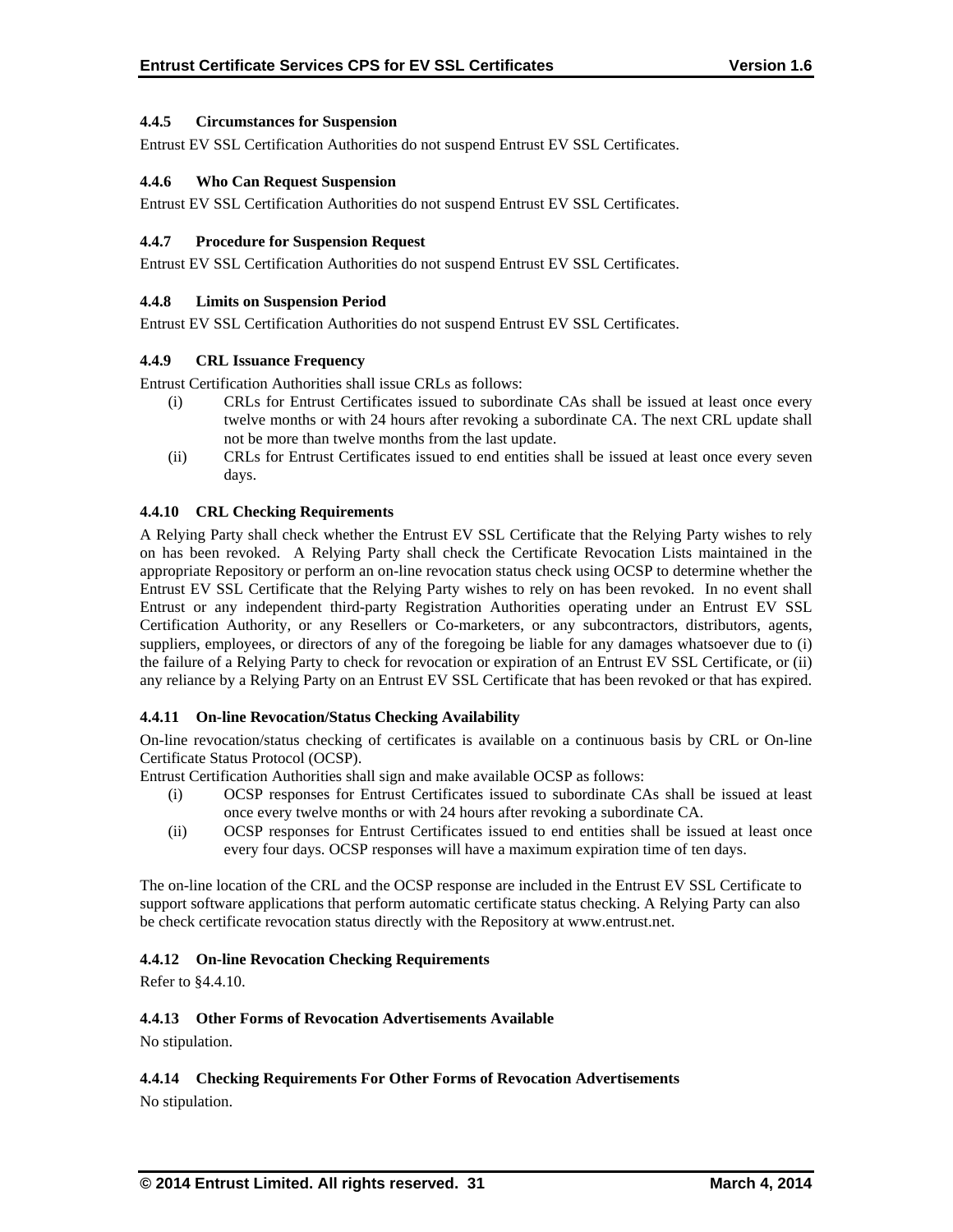# **4.4.15 Special Requirements Re Key Compromise**

If a Subscriber suspects or knows that the Private Key corresponding to the Public Key contained in the Subscriber's Entrust EV SSL Certificate has been Compromised, the Subscriber shall immediately notify the Registration Authority that processed the Subscriber's Entrust EV SSL Certificate Application, using the procedures set forth in §4.4.3, of such suspected or actual Compromise. The Subscriber shall immediately stop using such Entrust EV SSL Certificate and shall remove such Entrust EV SSL Certificate from any devices and/or software in which such Entrust EV SSL Certificate has been installed. The Subscriber shall be responsible for investigating the circumstances of such Compromise or suspected Compromise and for notifying any Relying Parties that may have been affected by such Compromise or suspected Compromise.

## **4.5 Security Audit Procedures**

Significant security events in the Entrust EV SSL Certification Authorities are automatically time-stamped and recorded as audit logs in audit trail files. The audit trail files are processed (reviewed for policy violations or other significant events) on a regular basis. Authentication codes are used in conjunction with the audit trail files to protect against modification of audit logs. Audit trail files are archived periodically. All files including the latest audit trail file are moved to backup media and stored in a secure archive facility.

The Entrust EV SSL Certification Authorities and all Registration Authorities operating under an Entrust EV SSL Certification Authority record in detail every action taken to process an EV SSL Certificate Request and to issue an EV SSL Certificate, including all information generated or received in connection with an EV SSL Certificate Request, and every action taken to process the Request, including time, date, and personnel involved in the action.

The foregoing record requirements include, but are not limited to, an obligation to record the following events:

- (i) Entrust EV SSL Certification Authority key lifecycle management events, including:
	- a. Key generation, backup, storage, recovery, archival, and destruction; and
		- b. Cryptographic device lifecycle management events.
- (ii) Entrust EV SSL Certification Authority and Subscriber EV SSL Certificate lifecycle management events, including:
	- a. EV SSL Certificate Requests, renewal and re-key requests, and revocation;
	- b. All verification activities required by this CPS;
	- c. Date, time, phone number used, persons spoken to, and end results of verification telephone calls;
	- d. Acceptance and rejection of EV SSL Certificate Requests;
	- e. Issuance of EV SSL Certificates; and
	- f. Generation of Certificate Revocation Lists (CRLs) and OCSP messages.
- (iii) Security events, including:
	- a. Successful and unsuccessful PKI system access attempts;
	- b. PKI and security system actions performed;
	- c. Security profile changes;
	- d. System crashes, hardware failures, and other anomalies;
	- e. Firewall and router activities; and
	- f. Entries to and exits from the Entrust EV SSL Certification Authority facility.
- (iv) Log entries include the following elements:
	- a. Date and time of entry;
	- b. Identity of the person making the journal entry; and
	- c. Description of entry.

The time for the Entrust Certification Authorities computer systems is synchronized with the service provided by the National Research Council Canada.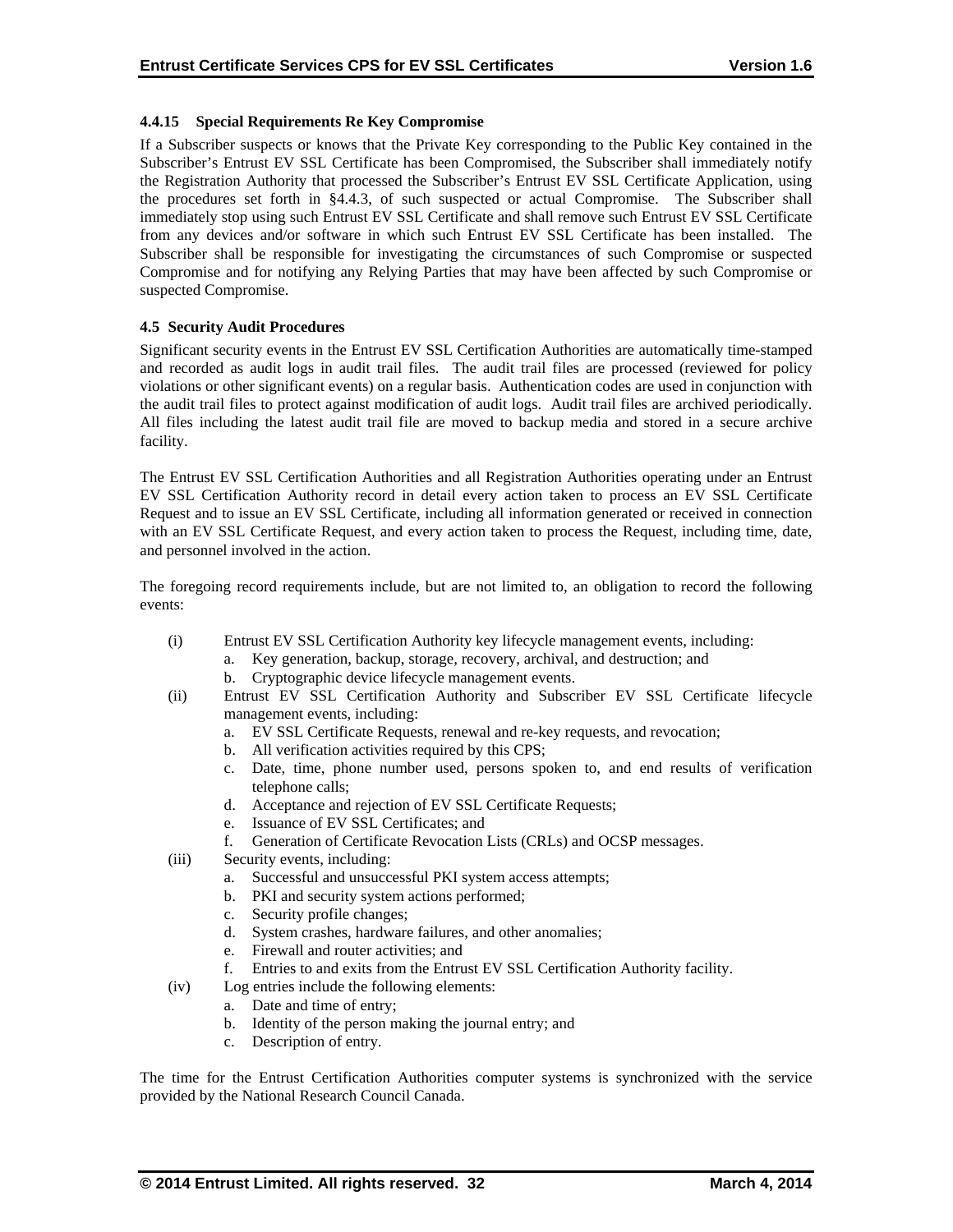## **4.6 Records Archival**

The audit trail files, databases and revocation information for Entrust EV SSL Certification Authorities are both archived. The archive of an Entrust EV SSL Certification Authorities' database and the archive of revocation information are retained for at least three (3) years. Archives of audit trail files are retained for at least seven (7) year(s) after any EV SSL Certificate based on that documentation ceases to be valid. The databases for Entrust EV SSL Certification Authorities are encrypted and protected by Entrust software master keys. The archive media is protected through storage in a restricted-access facility to which only Entrust-authorized personnel have access. Archive files are backed up as they are created. Originals are stored on-site and housed with an Entrust EV SSL Certification Authority system. Backup files are stored at a secure and separate geographic location.

## **4.7 Key Changeover**

Entrust EV SSL Certification Authorities' key pairs will be retired from service at the end of their respective lifetimes as defined in §6.3. New Certification Authorities with new key pairs will be created as required to support the continuation of Entrust EV SSL Certification Authority Services. Each Entrust EV SSL Certification Authority will continue to publish CRLs signed with the original key pair until all certificates issued using that original key pair have expired. The Certification Authority key changeover process will be performed such that it causes minimal disruption to Subscribers and Relying Parties.

#### **4.8 Compromise and Disaster Recovery**

Entrust EV SSL Certification Authorities have a disaster recovery plan to provide for timely recovery of services in the event of a system outage. The disaster recovery plan addresses the following:

- (i) the conditions for activating the plans;
- (ii) resumption procedures;
- (iii) a maintenance schedule for the plan;
- (iv) awareness and education requirements;
- (v) the responsibilities of the individuals;
- (vi) recovery point objective (RPO) of fifteen minutes;
- (vii) recovery time objective (RTO); of 24 hours for essential CA operations which include certificate issuance, certificate revocation, and issuance of certificate revocation status; and
- (viii) testing of recovery plans.

In order to mitigate the event of a disaster, Entrust has implemented the following:

- (ix) secure on-site and off-site storage of backup HSMs containing copies of all CA Private Keys
- (x) secure on-site and off-site storage of all requisite activation materials
- (xi) regular synchronization of critical data to the disaster recovery site
- (xii) regular incremental and daily backups of critical data within the primary site
- (xiii) weekly backup of critical data to secure off-site storage facility
- (xiv) secure off-site storage of disaster recovery plan and disaster recovery procedures
- (xv) environmental controls as described in §5.1
- (xvi) high availability architecture for critical systems

Entrust has implemented a secure disaster recovery facility that is greater than 250 km from the primary secure CA facilities.

Entrust requires rigorous security controls to maintain the integrity of Entrust EV SSL Certification Authorities. The Compromise of the Private Key used by an Entrust EV SSL Certification Authority is viewed by Entrust as being very unlikely; however, Entrust has policies and procedures that will be employed in the event of such a Compromise. At a minimum, all Subscribers shall be informed as soon as practicable of such a Compromise and information shall be posted in the Entrust Repository.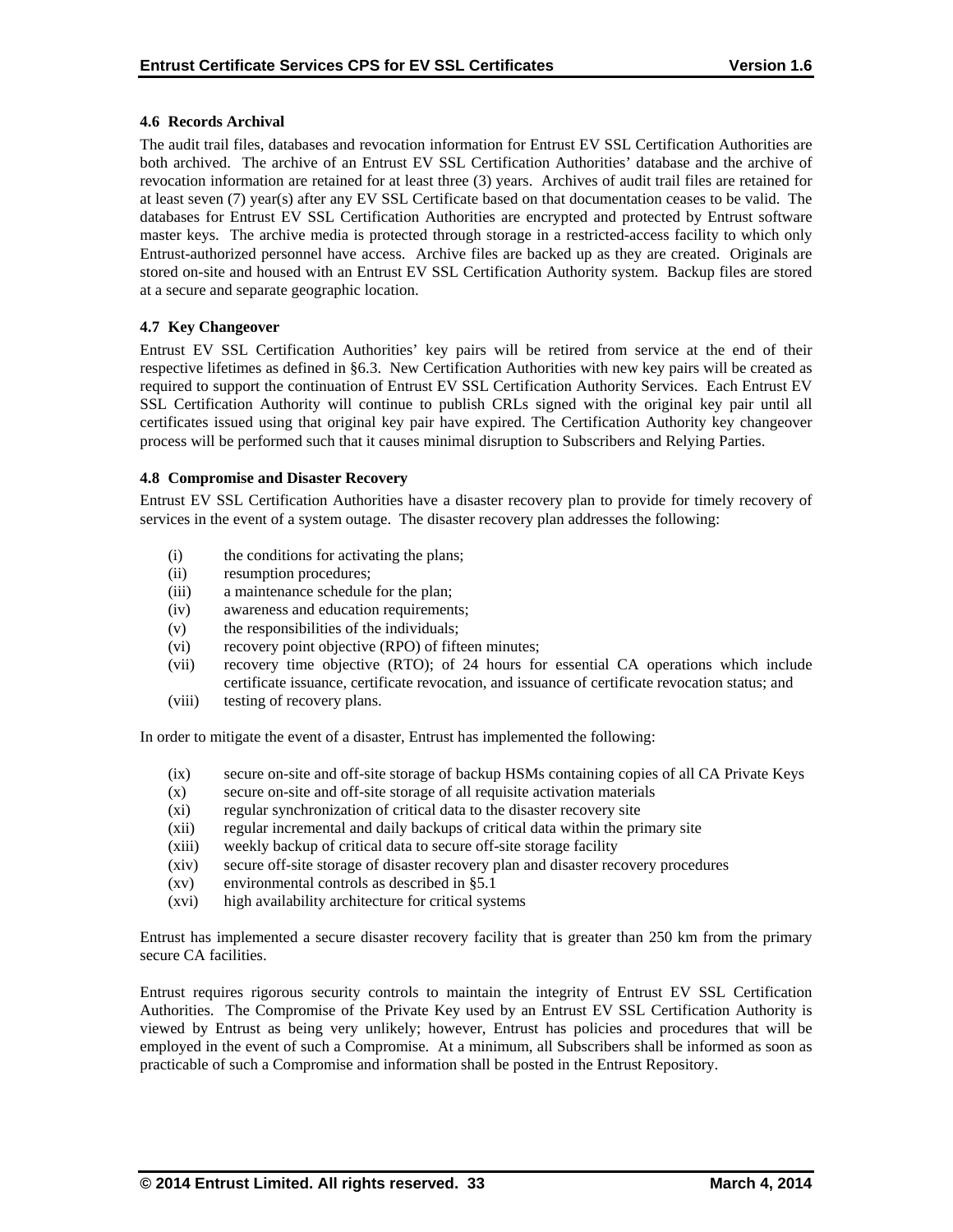# **4.9 CA Termination**

In the event that an Entrust EV SSL Certification Authority ceases operation, all Entrust EV SSL Certificates issued by such Entrust EV SSL Certification Authority shall be revoked and the CRL life-time will be set to a period that meets any Entrust obligations.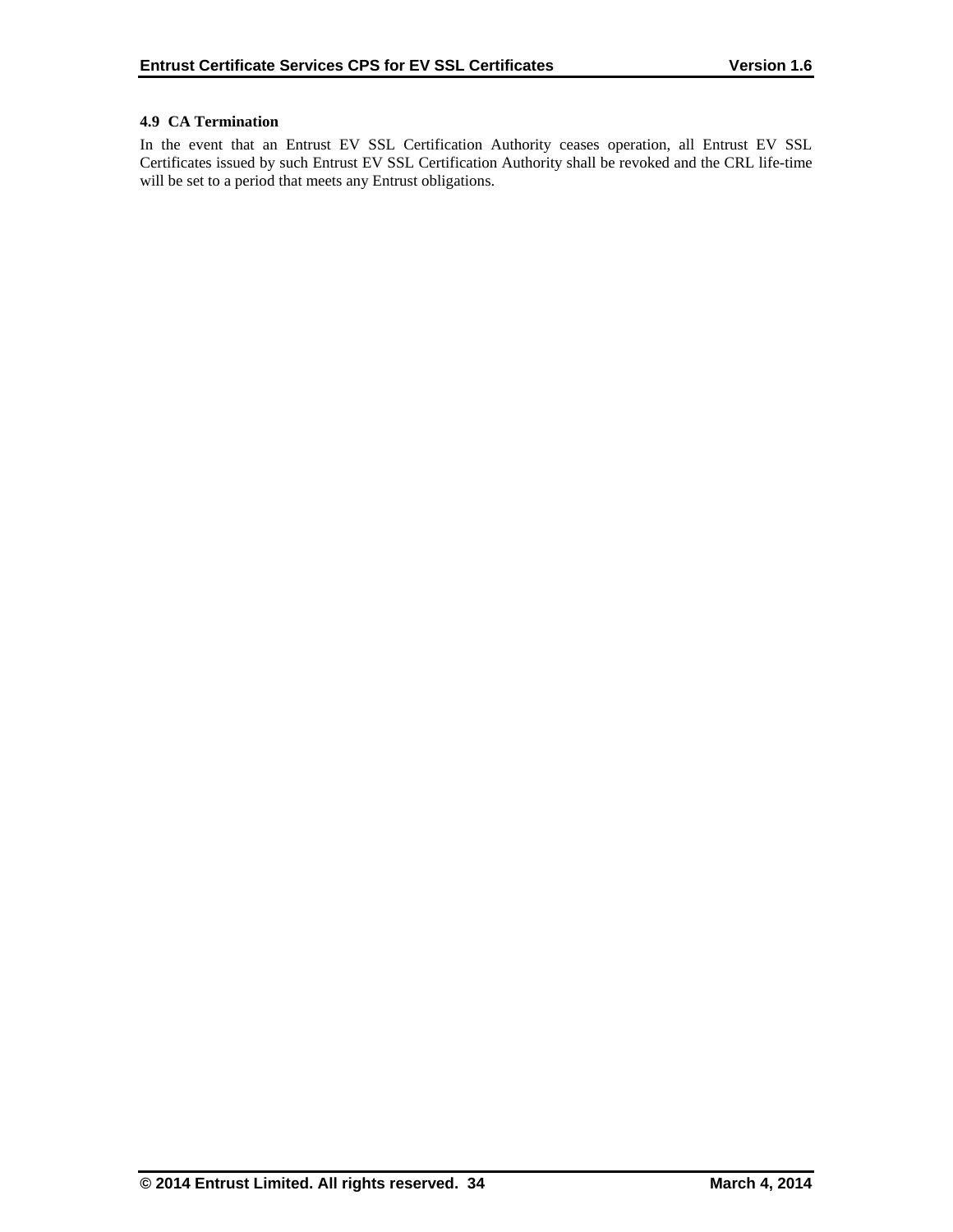# **5 Physical, Procedural, and Personnel Security Controls**

## **5.1 Physical Controls**

## **5.1.1 Site Location and Construction**

The computing facilities that host the Entrust Certificate Authority services are located within the Entrust Ottawa, Canada facility. The CA equipment is located in a Security zone that is physically separated from Entrust's other systems so that only authorized CA personnel can access it. The Security zone is constructed slab-to-slab with drywall and wire mesh. The Security zone is protected by electronic control access systems, alarmed doors and is monitored via a 24x7 recorded security camera and motion detector system.

## **5.1.2 Physical Access**

The room containing the Entrust Authority software is designated a two (2) person zone, and controls are used to prevent a person from being in the room alone. Alarm systems are used to notify security personnel of any violation of the rules for access to an Entrust EV SSL Certificate Authority.

## **5.1.3 Power and Air Conditioning**

The Security zone is equipped with:

- Filtered, conditioned, power connected to an appropriately sized UPS and generator;
- Heating, ventilation, and air conditioning appropriate for a commercial data processing facility; and
- Emergency lighting.

The environmental controls conform to local standards and are appropriately secured to prevent unauthorized access and/or tampering with the equipment. Temperature control alarms and alerts are activated upon detection of threatening temperature conditions.

#### **5.1.4 Water Exposures**

No liquid, gas, exhaust, etc. pipes traverse the controlled space other than those directly required for the area's HVAC system and for the pre-action fire suppression system. Water pipes for the pre-action fire suppression system are only filled on the activation of multiple fire alarms.

#### **5.1.5 Fire Prevention and Protection**

The Entrust facility is fully wired for fire detection, alarm and suppression. Routine, frequent inspections of all systems are made to assure adequate operation.

#### **5.1.6 Media Storage**

All media is stored away from sources of heat and from obvious sources of water or other obvious hazards. Electromagnetic media (e.g. tapes) are stored away from obvious sources of strong magnetic fields. Archived material is stored in a room separate from the CA equipment until it is transferred to the archive storage facility.

#### **5.1.7 Waste Disposal**

Waste is removed or destroyed in accordance with industry best practice. Media used to store sensitive data is destroyed, such that the information is unrecoverable, prior to disposal.

## **5.1.8 Off-site Backup**

As stipulated in §4.6.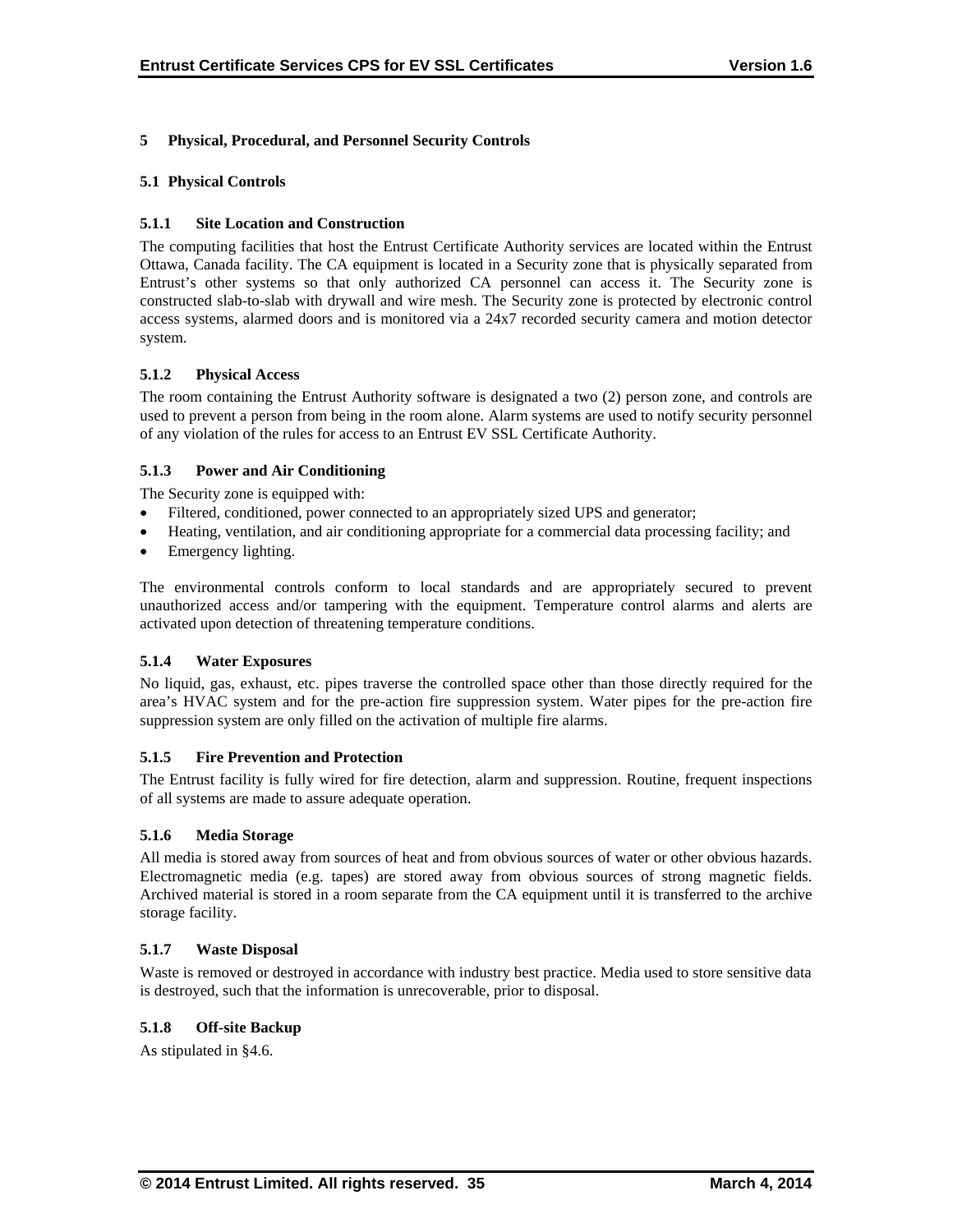# **5.2 Procedural Controls**

An Entrust EV SSL Certification Authority has a number of trusted roles for sensitive operations of the Entrust EV SSL Certification Authority software. To gain access to the Entrust/Authority software used in an Entrust EV SSL Certification Authority, operational personnel must undergo background investigations. Entrust EV SSL Certification Authority operations related to adding administrative personnel or changing Certification Authority policy settings require more than one (1) person to perform the operation.

## **5.3 Personnel Controls**

Operational personnel for an Entrust EV SSL Certification Authority will not be assigned other responsibilities that conflict with their operational responsibilities for the Entrust EV SSL Certification Authority. The privileges assigned to operational personnel for an Entrust EV SSL Certification Authority will be limited to the minimum required to carry out their assigned duties.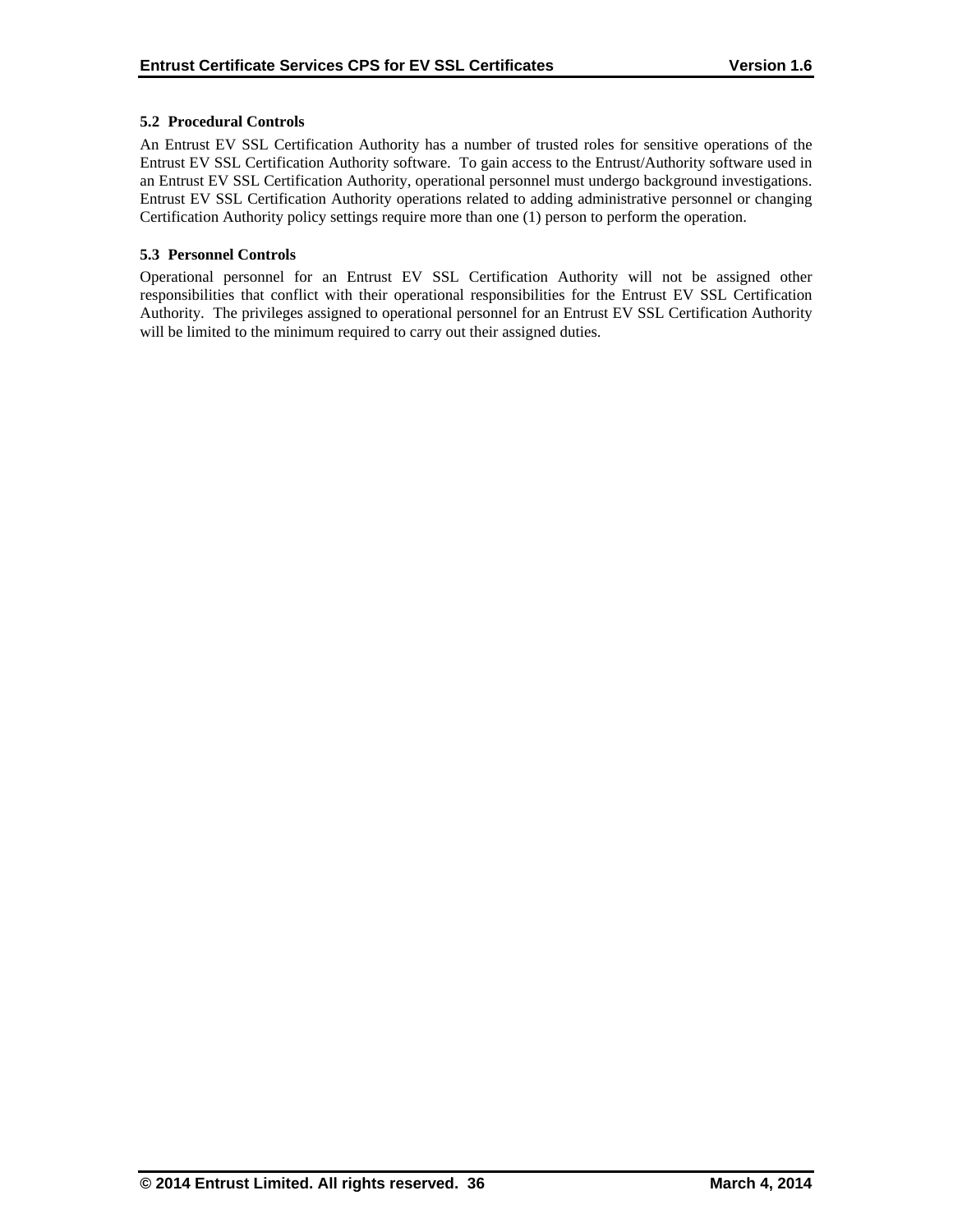# **6 Technical Security Controls**

## **6.1 Key Pair Generation and Installation**

## **6.1.1 Key Pair Generation**

The signing Key Pair for an Entrust EV SSL Certification Authority is created during the initial startup of the Entrust Master Control application and is protected by the master key for such Entrust EV SSL Certification Authority.

The Applicant or Subscriber is required to generate a new, secure, and cryptographically sound Key Pair to be used in association with the Subscriber's Entrust Certificate or Applicant's Entrust Certificate Application.

#### Entrust Certification Authority Administrators

Keys Pairs for Entrust Certification Authority administrators must be generated and protected on a cryptographic module that is compliant to at least FIPS 140-1 Level 2 certification standards. The cryptographic modules are prepared using the software provided by the module vendor. The cryptographic modules are personalized for the administrator by giving the card an identity and a password known by the administrator. The Key Pair is generated by creating the administrator as a user in the Certification Authority and performing an enrollment process which is authenticated with the administrator's module password.

## **6.1.2 Private Key Delivery to Entity**

Not applicable.

## **6.1.3 Public Key Delivery to Certificate Issuer**

The Public Key to be included in an Entrust EV SSL Certificate is delivered to Entrust EV SSL Certification Authorities in a Certificate Signing Request (CSR) as part of the Entrust EV SSL Certificate Application process.

#### **6.1.4 CA Public Key Delivery to Users**

The Public-Key Certificate for Entrust EV SSL Certification Authorities is cross certified by the Entrust Root Certification Authority. The self-signed Public-Key Certificate for the Entrust Root Certification Authority is pre-installed in common World Wide Web browser and web server software by the applicable software manufacturers. The Public Key Certificate for cross certified issuing Certification Authorities is provided to the Subscriber with the Subscriber certificate.

Public Key Certificates for Entrust Certification Authorities are also available for download from the Repository.

#### **6.1.5 Key Sizes**

Entrust Certification Authorities, the minimum key size shall be no less than 2048 bit RSA or shall be elliptic curve cryptography (ECC) NIST P-256 or P-384.

Entrust EV SSL Certificate key sizes will be a minimum of RSA 1024 bits for certificates issued on or before 31 December 2010, after which the minimum key size will be RSA 2048 bits. Entrust EV SSL Certificates issued with RSA 1024 bits must expire on or before 31 December 2010. The ECC keys supported are NIST P-256 and P-384.

#### **6.1.6 Public-Key Parameters Generation**

No stipulation.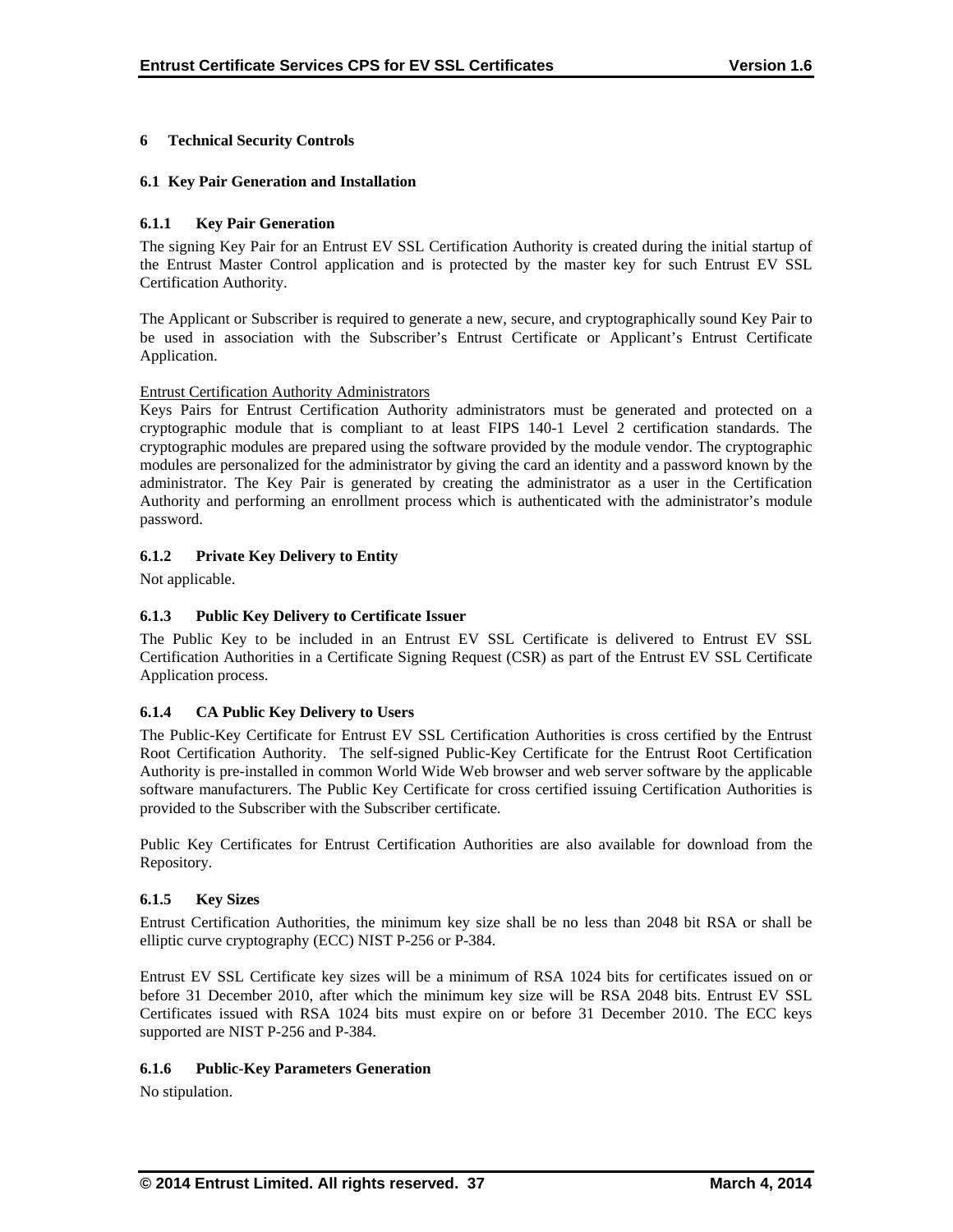# **6.1.7 Parameter Quality Checking**

No stipulation.

## **6.1.8 Hardware/Software Key Generation**

Certification Authority Key Pairs must be generated on a cryptographic module that meets or exceeds the requirements as defined in §6.8.

## Root Certification Authority

Certificate issuance by the Root Certification Authority shall require an individual authorized by the CA (i.e. the CA system operator, system officer, or PKI administrator) to deliberately issue a direct command in order for the Root Certification Authority to perform a certificate signing operation.

Root Certification Authority Private Keys must not be used to sign Certificates except in the following cases:

- (i) Self-signed Certificates to represent the Root CA itself;
- (ii) Certificates for Subordinate CAs and Cross Certificates;
- (iii) Certificates for infrastructure purposes (e.g. administrative role certificates, internal CA operational device certificates, and OCSP Response verification Certificates); and
- (iv) Certificates issued solely for the purpose of testing products with Certificates issued by a Root CA.

# **6.1.9 Key Usage Purposes**

Entrust EV SSL Certificates issued by an Entrust EV SSL Certification Authority contain the keyUsage and the extendkeyUsage Certificate extensions restricting the purpose for which an Entrust EV SSL Certificate can be used. Subscribers and Relying Parties shall only use Entrust EV SSL Certificates in compliance with this CPS and applicable laws.

# **6.2 Private Key Protection**

#### **6.2.1 Standards for Cryptographic Module**

Entrust Certification Authorities Private Keys must be stored and protected on cryptographic modules that meet or exceed the requirements as defined in §6.8. Private Keys on cryptographic modules are held in secure facilities under two-person control. RA Private Keys must be stored and protected on cryptographic modules that meet or exceed the requirements defined in §6.8.

#### **6.2.2 Private Key Multi-Person Control**

A minimum of two person control shall be established on any Entrust CA Private Key for all purposes including activation and backup, and may be implemented as a combination of technical and procedural controls. Persons involved in management and use of the Entrust CA Private Keys shall be designated as authorized by the CA for this purpose. The names of the parties used for two-person control shall be maintained on a controlled list.

#### **6.2.3 Private Key Escrow**

Entrust does not escrow the Entrust Certification Authorities' Private Keys.

# **6.2.4 Private Key Backup**

Entrust CA Private Keys shall be backed up under the two-person control used to create the original version of the Private Keys. All copies of the Entrust CA Private Key shall be securely protected.

Subscribers are responsible for protecting the Private Key associated with the Public Key in the Subscriber's Entrust Certificate.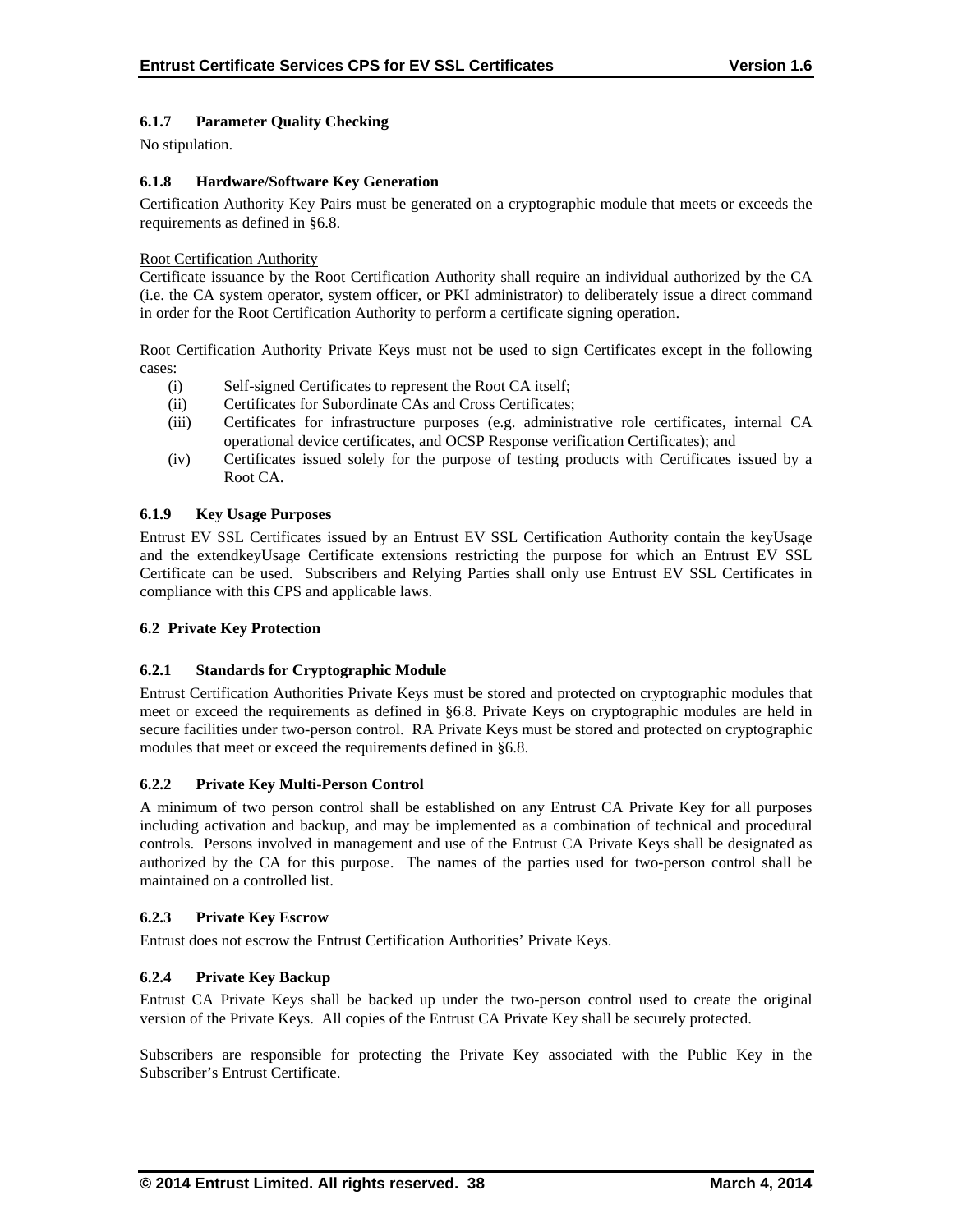# **6.2.5 Private Key Archival**

Upon retirement of an Entrust CA, the Private Keys will be archived securely using hardware cryptographic modules that meet the requirements §6.8. The Key Pairs shall not be used unless the CA has been removed from retirement or the keys are required temporarily to validate historical data. Private Keys required for temporary purposes shall be removed from archive for a short period of time.

The archived Entrust CA Private Keys will be reviewed on an annual basis. After the minimum period of 5 years, the Entrust CA Private Keys may be destroyed according to the requirements in §6.2.10. The Entrust CA Private Keys must not be destroyed if they are still required for business or legal purposes.

## **6.2.6 Private Key Entry into Cryptographic Module**

Entrust CA Private Keys shall be generated by and secured in a cryptographic module. In the event that a Private Key is to be transported from one cryptographic module to another, the Private Key must be migrated using the secure methodology supported by the cryptographic module.

## **6.2.7 Private Key Storage on Cryptographic Module**

Private Keys are stored on a cryptographic module are secured in accordance with the requirements specified in FIPS 140.

## **6.2.8 Method of Activating Private Keys**

Entrust CA Private Keys shall be activated under two-person control using the methodology provided with the cryptographic module.

Subscriber Private Keys shall be activated by the Subscriber to meet the requirements of the security software used for their applications. Subscribers shall protect their Private Keys corresponding to the requirements in §2.1.3.

#### **6.2.9 Private Key Deactivation Methods**

Entrust CA Private Keys shall be deactivated when the CA is not required for active use. Deactivation of the Private Keys shall be done in accordance with the methodology provided with the cryptographic module.

#### Entrust Certification Authority Administrators

The administrator's identity is deactivated in the Entrust CA and the administrator's certificate is revoked.

#### **6.2.10 Private Signature Key Destruction Method**

Entrust CA Private Keys destruction will be two-person controlled and may be accomplished by executing a "zeroize" command or by destruction of the cryptographic module. Destruction of Entrust CA Private Keys must be authorized by the Entrust Policy Authority.

If the Entrust CA is removing a cryptographic module from service, then all Private Keys must be removed from the module. If the Entrust CA cryptographic module is intended to provide tamper-evident characteristics is removed from service, then the device will be destroyed.

#### Entrust Certification Authority Administrators

The administrator's private is destroyed by reinitializing the cryptographic module.

#### **6.3 Other Aspects of Key Pair Management**

Entrust EV SSL Certificates contain a validity period of up to, but no more than, 27 months. The maximum validity for Entrust Certification Authorities' RSA 2048 bit Key Pairs 31 December 2030.

#### **6.4 Activation Data**

No stipulation.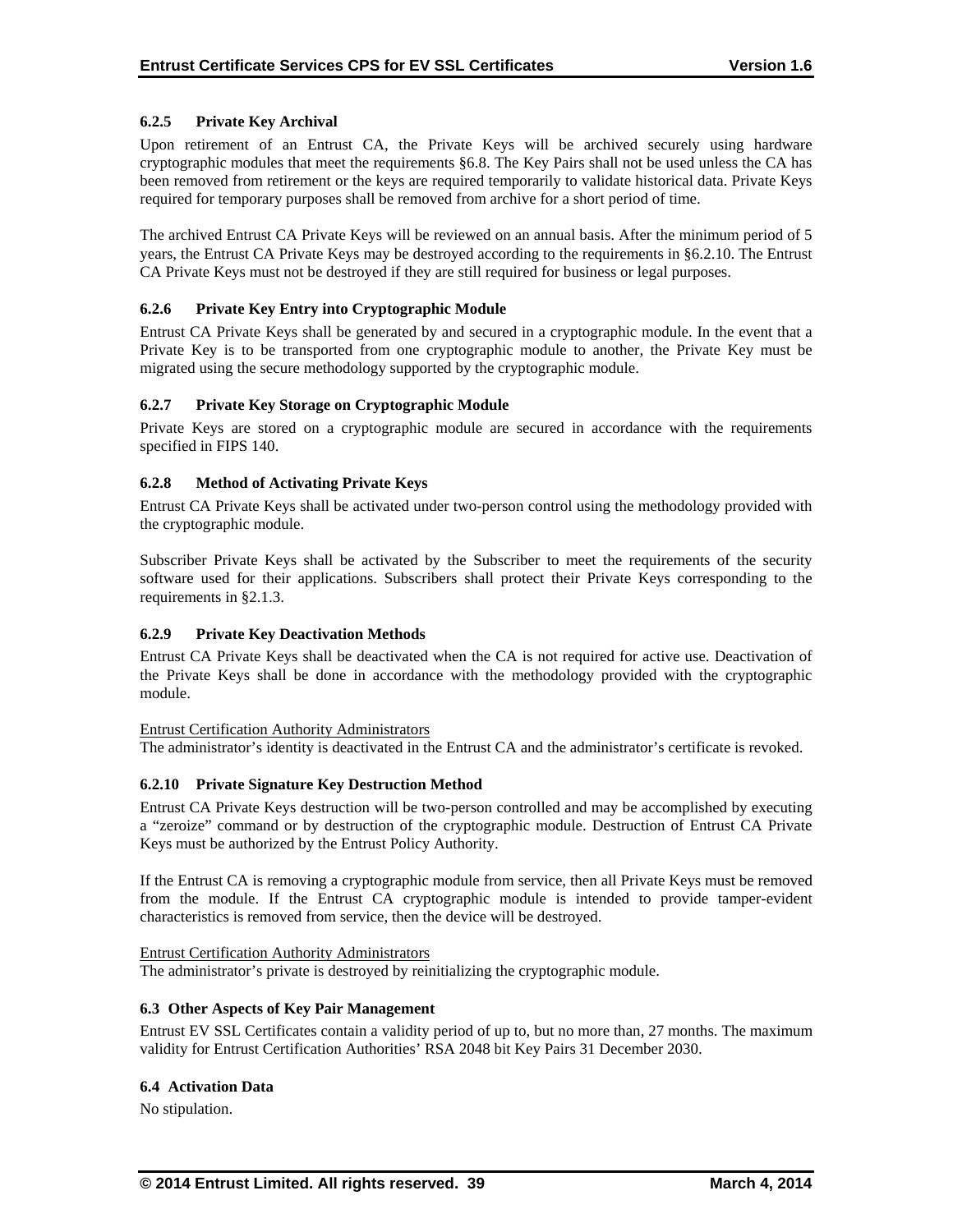# **6.5 Computer Security Controls**

The workstations on which the Entrust EV SSL Certification Authorities operate are physically secured as described in §5.1. The operating systems on the workstations on which the Entrust EV SSL Certification Authorities operate enforce identification and authentication of users. Access to Entrust/Authority software databases and audit trails is restricted as described in this CPS. All operational personnel that are authorized to have access to the Entrust EV SSL Certification Authorities are required to use hardware tokens in conjunction with a PIN to gain access to the physical room that contains the Entrust/Authority software being used for such Entrust EV SSL Certification Authorities.

## **6.6 Life Cycle Technical Controls**

#### **6.6.1 System Development Controls**

The Entrust EV SSL Certification Authority makes use of Commercial Off The Shelf (COTS) products for the hardware, software, and network components. Systems developed by the Entrust EV SSL Certification Authority are deployed in accordance with Entrust software lifecycle development standards.

## **6.6.2 Security Management Controls**

The configuration of the Entrust EV SSL Certification Authority system as well as any modifications and upgrades are documented and controlled. Methods of detecting unauthorized modifications to the CA equipment and configuration are in place to ensure the integrity of the security software, firmware, and hardware for correct operation. A formal configuration management methodology is used for installation and ongoing maintenance of the CA system.

When first loaded, the CA software is verified as being that supplied from the vendor, with no modifications, and be the version intended for use.

## **6.6.3 Life Cycle Security Ratings**

No stipulation.

#### **6.7 Network Security Controls**

Remote access to Entrust EV SSL Certification Authority application via the Administration software interface is secured.

#### **6.8 Cryptographic Module Engineering Controls**

Certification Authority Key Pairs must be generated and protected on a cryptographic module that is compliant to at least FIPS 140-1 Level 3 certification standards.

#### Entrust Certification Authority Administrators

Key Pairs for Entrust Certification Authority administrators must be generated and protected on a cryptographic module that is compliant to at least FIPS 140-1 Level 2 certification standards.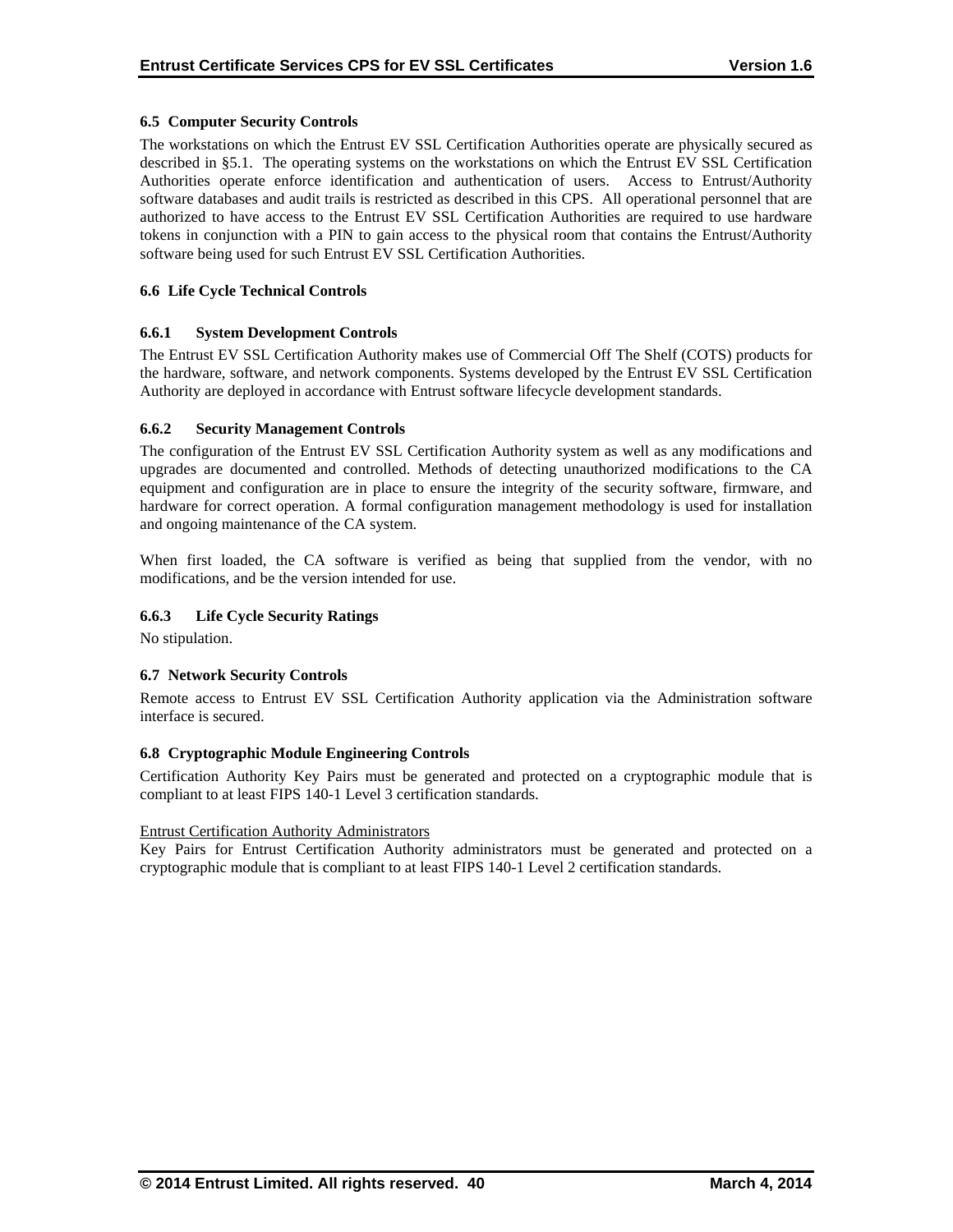# **7 Certificate and CRL Profiles**

The profile for the Entrust EV SSL Certificates and Certificate Revocation List (CRL) issued by an Entrust EV SSL Certification Authority conform to the specifications contained in the EV Guidelines published by the CA/Browser Forum, which themselves conform to IETF RFC 5280 Internet X.509 PKI Certificate and Certificate Revocation List (CRL) Profile.

# **7.1 Certificate Profile**

Entrust EV SSL Certification Authorities issue certificates in accordance with the X.509 version 3. Certificate profiles for Entrust Root CA certificate, Subordinate CA certificates, and end entity certificates are described in Appendix A and the sections below.

## **7.1.1 Version Number(s)**

All certificates issued by Entrust Certification Authorities are X.509 version 3 certificates.

## **7.1.2 Certificate Extensions**

Certificate extensions are as stipulated in EV Guidelines. See Appendix A.

## **7.1.3 Algorithm Object Identifiers**

Algorithm object identifiers are as specified in IETF RFC 3279 Algorithms and Identifiers for the Internet X.509 PKI Certificate and Certificate Revocation List (CRL) Profile. See Appendix A.

#### **7.1.4 Name Forms**

Name forms are as stipulated in §3.1.1.

#### **7.1.5 Name Constraints**

No stipulation.

# **7.1.6 Certificate Policy Object Identifier**

Certificate policy object identifiers (OIDs) are listed in §1.2 and in the Certificate Profile attached as Appendix A.

#### **7.1.7 Usage of Policy Constraints Extension**

No stipulation.

#### **7.1.8 Policy Qualifiers Syntax and Semantics**

Entrust includes the following policy qualifiers in all end entity certificates: CPSUri: http://www.entrust.net/rpa

#### **7.1.9 Processing Semantics for the Critical Certificate Policies Extension**

Certificate policies extension is marked Not Critical

# **7.2 CRL Profile**

The following fields of the X.509 version 2 CRL format are used by the Entrust EV SSL Certification Authorities:

- version: set to  $v2$
- signature: identifier of the algorithm used to sign the CRL
- issuer: the full Distinguished Name of the Certification Authority issuing the CRL
- this update: time of CRL issuance
- next update: time of next expected CRL update
- revoked certificates: list of revoked Certificate information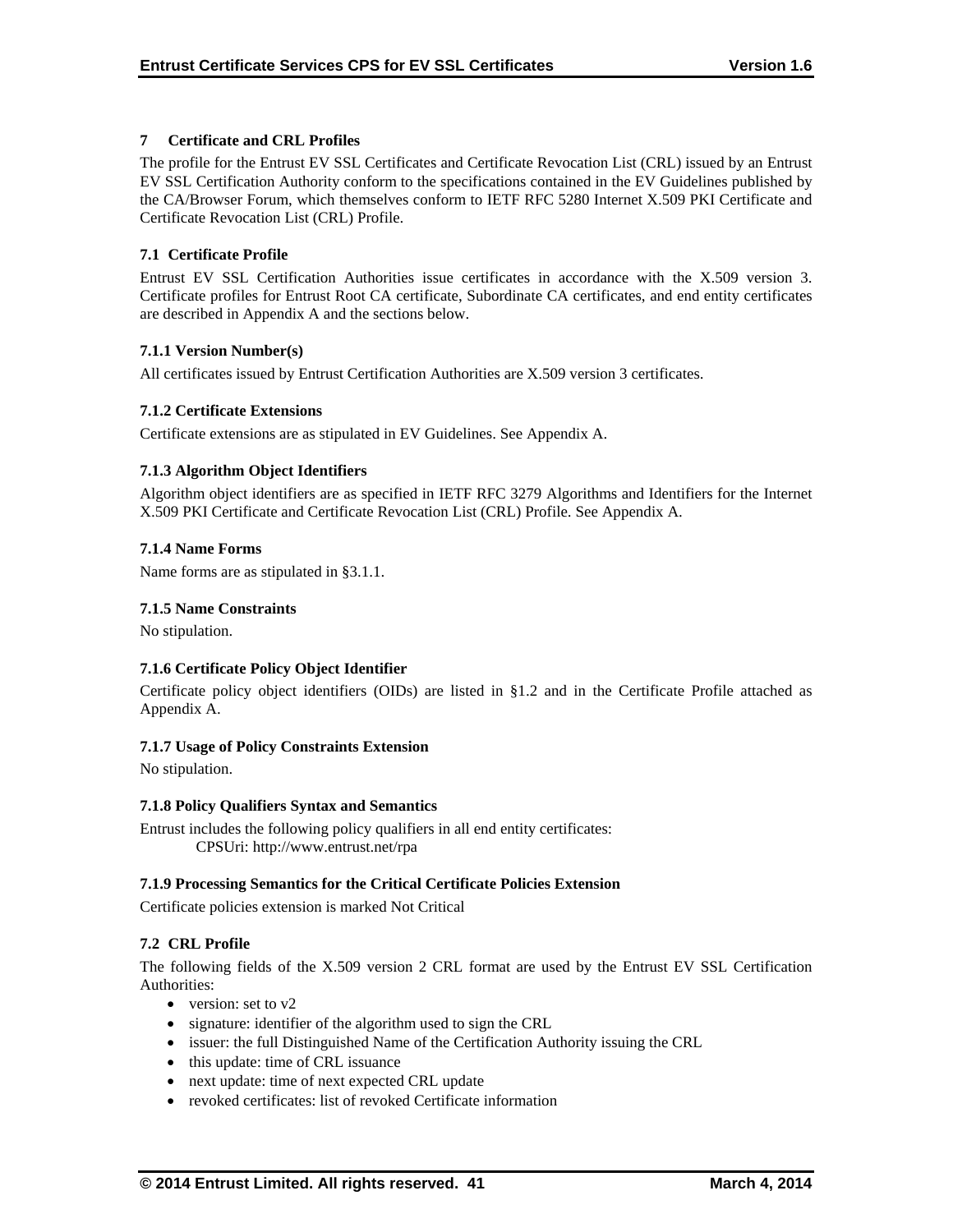# **7.3 OCSP Profile**

The profile for the Entrust EV SSL Online Certificate Status Protocol (OCSP) messages issued by an Entrust EV SSL Certification Authority conform to the specifications contained in the IETF RFC 2560 Internet X.509 PKI Online Certificate Status Protocol (OCSP) Profile.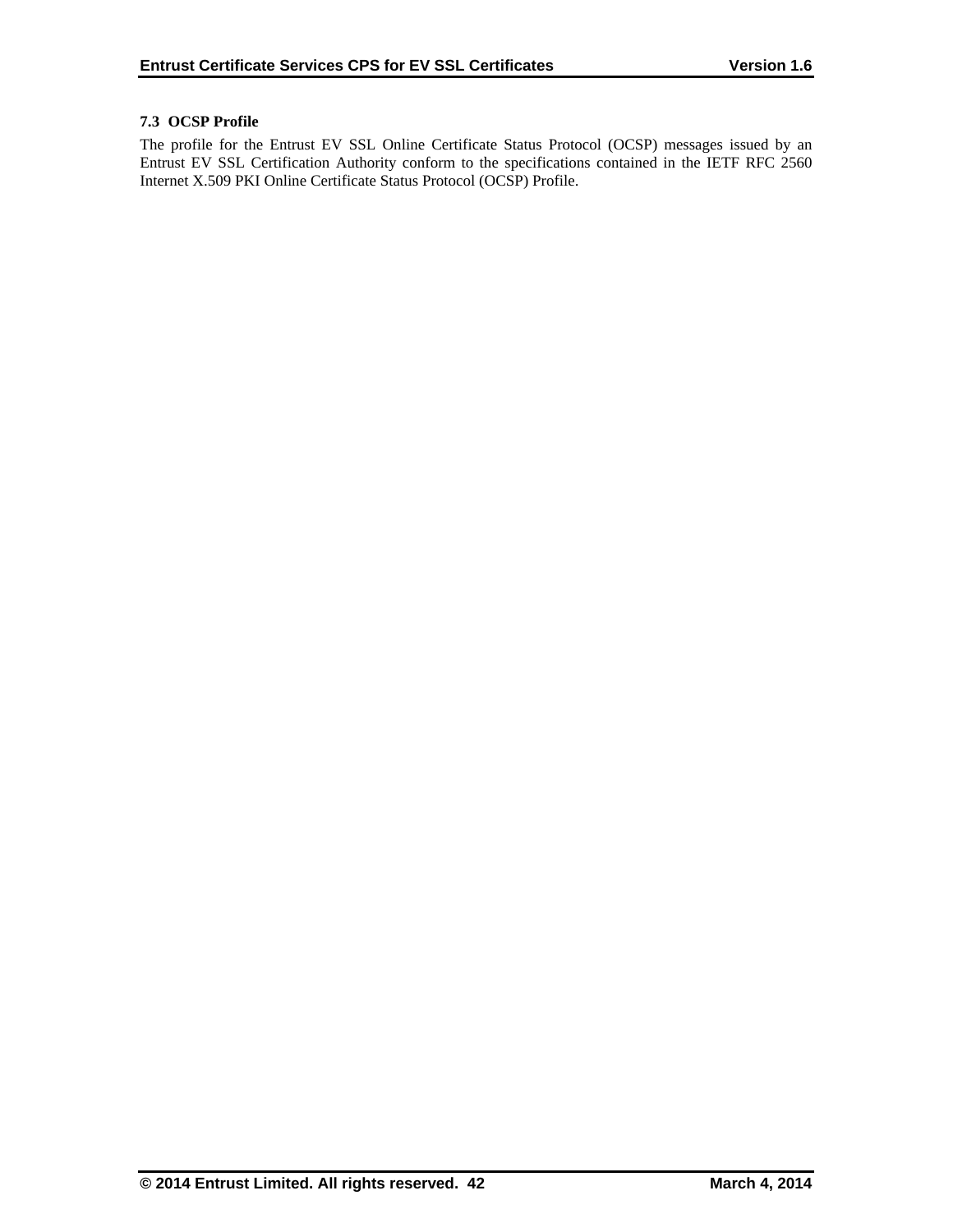#### **8 Specification Administration**

#### **8.1 Specification Change Procedures**

Entrust may, in its direction, modify the CPS and the terms and conditions contained herein from time to time. Entrust shall modify the CPS to stay concurrent with the latest version of the EV Guidelines and the Baseline Requirements.

Modifications to the CPS that, in the judgment of Entrust, will have little or no impact on Applicants, Subscribers, and Relying Parties, may be made with no change to the CPS version number and no notification to Applicants, Subscribers, and Relying Parties. Such changes shall become effective immediately upon publication in the Entrust Repository.

Modifications to the CPS that, in the judgment of Entrust may have a significant impact on Applicants, Subscribers, and Relying Parties, shall be published in the Entrust Repository and shall become effective fifteen (15) days after publication in the Entrust Repository unless Entrust withdraws such modified CPS prior to such effective date. In the event that Entrust makes a significant modification to CPS, the version number of the CPS shall be updated accordingly. Unless a Subscriber ceases to use, removes, and requests revocation of such Subscriber's Entrust EV SSL Certificate(s) prior to the date on which an updated version of the CPS becomes effective, such Subscriber shall be deemed to have consented to the terms and conditions of such updated version of the CPS and shall be bound by the terms and conditions of such updated version of the CPS.

#### **8.2 Publication and Notification Policies**

Prior to major changes to this CPS, notification of the upcoming changes will be posted in the Entrust Repository.

#### **8.3 CPS Approval Procedures**

This CPS and any subsequent changes shall be approved by the Entrust Policy Authority.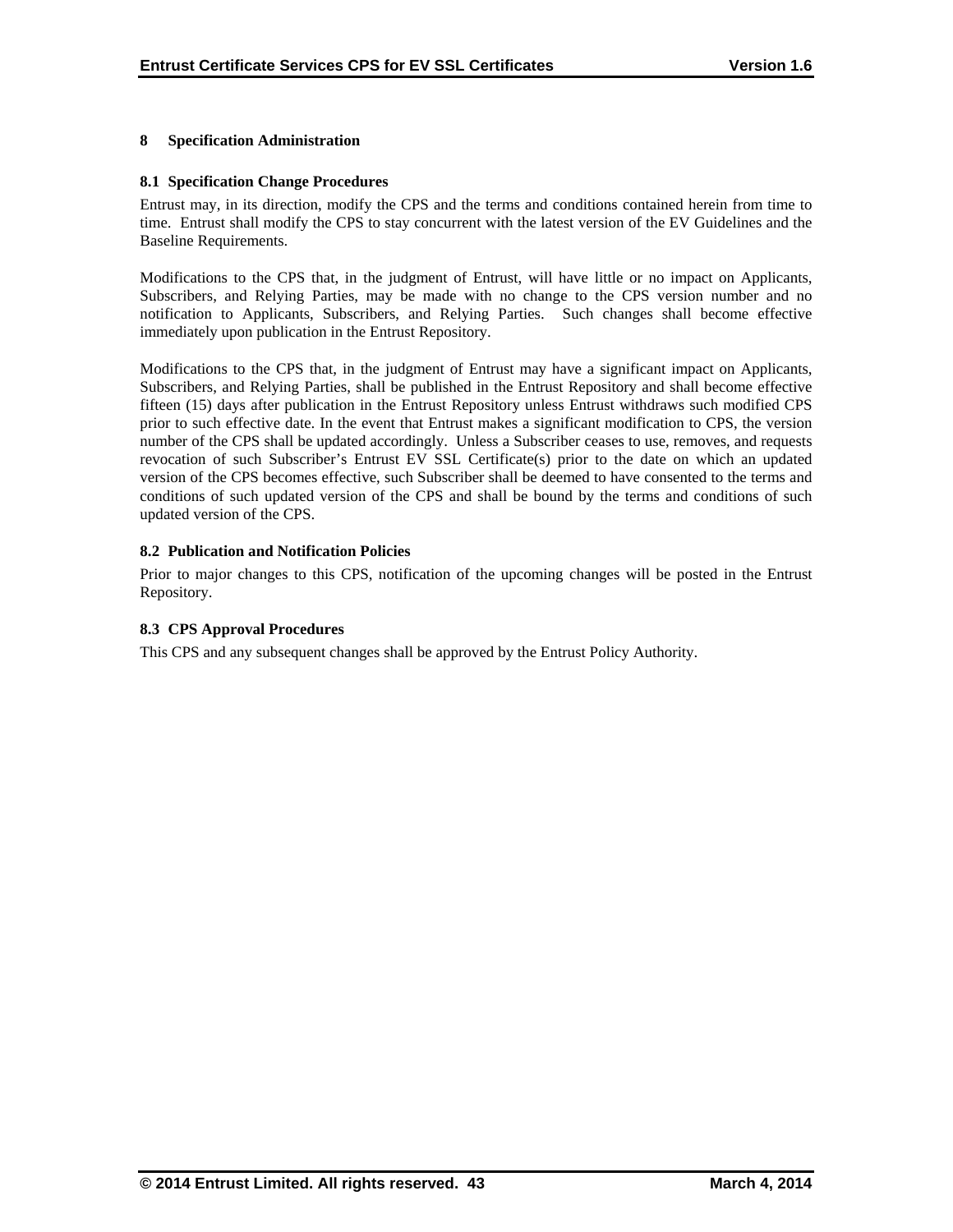## **9 Acronyms**

| CA           | <b>Certification Authority</b>                                                   |
|--------------|----------------------------------------------------------------------------------|
| <b>CPS</b>   | <b>Certification Practice Statement</b>                                          |
| <b>CRL</b>   | <b>Certificate Revocation List</b>                                               |
| <b>CSR</b>   | Certificate Signing Request                                                      |
| DN.          | Distinguished Name                                                               |
| <b>DNS</b>   | Domain Name Server                                                               |
| <b>DSA</b>   | Digital Signature Algorithm                                                      |
| ECC          | Elliptic Curve Cryptography                                                      |
| <b>HTTP</b>  | <b>Hypertext Transfer Protocol</b>                                               |
| <b>IETF</b>  | <b>Internet Engineering Task Force</b>                                           |
| <b>ITU-T</b> | International Telecommunication Union - Telecommunication Standardization Sector |
| <b>MAC</b>   | Message Authentication Code                                                      |
| OA.          | <b>Operational Authority</b>                                                     |
| <b>OCSP</b>  | <b>Online Certificate Status Protocol</b>                                        |
| <b>OID</b>   | Object Identifier                                                                |
| PA.          | Policy Authority                                                                 |
| <b>PIN</b>   | <b>Personal Identification Number</b>                                            |
| <b>PKI</b>   | Public-Key Infrastructure                                                        |
| <b>RA</b>    | <b>Registration Authority</b>                                                    |
| <b>RDN</b>   | <b>Relative Distinguished Name</b>                                               |
| <b>RFC</b>   | <b>Request for Comment</b>                                                       |
| <b>SEP</b>   | Secure Exchange Protocol                                                         |
| <b>SSL</b>   | Secure Sockets Layer                                                             |
| <b>URL</b>   | <b>Universal Resource Locator</b>                                                |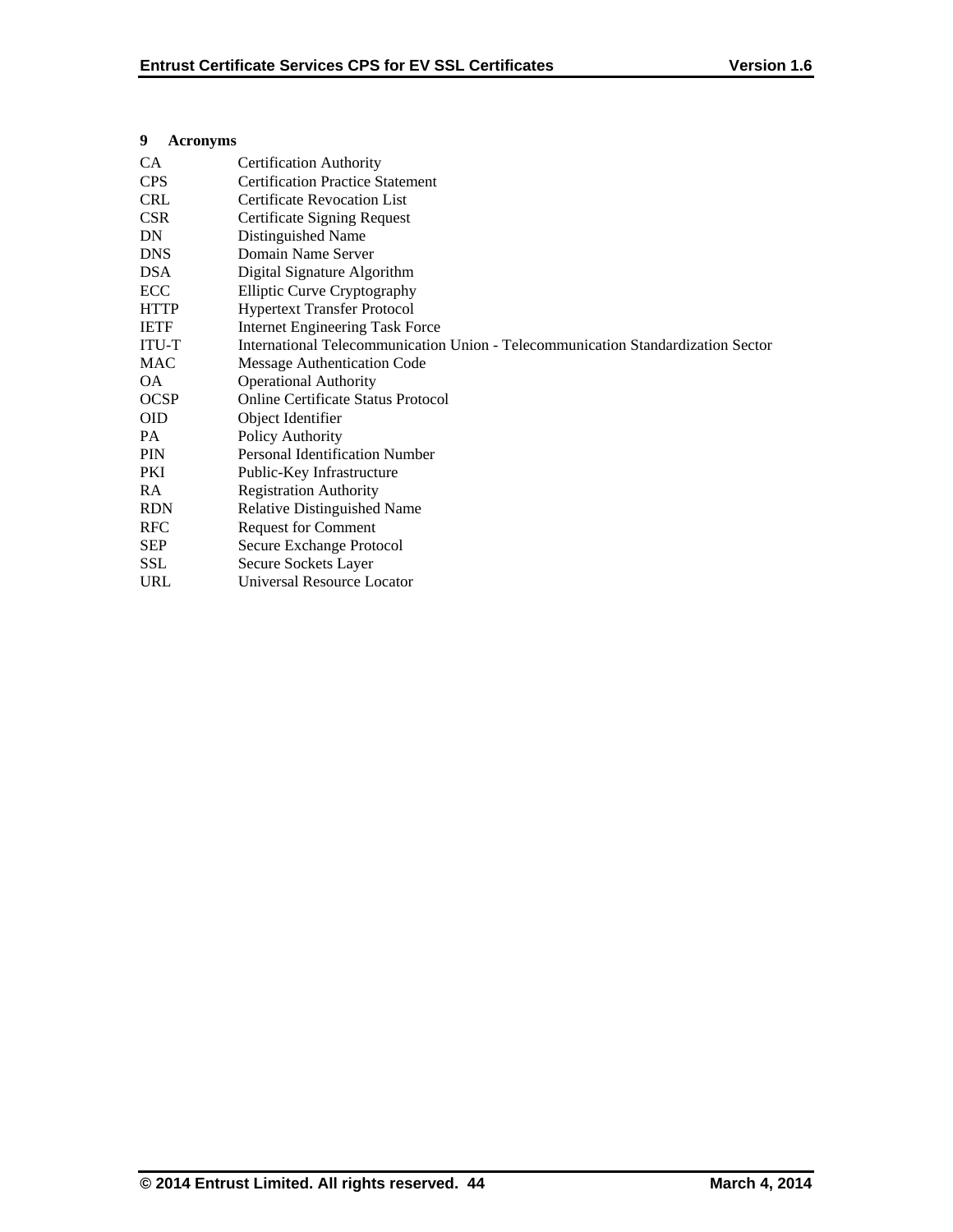## **10 Definitions**

**Affiliate:** means Entrust, and any corporation or other entity that Entrust directly or indirectly controls. In this context, a party "controls" a corporation or another entity if it directly or indirectly owns or controls fifty percent (50%) or more of the voting rights for the board of directors or other mechanism of control.

**Applicant:** means an eligible organization applying for an Entrust EV SSL Certificate, but which has not yet been issued an Entrust EV SSL Certificate, or an organization that currently has an Entrust EV SSL Certificate or Entrust EV SSL Certificates and that is applying for renewal of such Entrust EV SSL Certificate or Entrust EV SSL Certificates or for an additional Entrust EV SSL Certificate or Entrust EV SSL Certificates.

**Application Software Vendor**: means a developer of Internet browser software or other software that displays or uses certificates, including but not limited to KDE, Microsoft, Mozilla Corporation, Nokia Corporation, Opera Software ASA, and Red Hat, Inc.

ASV: see Application Software Vendor.

**Baseline Requirements:** CA/Browser Forum Guidelines Baseline Requirements for the Issuance and Management of Publicly-Trusted Certificates published at http://www.cabforum.org. The Baseline Requirements describe certain minimum requirements that a Certification Authority (CA) must meet in order to issue SSL Certificates. In the event of any inconsistency between this CPS and the Baseline Requirements, the Baseline Requirements take precedence over this CPS.

**Business Day:** means any day, other than a Saturday, Sunday, statutory or civic holiday in the City of Ottawa, Ontario.

**Certificate:** means a digital document that at a minimum: (a) identifies the Certification Authority issuing it, (b) names or otherwise identifies a Subject, (c) contains a Public Key of a Key Pair, (d) identifies its operational period, and (e) contains a serial number and is digitally signed by a Certification Authority.

**Certificate Beneficiaries**: means, collectively, all Application Software Vendors with whom Entrust has entered into a contract to include its root certificate(s) in software distributed by such Application Software Vendors, and all Relying Parties that actually rely on such Certificate during the Operational Period of such Certificate.

**Certificate Revocation List:** means a time-stamped list of the serial numbers of revoked Certificates that has been digitally signed by a Certification Authority.

**Certification Authority:** means an entity or organization that (i) creates and digitally signs Certificates that contain among other things a Subject's Public Key and other information that is intended to identify the Subject, (ii) makes Certificates available to facilitate communication with the Subject identified in the Certificate, and (iii) creates and digitally signs Certificate Revocation Lists containing information about Certificates that have been revoked and which should no longer be used or relied upon.

**Certification Practice Statement:** means a statement of the practices that a Certification Authority uses in issuing, managing, revoking, renewing, and providing access to Certificates, and the terms and conditions under which the Certification Authority makes such services available.

**Co-marketers:** means any person, entity, or organization that has been granted by Entrust or a Registration Authority operating under an Entrust EV SSL Certification Authority the right to promote Entrust EV SSL Certificates.

**Compromise:** means a suspected or actual loss, disclosure, or loss of control over sensitive information or data.

**CPS:** see Certification Practice Statement.

**CRL:** see Certificate Revocation List.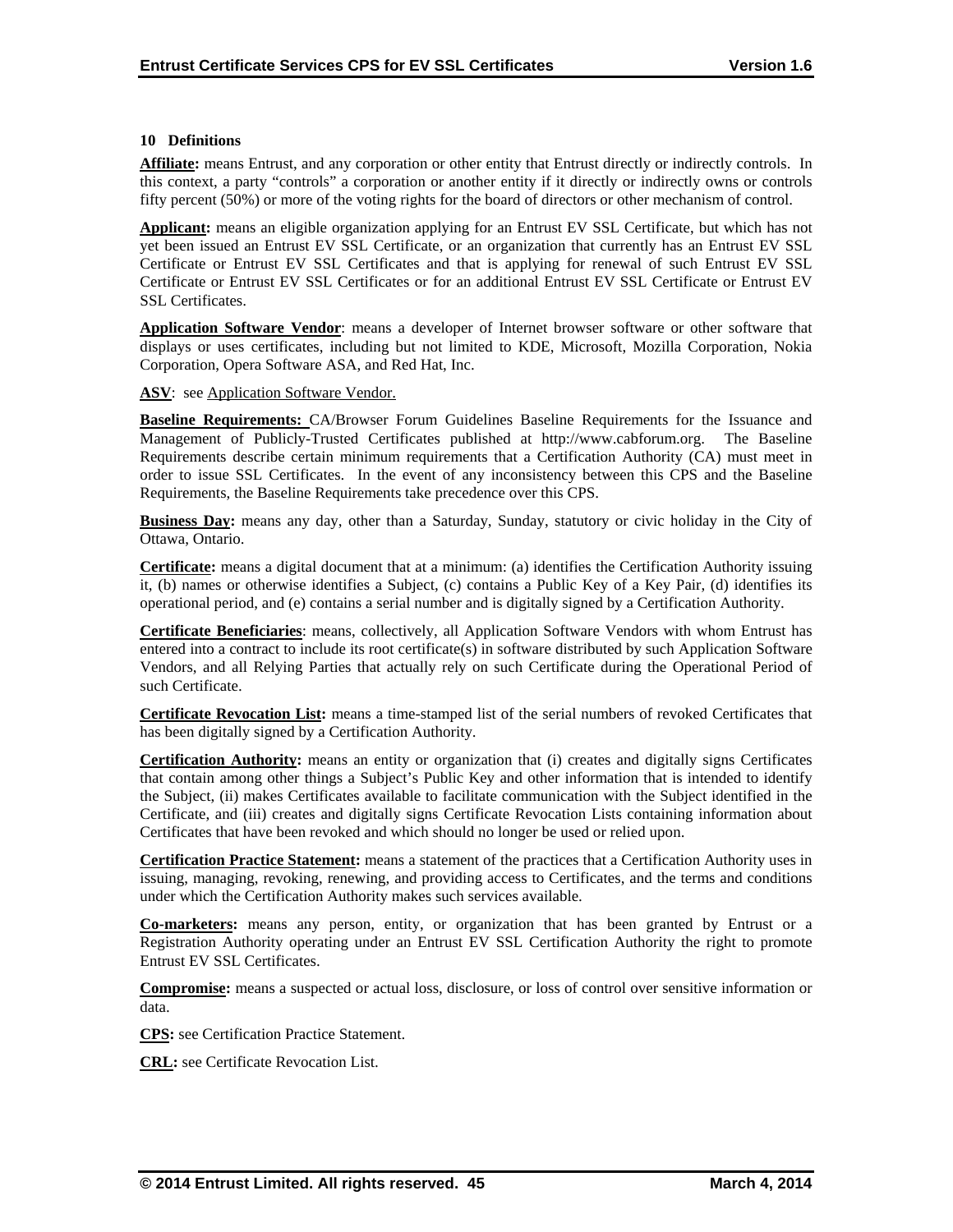**Cross Certificate(s)**: shall mean a Certificate(s) that (i) includes the Public Key of a Public-Private Key pair generated by an Entrust EV SSL Certification Authority; and (ii) includes the digital signature of an Entrust Root Certification Authority.

**EV Guidelines:** CA/Browser Forum Guidelines For The Issuance and Management of Extended Validation Certificates published at http://www.cabforum.org. The EV Guidelines describe the requirements that a Certification Authority (CA) must meet in order to issue EV SSL Certificates. In the event of any inconsistency between this CPS and the EV Guidelines, the EV Guidelines take precedence over this CPS.

**Entrust:** means Entrust Limited.

**Entrust.net**: means Entrust Limited.

**Entrust Operational Authority:** means those personnel who work for or on behalf of Entrust and who are responsible for the operation of the Entrust EV SSL Certification Authorities.

**Entrust Policy Authority:** means those personnel who work for or on behalf of Entrust and who are responsible for determining the policies and procedures that govern the operation of the Entrust EV SSL Certification Authorities.

**Entrust Repository:** means a collection of databases and web sites that contain information about Entrust EV SSL Certificates and services provided by Entrust in respect to Entrust EV SSL Certificates, including among other things, the types of Entrust EV SSL Certificates issued by the Entrust EV SSL Certification Authorities, the services provided by Entrust in respect to Entrust EV SSL Certificates, the fees charged by Entrust for Entrust EV SSL Certificates and for the services provided by Entrust in respect to Entrust EV SSL Certificates, Certificate Revocation Lists, the CPS, and other information and agreements that are intended to govern the use of Entrust EV SSL Certificates.

**Entrust EV SSL Certification Authority:** means a Certification Authority operated by or on behalf of Entrust for the purpose of issuing, managing, revoking, renewing, and providing access to Entrust EV SSL Certificates.

**Entrust EV SSL Certification Practice Statement:** means this document.

**Entrust EV SSL CPS:** See Entrust EV SSL Certification Practice Statement.

**Entrust EV SSL Certificate:** means an SSL Certificate issued by an Entrust EV SSL Certification Authority for use on World Wide Web servers.

**Entrust EV SSL Certificate Application:** means the form and application information requested by a Registration Authority operating under an Entrust EV SSL Certification Authority and submitted by an Applicant when applying for the issuance of an Entrust EV SSL Certificate.

**FIPS:** means the Federal Information Processing Standards. These are U.S. Federal standards that prescribe specific performance requirements, practices, formats, communication protocols, and other requirements for hardware, software, data, and telecommunications operation.

**IETF:** means the Internet Engineering Task Force. The Internet Engineering Task Force is an international community of network designers, operators, vendors, and researchers concerned with the evolution of the Internet architecture and the efficient operation of the Internet.

**Key Pair:** means two mathematically related cryptographic keys, having the properties that (i) one key can be used to encrypt a message that can only be decrypted using the other key, and (ii) even knowing one key, it is believed to be computationally infeasible to discover the other key.

**Object Identifier:** means a specially-formatted sequence of numbers that is registered in accordance with internationally-recognized procedures for object identifier registration.

**OID:** see Object Identifier.

**Operational Period:** means, with respect to a Certificate, the period of its validity. The Operational Period would typically begin on the date the Certificate is issued (or such later date as specified in the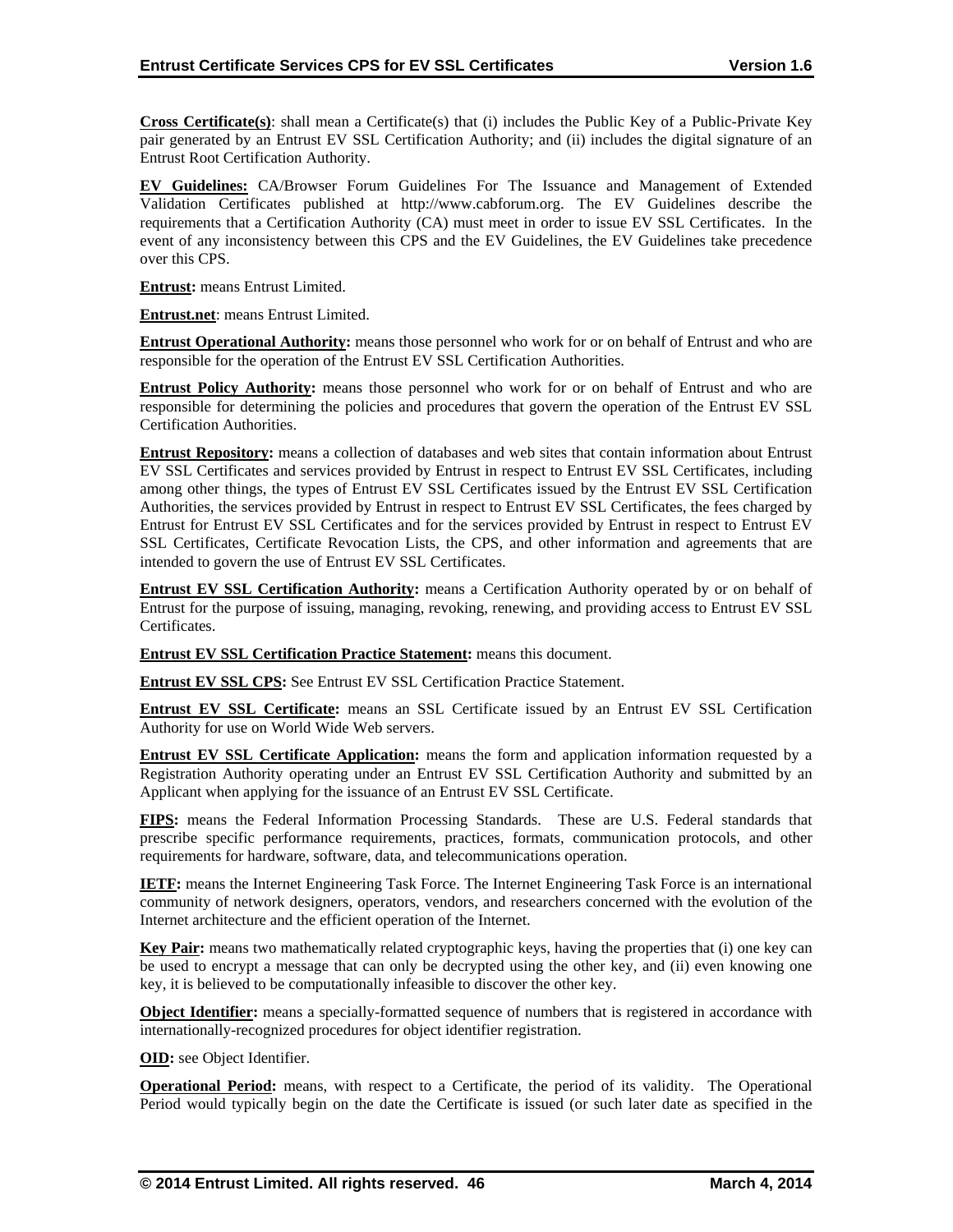Certificate), and ends on the date and time it expires as noted in the Certificate or earlier if the Certificate is Revoked.

**PKIX:** means an IETF Working Group developing technical specifications for PKI components based on X.509 Version 3 Certificates.

**Private Key:** means the key of a Key Pair used to decrypt an encrypted message. This key must be kept secret.

**Public Key:** means the key of a Key Pair used to encrypt a message. The Public Key can be made freely available to anyone who may want to send encrypted messages to the holder of the Private Key of the Key Pair. The Public Key is usually made publicly available in a Certificate issued by a Certification Authority and is often obtained by accessing a repository or database. A Public Key is used to encrypt a message that can only be decrypted by the holder of the corresponding Private Key.

**RA:** see Registration Authority.

**Registration Authority:** means an entity that performs two functions: (1) the receipt of information from a Subject to be named in an Entrust EV SSL Certificate, and (2) the performance of verification of information provided by the Subject following the procedures prescribed by the Entrust EV SSL Certification Authorities. In the event that the information provided by a Subject satisfies the criteria defined by the Entrust EV SSL Certification Authorities, a Registration Authority may send a request to a Entrust EV SSL Certification Authority requesting that the Entrust EV SSL Certification Authority generate, digitally sign, and issue a Entrust EV SSL Certificate containing the information verified by the Registration Authority.

**Relying Party:** means a person, entity, or organization that relies on or uses an Entrust EV SSL Certificate and/or any other information provided in a Repository under an Entrust EV SSL Certification Authority to obtain and confirm the Public Key and identity of a Subscriber. For avoidance of doubt, an ASV is not a "Relying Party" when software distributed by such ASV merely displays information regarding a certificate.

**Relying Party Agreement:** means the agreement between a Relying and Entrust or between a Relying Party and an independent third-party Registration Authority or Reseller under an Entrust EV SSL Certification Authority in respect to the provision and use of certain information and services in respect to Entrust EV SSL Certificates.

**Repository:** means a collection of databases and web sites that contain information about Certificates issued by a Certification Authority including among other things, the types of Certificates and services provided by the Certification Authority, fees for the Certificates and services provided by the Certification Authority, Certificate Revocation Lists, descriptions of the practices and procedures of the Certification Authority, and other information and agreements that are intended to govern the use of Certificates issued by the Certification Authority.

**Resellers:** means any person, entity, or organization that has been granted by Entrust or a Registration Authority operating under an Entrust EV SSL Certification Authority the right to license the right to use Entrust EV SSL Certificates.

**Revoke or Revocation:** means, with respect to a Certificate, to prematurely end the Operational Period of that Certificate from a specified time forward.

**Subject:** means an organization whose Public Key is contained in an Entrust EV SSL Certificate.

**Subordinate CA Certificate**: shall mean a Certificate that (i) includes the Public Key of a Public-Private Key Pair generated by a Certification Authority; and (ii) includes the digital signature of an Entrust Root Certification Authority.

**Subscriber:** means an organization that has applied for and has been issued an Entrust EV SSL Certificate.

**Subscription Agreement:** means the agreement between a Subscriber and Entrust or between a Subscriber and an independent third-party Registration Authority or Reseller under an Entrust EV SSL Certification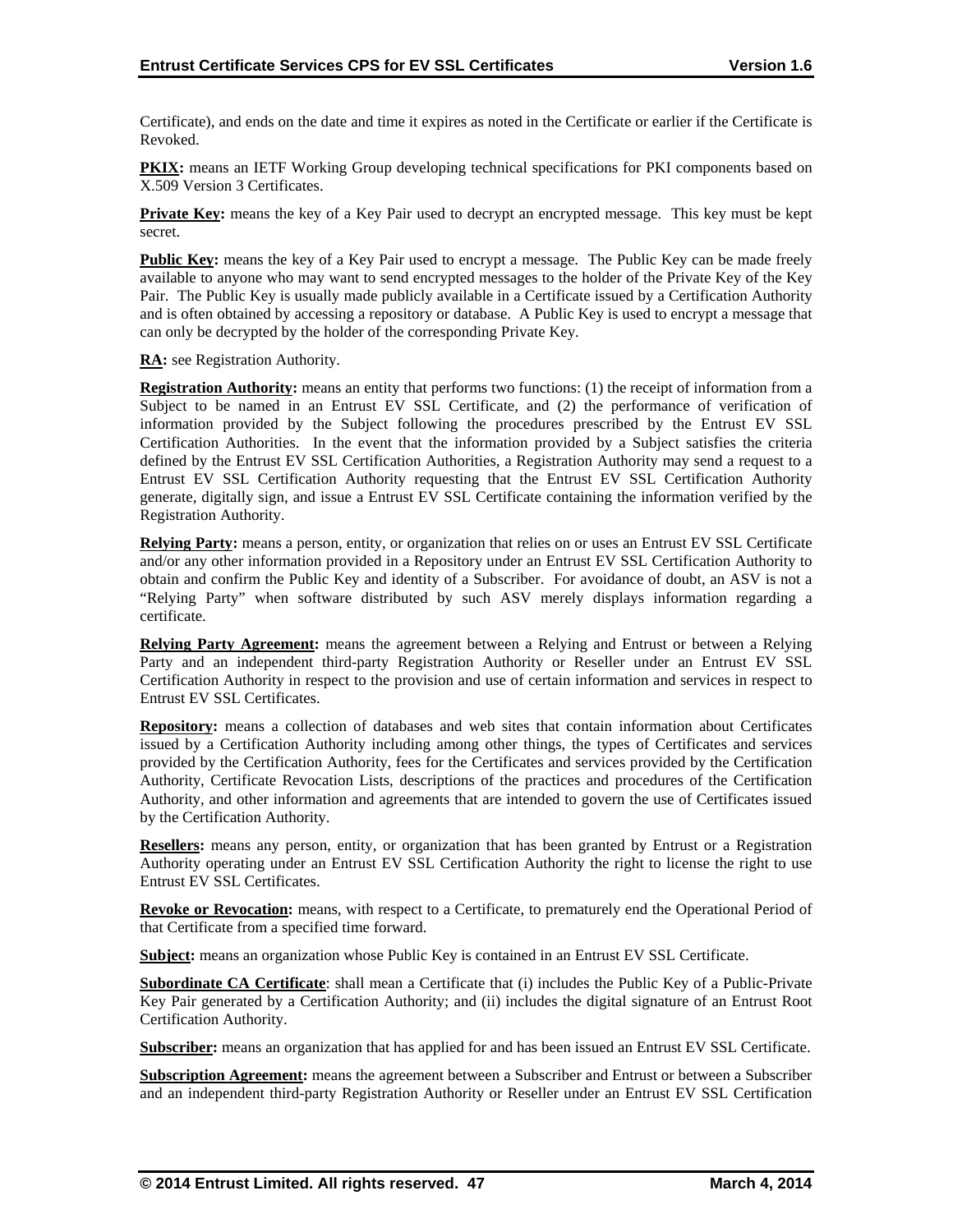Authority in respect to the issuance, management, and provision of access to an Entrust EV SSL Certificate and the provision of other services in respect to such Entrust EV SSL Certificate.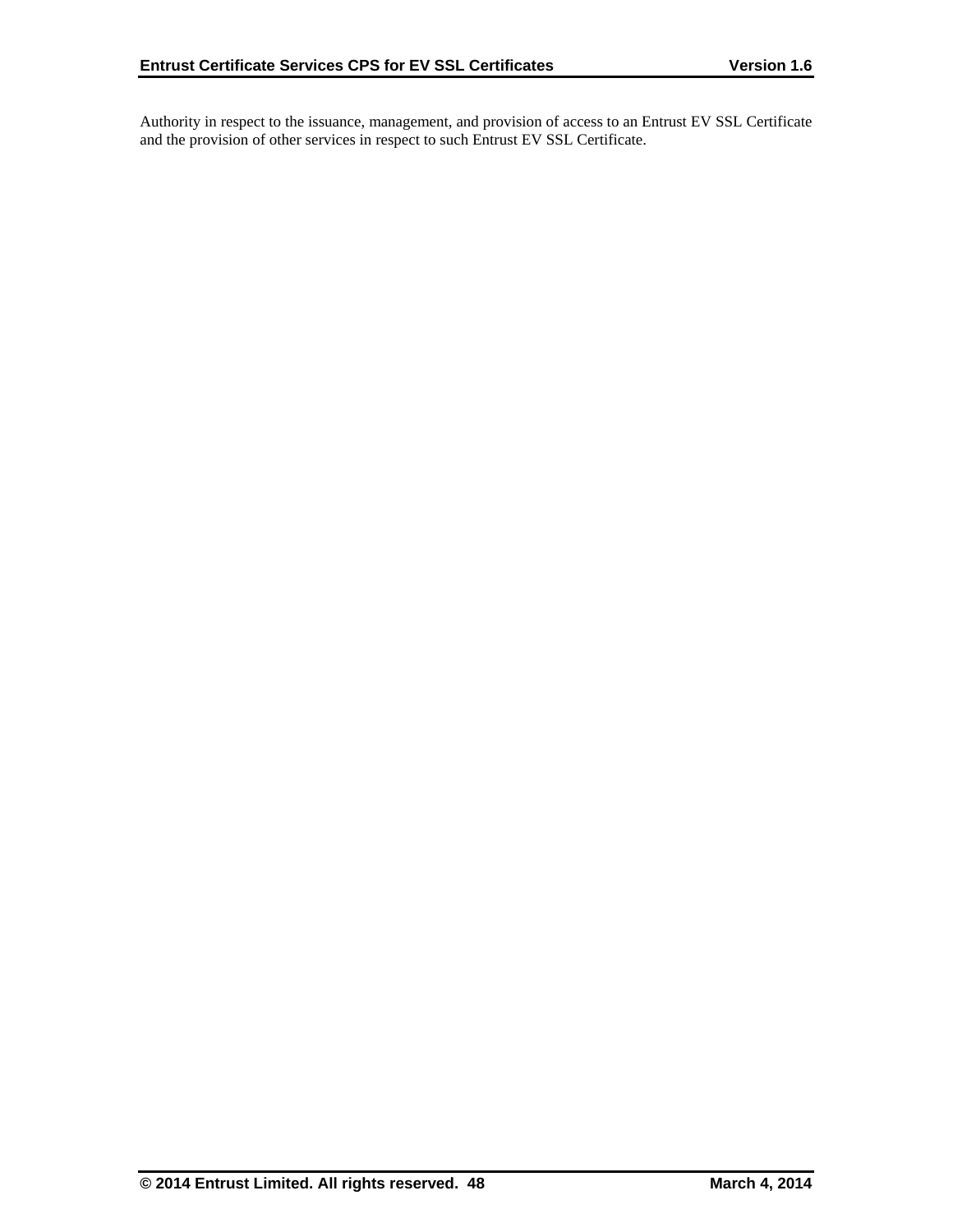# **Appendix A – Certificate Profiles**

# **Entrust Root Certification Authority – Root Certificate**

| <b>Field</b>                       |                 | <b>Value</b>                                                         |
|------------------------------------|-----------------|----------------------------------------------------------------------|
| <b>Attributes</b>                  |                 |                                                                      |
| Version                            |                 | V <sub>3</sub>                                                       |
| Serial Number                      |                 | 45 6b 50 54                                                          |
| Signature Algorithm                |                 | sha-1 WithRSAEncryption {1.2.840.113549.1.1.5}                       |
| <b>Issuer DN</b>                   |                 | $CN =$ Entrust Root Certification Authority                          |
|                                    |                 | $OU = (c) 2006$ Entrust, Inc.                                        |
|                                    |                 | $OU = www.entrust.net/CPS incorporated by reference$                 |
|                                    |                 | $O =$ Entrust, Inc.                                                  |
|                                    |                 | $C = US$                                                             |
| <b>Validity Period</b>             |                 | Valid from: November 27, 2006                                        |
|                                    |                 | Valid to: November 27, 2026                                          |
| Subject DN                         |                 | $CN =$ Entrust Root Certification Authority                          |
|                                    |                 | $OU = (c) 2006$ Entrust, Inc.                                        |
|                                    |                 | $OU =$ www.entrust.net/CPS incorporated by reference                 |
|                                    |                 | $O =$ Entrust, Inc.                                                  |
|                                    |                 | $C = US$                                                             |
| Subject Public Key<br>Info         |                 | 2048-bit RSA key modulus<br>rsaEncryption {1.2.840.113549.1.1.1}     |
| <b>Extension</b>                   | <b>Critical</b> |                                                                      |
| <b>Authority Key</b><br>Identifier | N <sub>o</sub>  | KeyID=68 90 e4 67 a4 a6 53 80 c7 86 66 a4 f1 f7 4b 43 fb 84<br>bd 6d |
| Subject Key Identifier             | N <sub>o</sub>  | 68 90 e4 67 a4 a6 53 80 c7 86 66 a4 f1 f7 4b 43 fb 84 bd 6d          |
| Key Usage                          | Yes             | Certificate Signing, Off-line CRL Signing, CRL Signing               |
| <b>Basic Constraints</b>           | Yes             | Subject Type = $CA$                                                  |
|                                    |                 | Path Length Constraint = none                                        |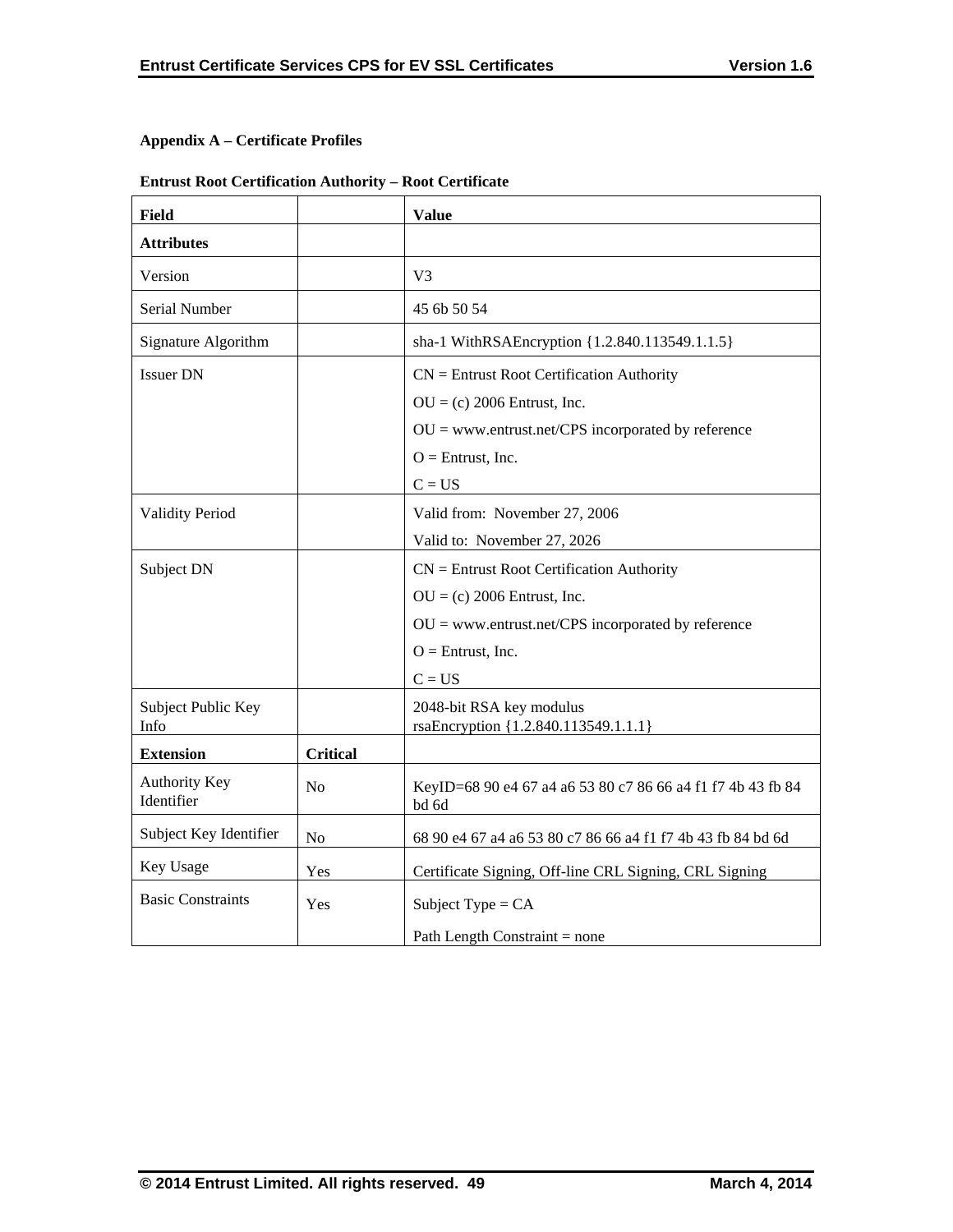| <b>Field</b>                      |                 | <b>Value</b>                                                                |
|-----------------------------------|-----------------|-----------------------------------------------------------------------------|
| <b>Attributes</b>                 |                 |                                                                             |
| Version                           |                 | V <sub>3</sub>                                                              |
| Serial Number                     |                 | Unique number to PKI domain                                                 |
| Signature Algorithm               |                 | sha-1 or sha-256                                                            |
| <b>Issuer DN</b>                  |                 | Unique X.500 CA DN                                                          |
| <b>Validity Period</b>            |                 | No later than 2030                                                          |
|                                   |                 | notBefore and notAfter are specified                                        |
| Subject DN                        |                 | Unique X.500 CA DN                                                          |
| Subject Public Key<br>Info        |                 | 2048-bit RSA key modulus<br>rsaEncryption {1.2.840.113549.1.1.1}            |
| <b>Extension</b>                  | <b>Critical</b> |                                                                             |
| Authority Key<br>Identifier       | N <sub>0</sub>  | Contains 20 byte SHA-1 hash of the Root CA Public Key                       |
| Subject Key Identifier            | N <sub>o</sub>  | Contains 20 byte SHA-1 hash of the subjectPublicKey in this<br>certificate  |
| Key Usage                         | Yes             | Certificate Signing, Off-line CRL Signing, CRL Signing                      |
| <b>Extended Key Usage</b>         | N <sub>0</sub>  | As applicable from the following:                                           |
|                                   |                 | None present                                                                |
|                                   |                 | Server Authentication (1.3.6.1.5.5.7.3.1)                                   |
|                                   |                 | Client Authentication (1.3.6.1.5.5.7.3.2)                                   |
| <b>Certificate Policies</b>       | N <sub>o</sub>  | Policy Identifier $=$ All Issuance Policies                                 |
|                                   |                 | uri: set as applicable                                                      |
| <b>Basic Constraints</b>          | Yes             | Subject Type = $CA$                                                         |
|                                   |                 | Path Length Constraint $=$ value set as required                            |
| Authority Information<br>Access   | N <sub>0</sub>  | Access Method = On-line Certificate Status Protocol<br>(1.3.6.1.5.5.7.48.1) |
|                                   |                 | accessLocation: http://ocsp.entrust.net                                     |
| <b>CRL</b> Distribution<br>Points | N <sub>o</sub>  | http://crl.entrust.net/rootca1.crl                                          |

## **Subordinate CA Certificate**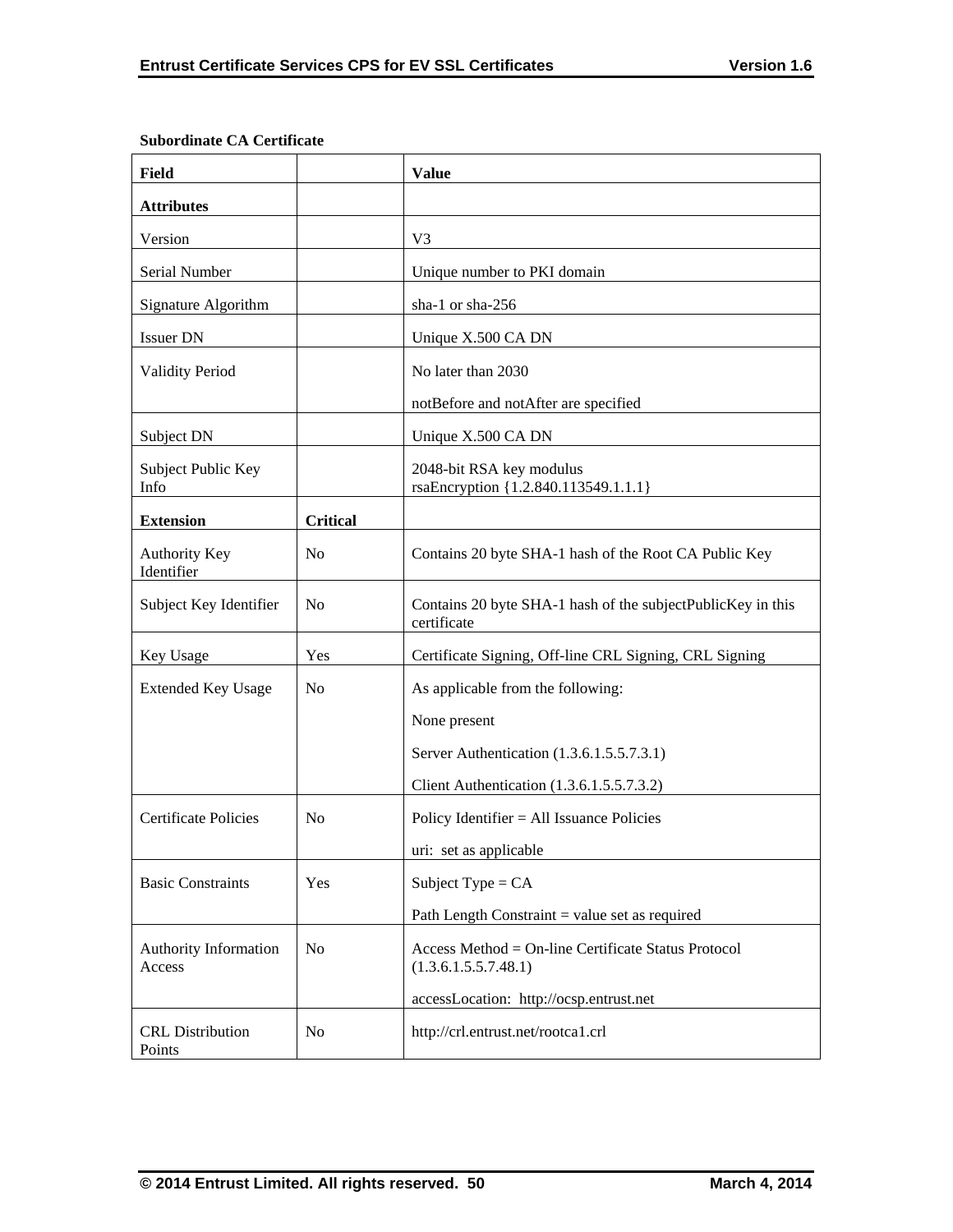|                 | <b>Value</b>                                                                                                                                                                                                                                                                                                                                                                                                                                                                                                                                                                                                                                                                                                                                                                                                                                                                                                                                                                                                                                                                                                     |
|-----------------|------------------------------------------------------------------------------------------------------------------------------------------------------------------------------------------------------------------------------------------------------------------------------------------------------------------------------------------------------------------------------------------------------------------------------------------------------------------------------------------------------------------------------------------------------------------------------------------------------------------------------------------------------------------------------------------------------------------------------------------------------------------------------------------------------------------------------------------------------------------------------------------------------------------------------------------------------------------------------------------------------------------------------------------------------------------------------------------------------------------|
|                 |                                                                                                                                                                                                                                                                                                                                                                                                                                                                                                                                                                                                                                                                                                                                                                                                                                                                                                                                                                                                                                                                                                                  |
|                 | V <sub>3</sub>                                                                                                                                                                                                                                                                                                                                                                                                                                                                                                                                                                                                                                                                                                                                                                                                                                                                                                                                                                                                                                                                                                   |
|                 | Unique number to PKI domain                                                                                                                                                                                                                                                                                                                                                                                                                                                                                                                                                                                                                                                                                                                                                                                                                                                                                                                                                                                                                                                                                      |
|                 | sha-1 or sha- $256$                                                                                                                                                                                                                                                                                                                                                                                                                                                                                                                                                                                                                                                                                                                                                                                                                                                                                                                                                                                                                                                                                              |
|                 | Unique X.500 CA DN                                                                                                                                                                                                                                                                                                                                                                                                                                                                                                                                                                                                                                                                                                                                                                                                                                                                                                                                                                                                                                                                                               |
|                 | No greater than 27 months<br>notBefore and notAfter are specified                                                                                                                                                                                                                                                                                                                                                                                                                                                                                                                                                                                                                                                                                                                                                                                                                                                                                                                                                                                                                                                |
|                 | $CN = <$ DNS name of secure server $> +$<br>serialNumber= <registration number="" of="" subscriber=""><br/><math>OU = corganization unit of subscripter &gt; (optional)</math><br/>businessCatergory = <math>\langle</math>applicable clause per the EV Guidelines<math>&gt;</math><br/><math>O = \frac{1}{2}</math> legal name of subscriber<br/>jurisdicationOfIncorporationLocalityName (if applicable) =<br/><jurisdication incorporation="" locality="" of="" of<br="" or="" registration="">subscriber&gt;<br/>jurisdicationOfIncorporationStateOrProvinceName (if<br/><math>applicable) = \langle</math>jurisdication of registration or incorporation<br/>state or province of subscriber&gt;<br/>jurisdicationOfIncorporationCountry = <math>\le</math>jurisdication of<br/>registration or incorporation country of subscriber&gt;<br/><math>L =</math> <locality of="" subscriber=""><br/><math>S = \text{state}</math> or province of subscriber <math>\text{in}</math> (if applicable)<br/><math>C = \langle \text{country of subscripter} \rangle</math></locality></jurisdication></registration> |
|                 | Minimum 2048 RSA key modulus rsaEncryption<br>${1.2.840.113549.1.1.1}$<br>or ECC keys of NIST P-256 or P-384                                                                                                                                                                                                                                                                                                                                                                                                                                                                                                                                                                                                                                                                                                                                                                                                                                                                                                                                                                                                     |
| <b>Critical</b> |                                                                                                                                                                                                                                                                                                                                                                                                                                                                                                                                                                                                                                                                                                                                                                                                                                                                                                                                                                                                                                                                                                                  |
| No              | Contains 20 byte SHA-1 hash of the CA Public Key                                                                                                                                                                                                                                                                                                                                                                                                                                                                                                                                                                                                                                                                                                                                                                                                                                                                                                                                                                                                                                                                 |
| No              | Contains 20 byte SHA-1 hash of the subjectPublicKey in this<br>certificate                                                                                                                                                                                                                                                                                                                                                                                                                                                                                                                                                                                                                                                                                                                                                                                                                                                                                                                                                                                                                                       |
| No              | DNS name(s) of secure server.                                                                                                                                                                                                                                                                                                                                                                                                                                                                                                                                                                                                                                                                                                                                                                                                                                                                                                                                                                                                                                                                                    |
| N <sub>o</sub>  | Digital Signature, Key Encipherment                                                                                                                                                                                                                                                                                                                                                                                                                                                                                                                                                                                                                                                                                                                                                                                                                                                                                                                                                                                                                                                                              |
|                 |                                                                                                                                                                                                                                                                                                                                                                                                                                                                                                                                                                                                                                                                                                                                                                                                                                                                                                                                                                                                                                                                                                                  |

## **EV SSL End Entity Certificate**